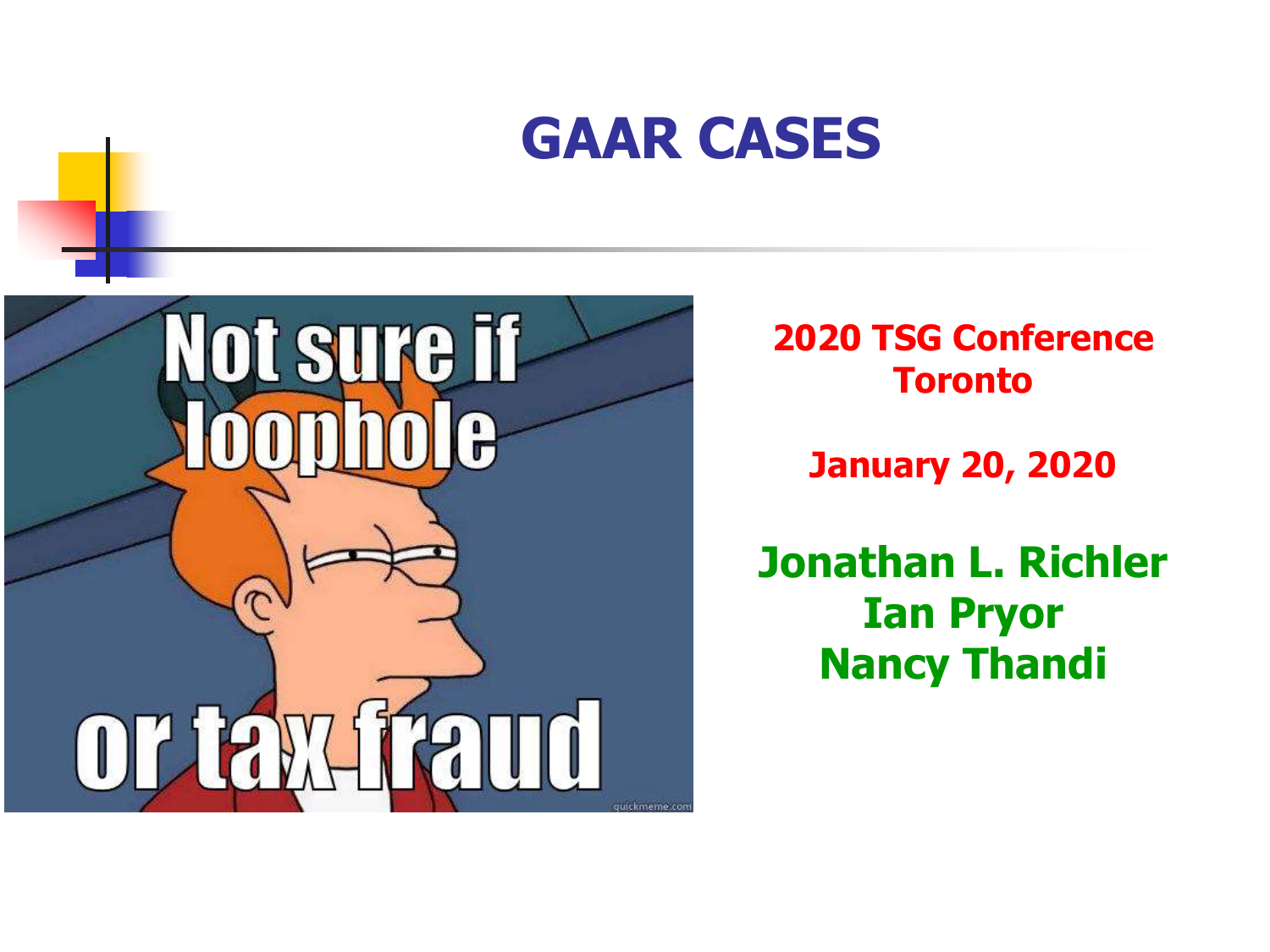# Introduction

- GAAR is now almost 32 years old
- We have about 60 decided GAAR cases (incl 4 SCC decisions)
- **Ne have statistics on GAAR Committee cases** and rulings
- We have studies of GAAR in action
- So, we have a track record
- What can we learn?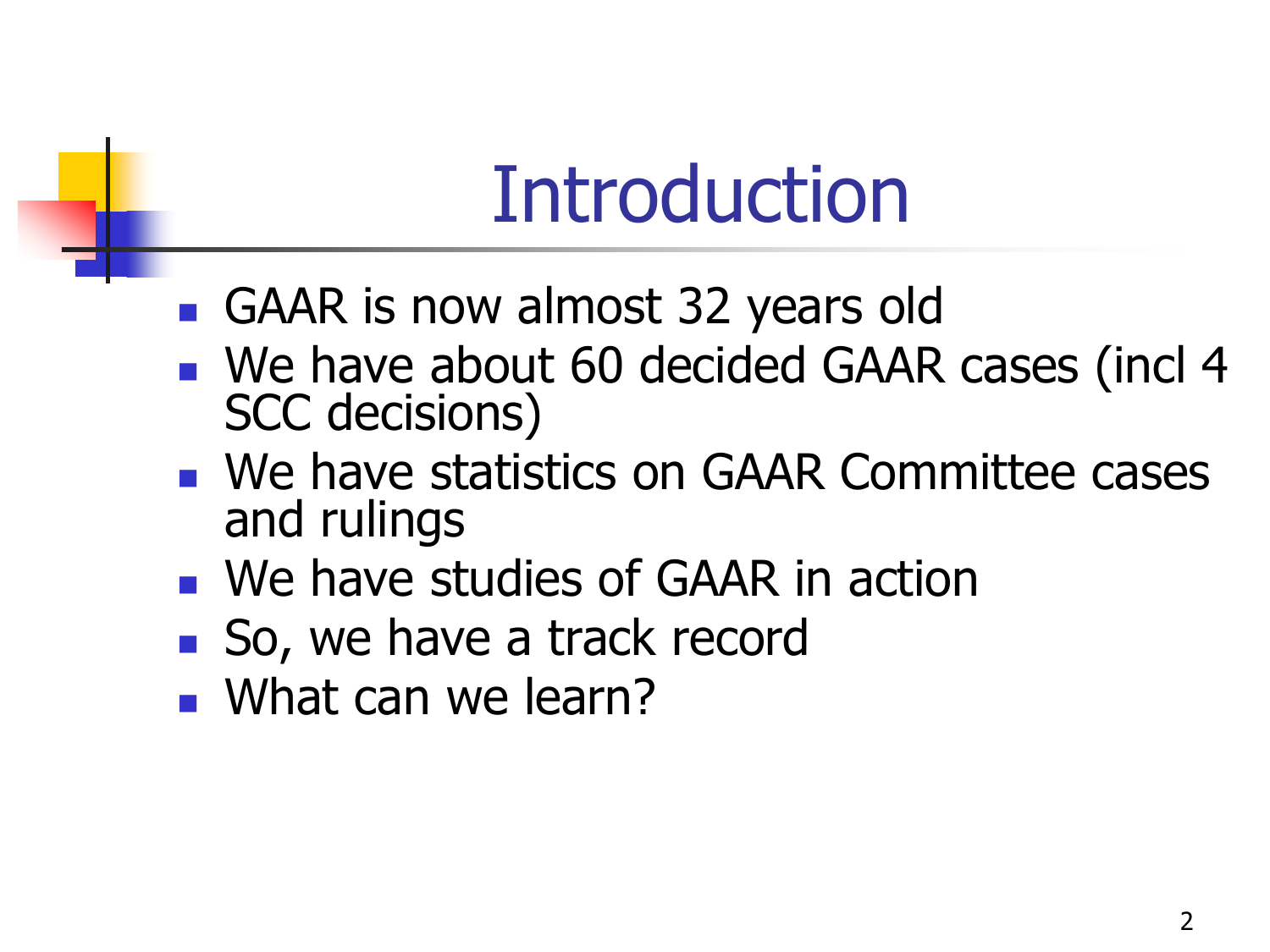# **Outline**

- **GAAR Process**
- **Tax Benefit" and "Avoidance Transaction" (N** Thandi)
- Selected Cases on "Misuse and Abuse" (J Richler & I Pryor)
- **GAAR Statistics**
- **Lessons**
- **Final Reflections (M Cadesky)**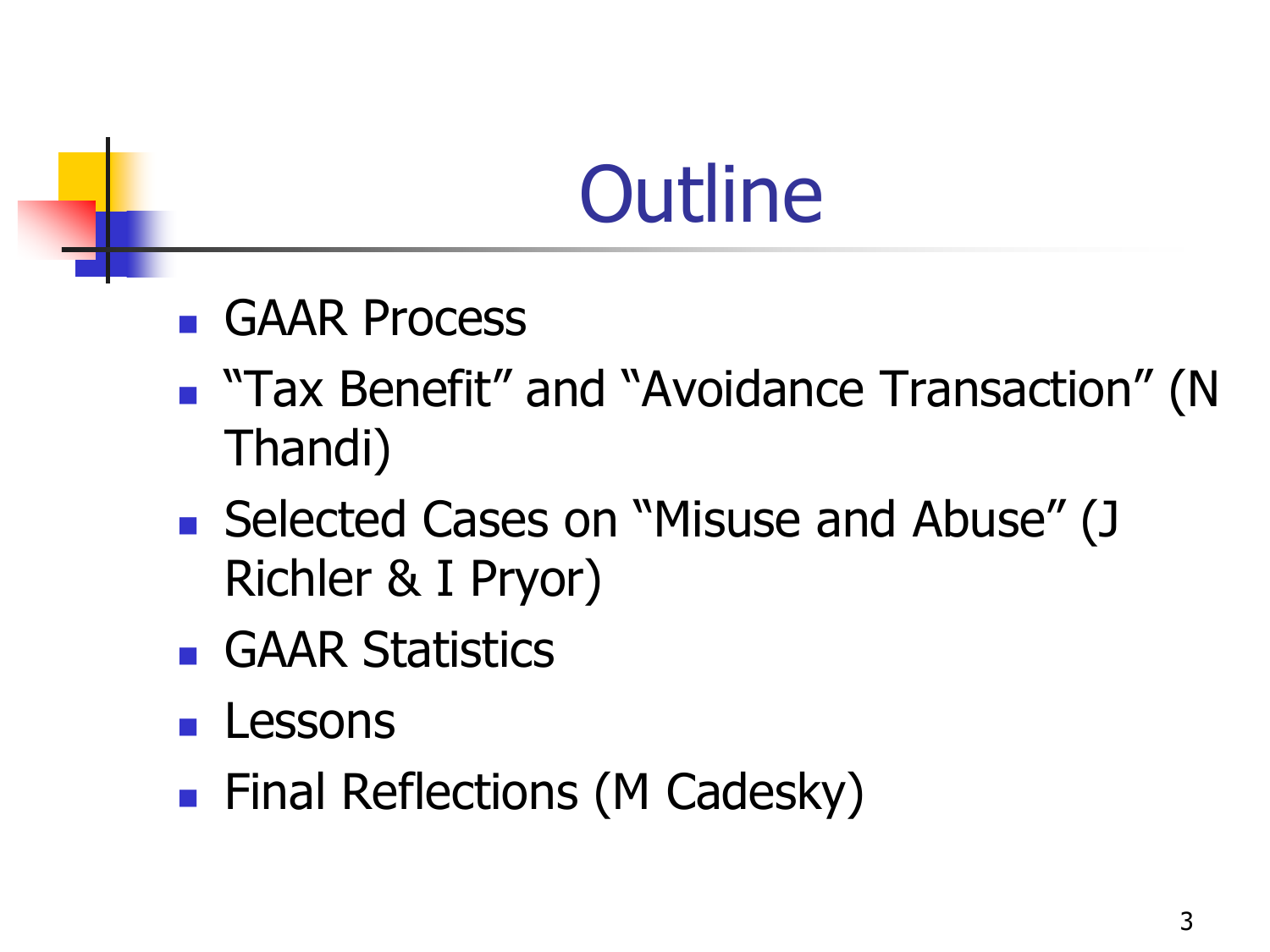## GAAR Process

- Auditor in Tax Services Office identifies transaction
- **Auditor refers to Aggressive Tax Planning Division of** CRA (ATPD) – Taxpayer given opportunity to respond
- Sometimes ATPD identifies transactions on its own, in course of reviewing applications for clearance certificates, rollovers, foreign reporting
- **ATPD** is "gatekeeper" to ensure consistent application of GAAR
- If ATPD concludes that GAAR may apply it refers to GAAR Committee in Ottawa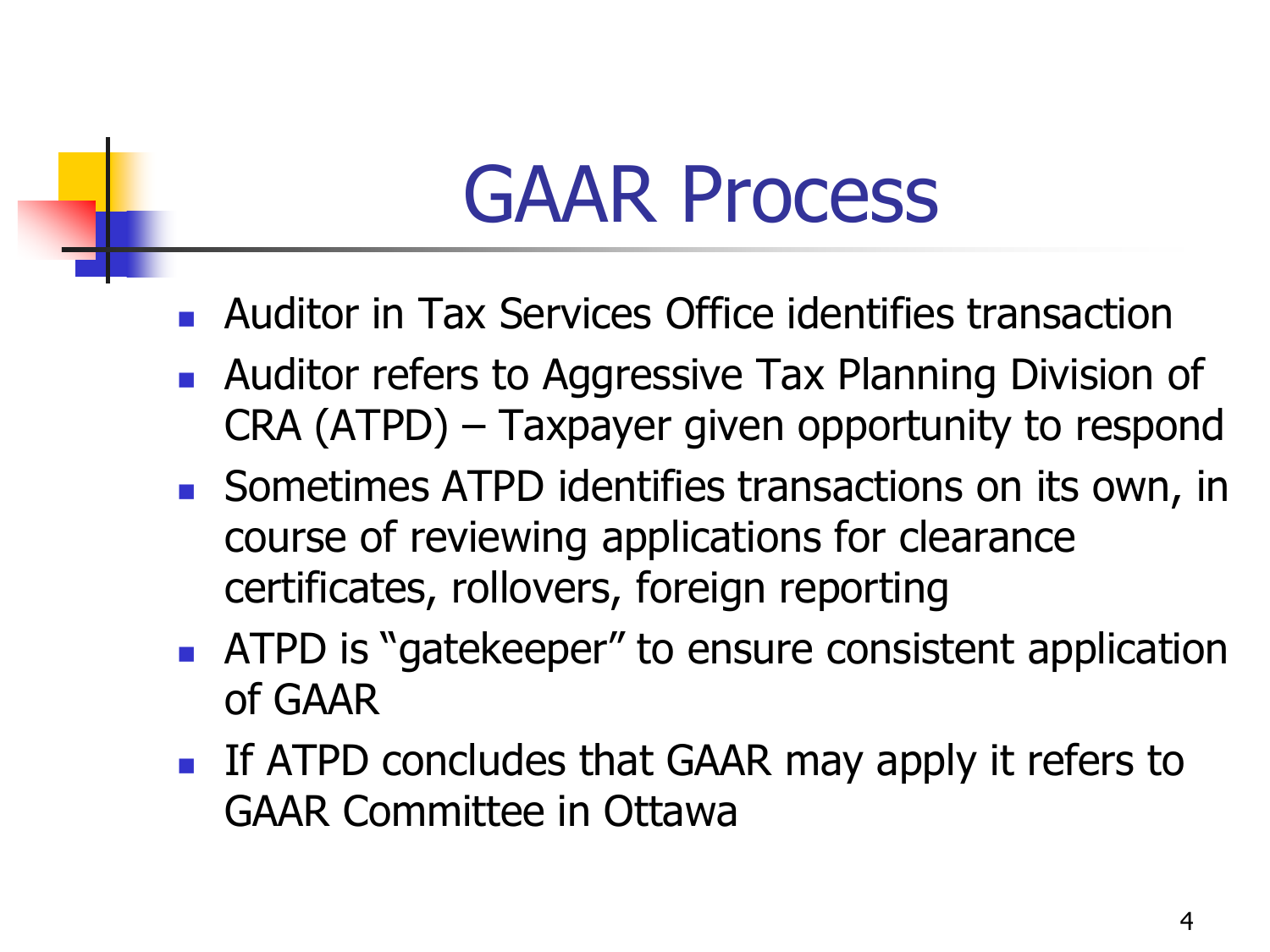# GAAR Process (cont'd)

- GAAR Committee comprises members from CRA, Dept of Finance and Dept of **Justice**
- **Meets bi-weekly**
- GAAR Committee decides whether to apply GAAR and, if necessary, litigate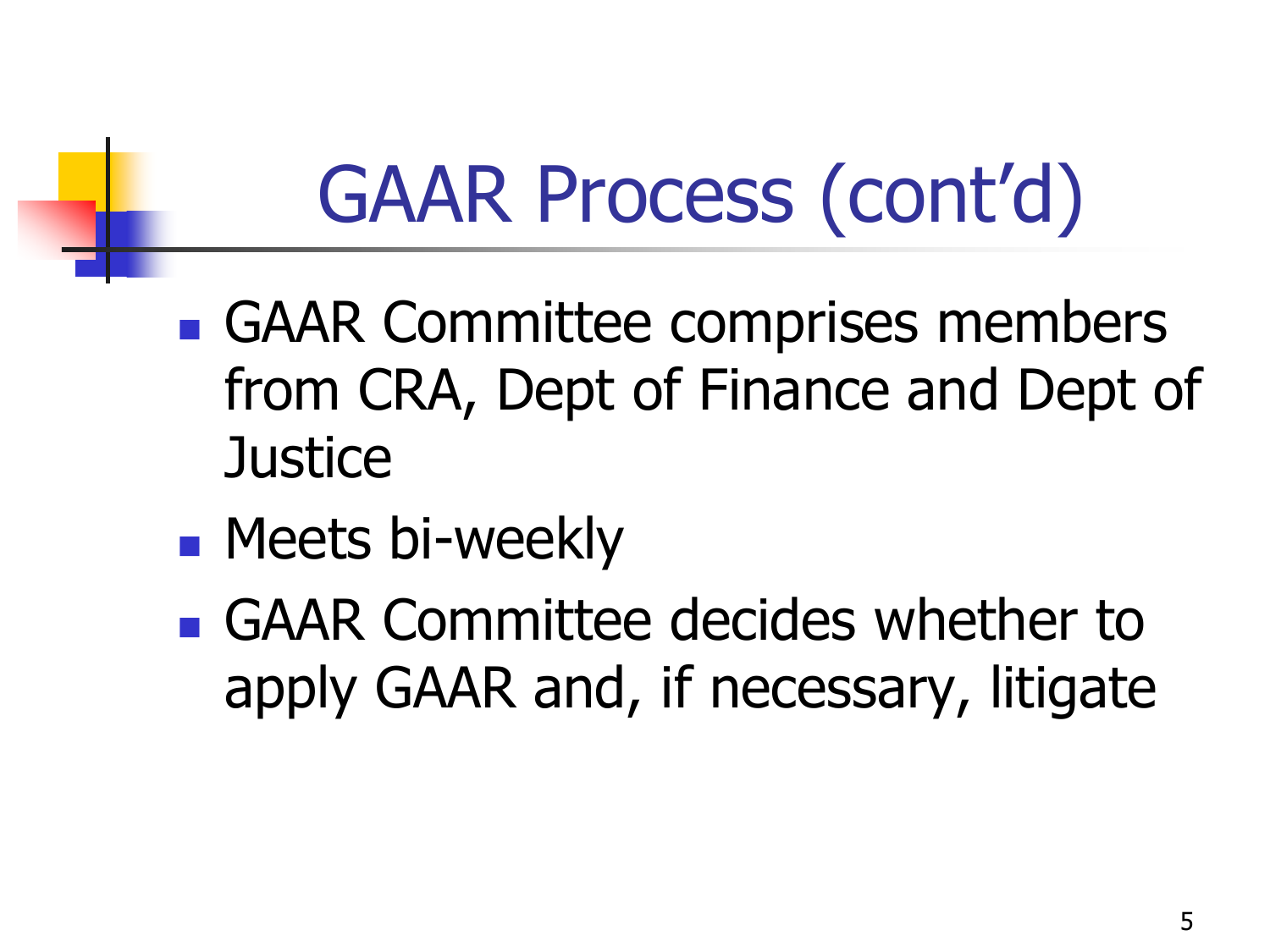# Early GAAR Cases

- Pre-Canada Trustco (SCC 2005) much confusion on how to apply and interpret GAAR
- **Canada Trustco clarified requirements** for applying GAAR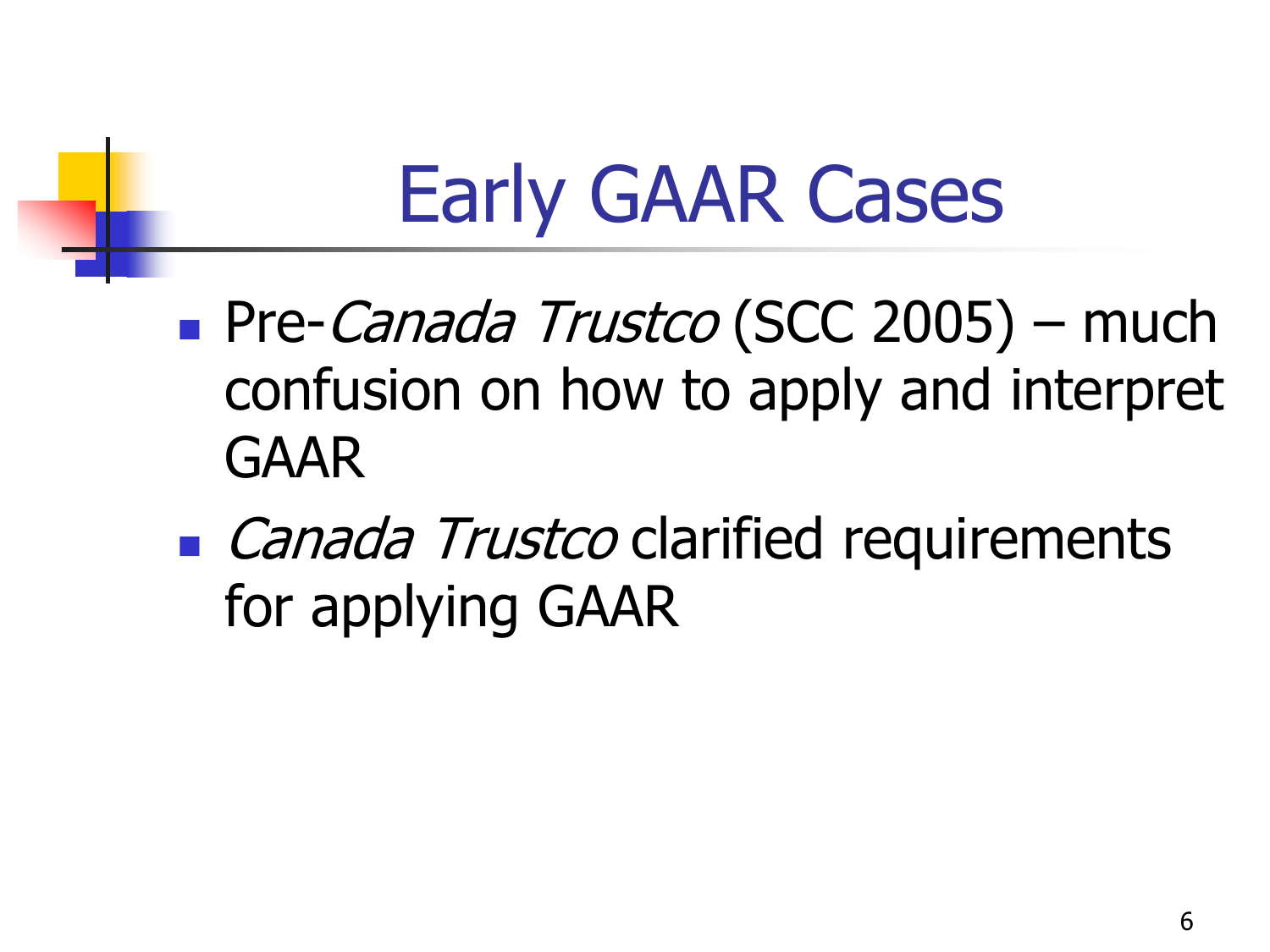### Canada Trustco SCC 2005

- 3 requirements must be established:
- $(1)$  Must have "tax benefit"
- (2) Must have an "avoidance transaction"
- $(3)$  Transaction must be abusive ("misuse" or "abuse")
- Onus on Taxpayer to refute (1) and (2). Onus on Minister to establish (3)
- **Benefit of doubt goes to Taxpayer**
- **Courts use "textual, contextual and purposive" analysis of** provisions giving rise to tax benefit to determine why they were out in place and why benefit was conferred
- **Having only a tax purpose is insufficient by itself to establish** abusive tax avoidance
- **Abusive tax avoidance may be found where relationships and** transactions lack a proper basis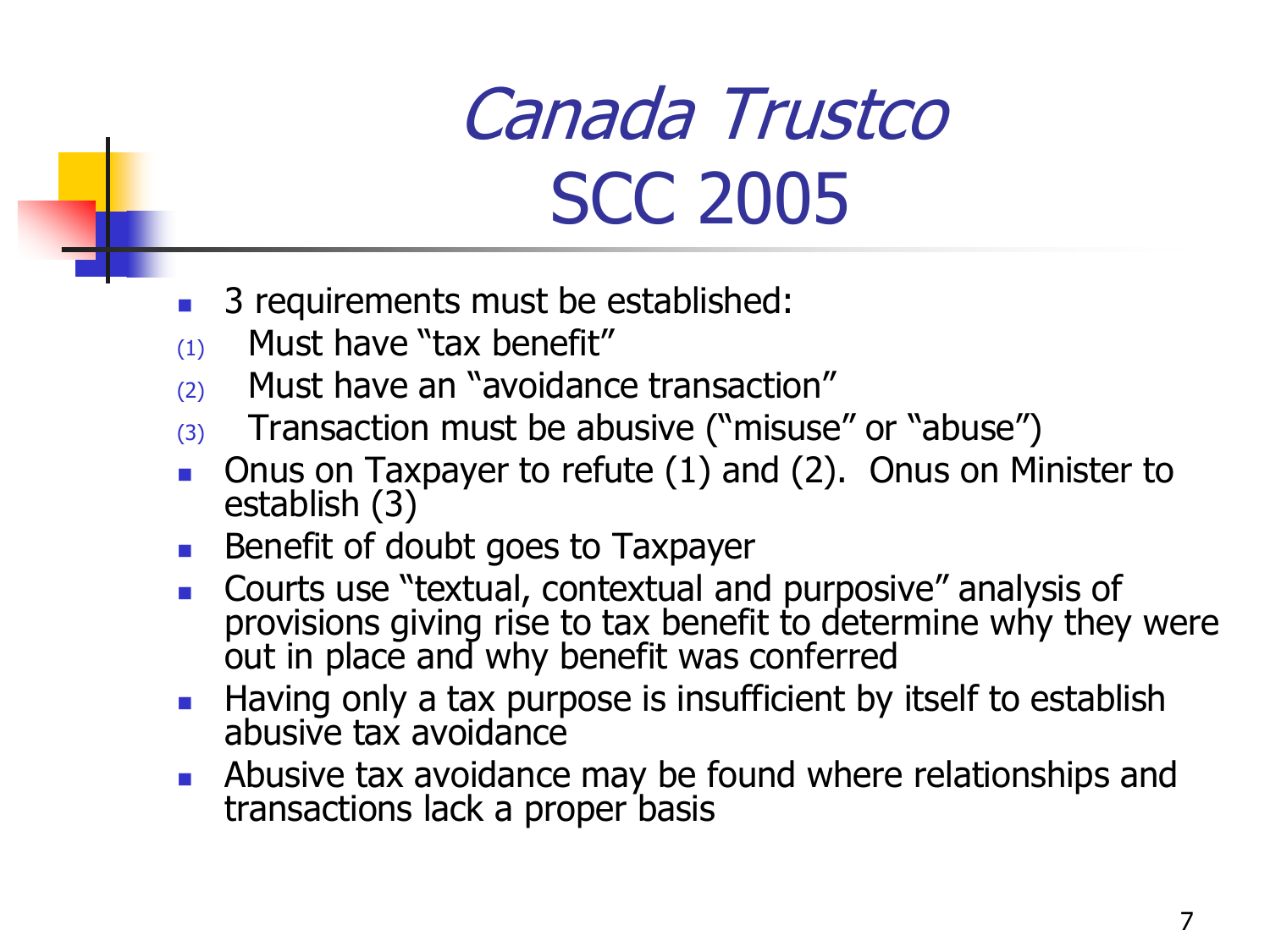## GAAR Cases in Practice

- "Tax benefit" almost always found (or conceded)
- **Likewise, "avoidance transaction"**
- **Most GAAR cases turn on "misuse" and I** "abuse" per ITA 245(4) -75% according to CRA statistics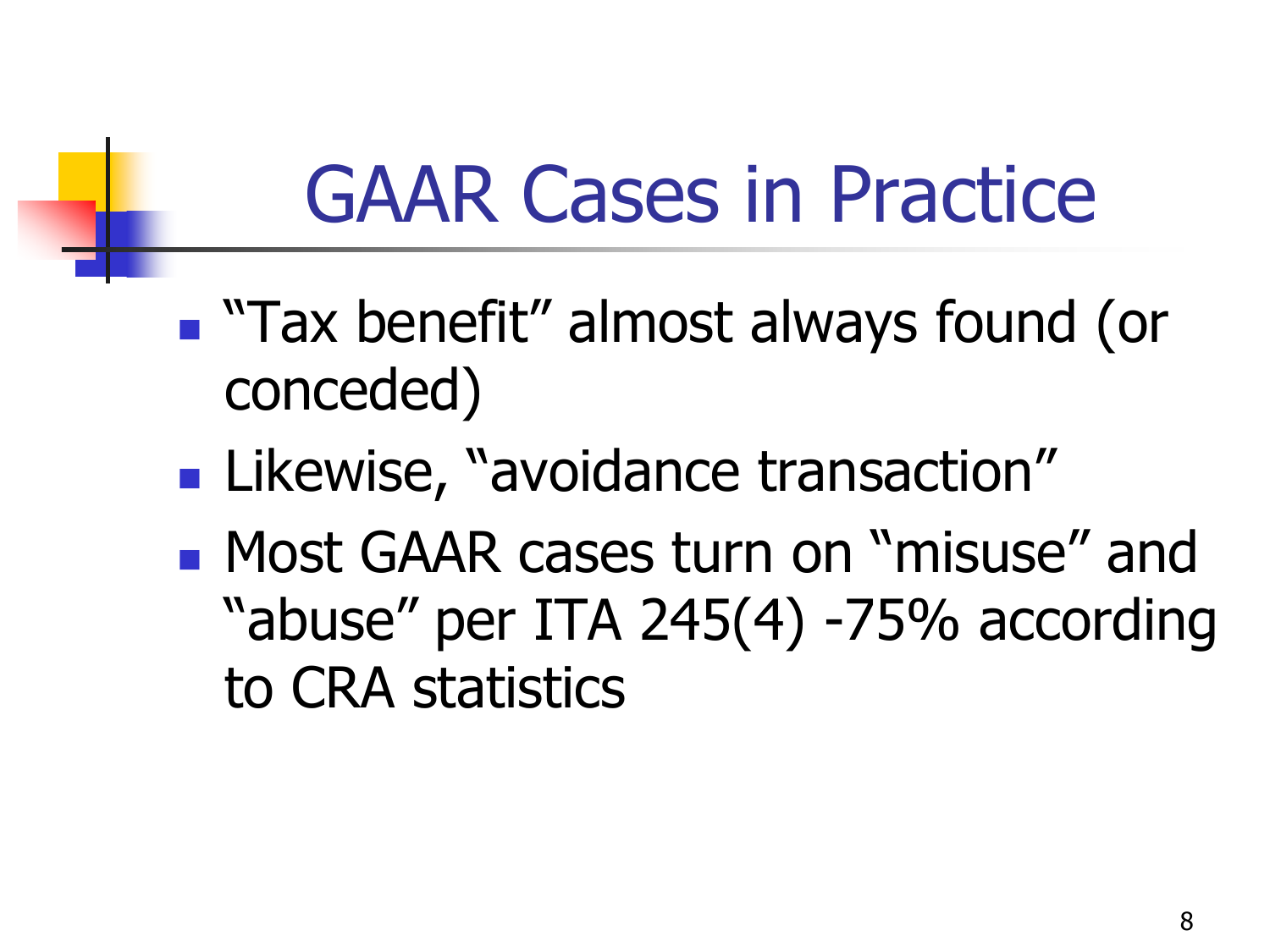"Tax Benefit" and "Avoidance Transaction"

- **First two conditions under GAAR before** getting to "misuse or abuse"
- **Onus is on Taxpayer** *Canada Trustco*
- Not as many cases focus on these 2 conditions but there are some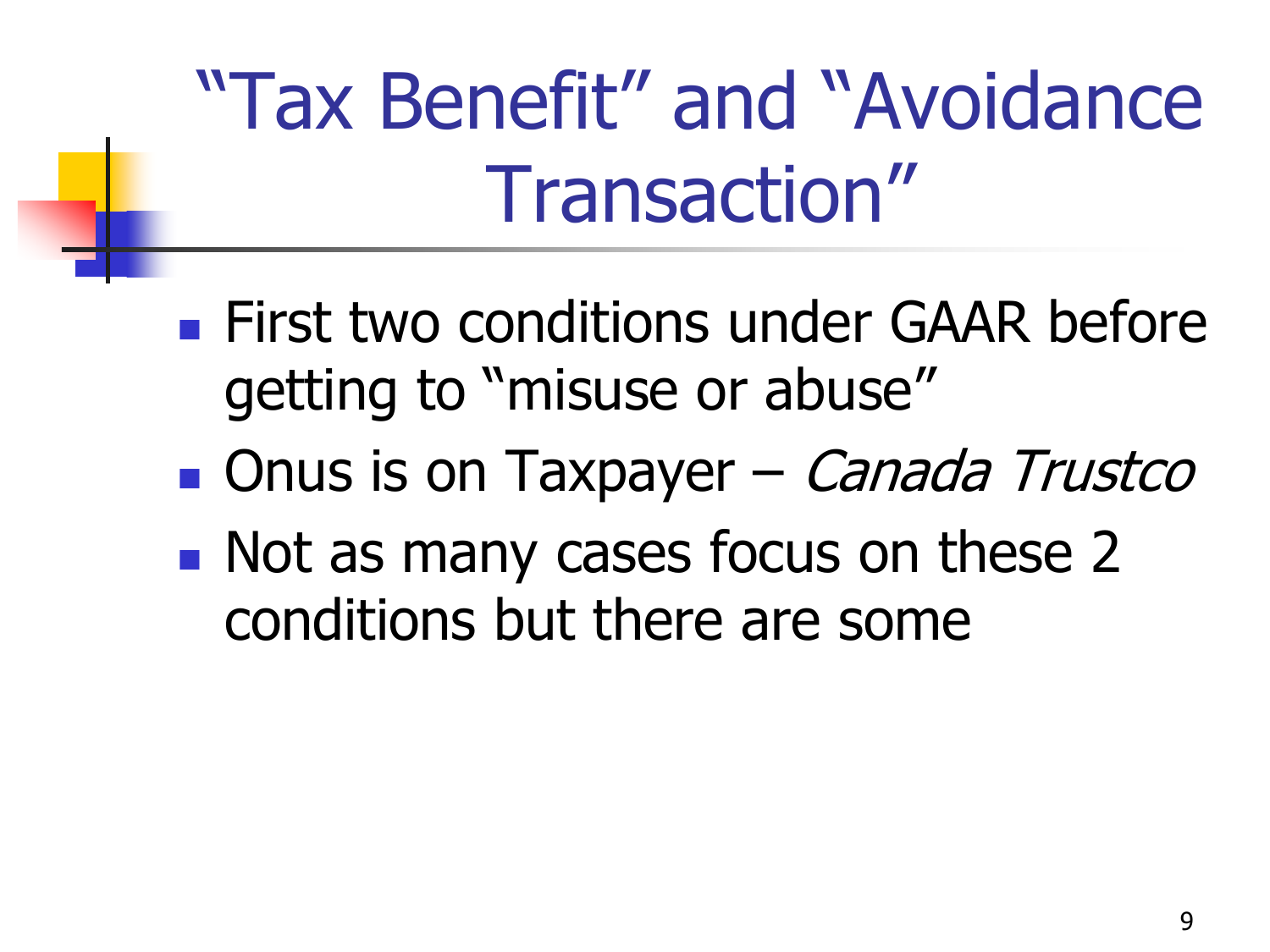### "Tax Benefit"

### Defined in ss.  $245(1)$ :

 $\blacksquare$  "a reduction, avoidance or deferral of tax or other amount payable under this Act or an increase in a refund of tax or other amount under this Act, and includes a reduction, avoidance or deferral of tax or other amount that would be payable under this Act but for a tax treaty or an increase in a refund of tax or other amount under this Act as a result of a tax treaty"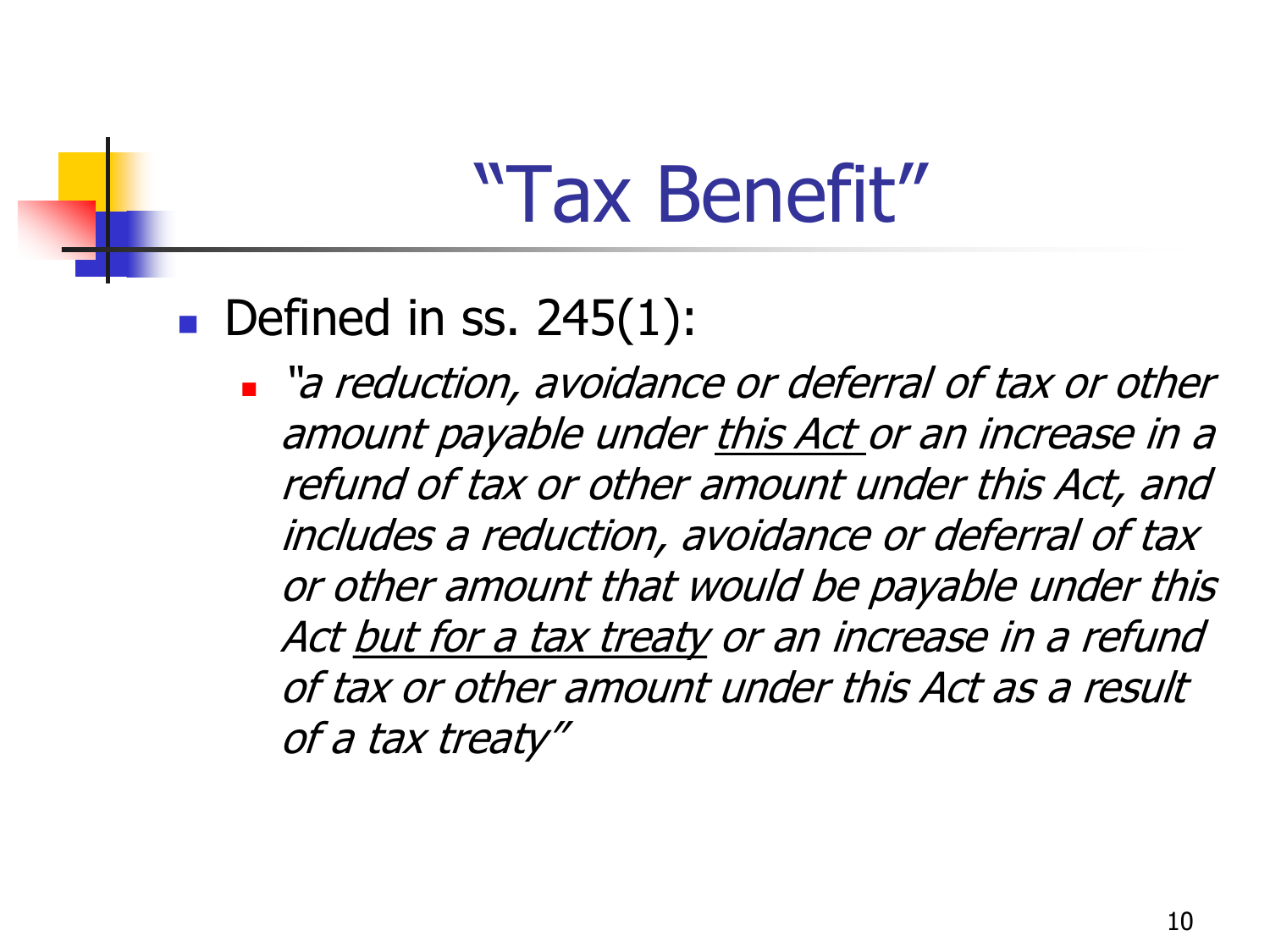### "Tax Benefit"

### ■ Cases where Taxpayer won

- 1245989 Alberta (Wild) v. Canada, 2018 FCA 114
	- $\blacksquare$  PUC grind in s. 84.1 circumvented PUC and ACB stepped up tax-free
- The Bank of Montreal v. The Queen, 2018 TCC 187
	- Complex case ss. 39(2) applied to deem a FX loss on disposition of shares to be a capital loss from disposition of currency, not ss. 112(3.1)
- **Univar Canada Ltd. v. The Queen, 2005 TCC 723** 
	- Complex case no alternative arrangement could be proven by the CRA to indicate that there had been a reduction in tax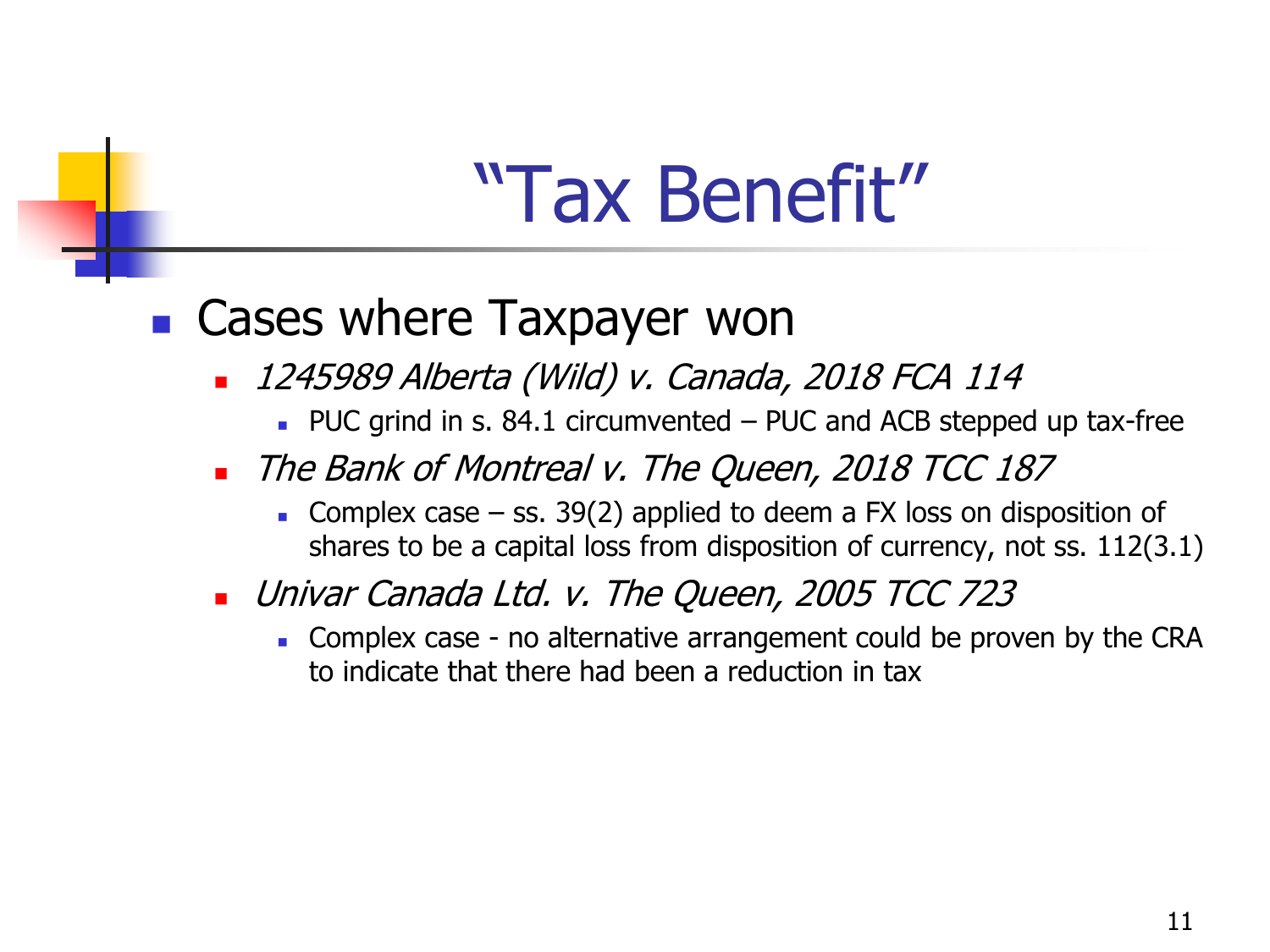### "Tax Benefit"

### ■ Cases where Taxpayer lost

- Deans Knight Income Corporation v. The Queen, 2019 TCC 76
	- Tax attributes (non-cap losses, SRED, ITCs) used to shelter post-IPO income
- Gervais, G. v. The Queen, 2018 FCA 3
	- **Taxpayer sold/gifted shares to spouse, who sold to 3<sup>rd</sup> party for a capital** gain and used LCGE
- Fiducie financiere Satoma v. Canada, 2018 FCA 74
	- Family trust received dividends tax-free through ss. 112(1) and ss. 75(2)
- Canada v. 594710 British Columbia Ltd., 2018 FCA 166
	- Redemption and stock dividend transactions TCC concluded that there was no tax benefit, FCA overturned this decision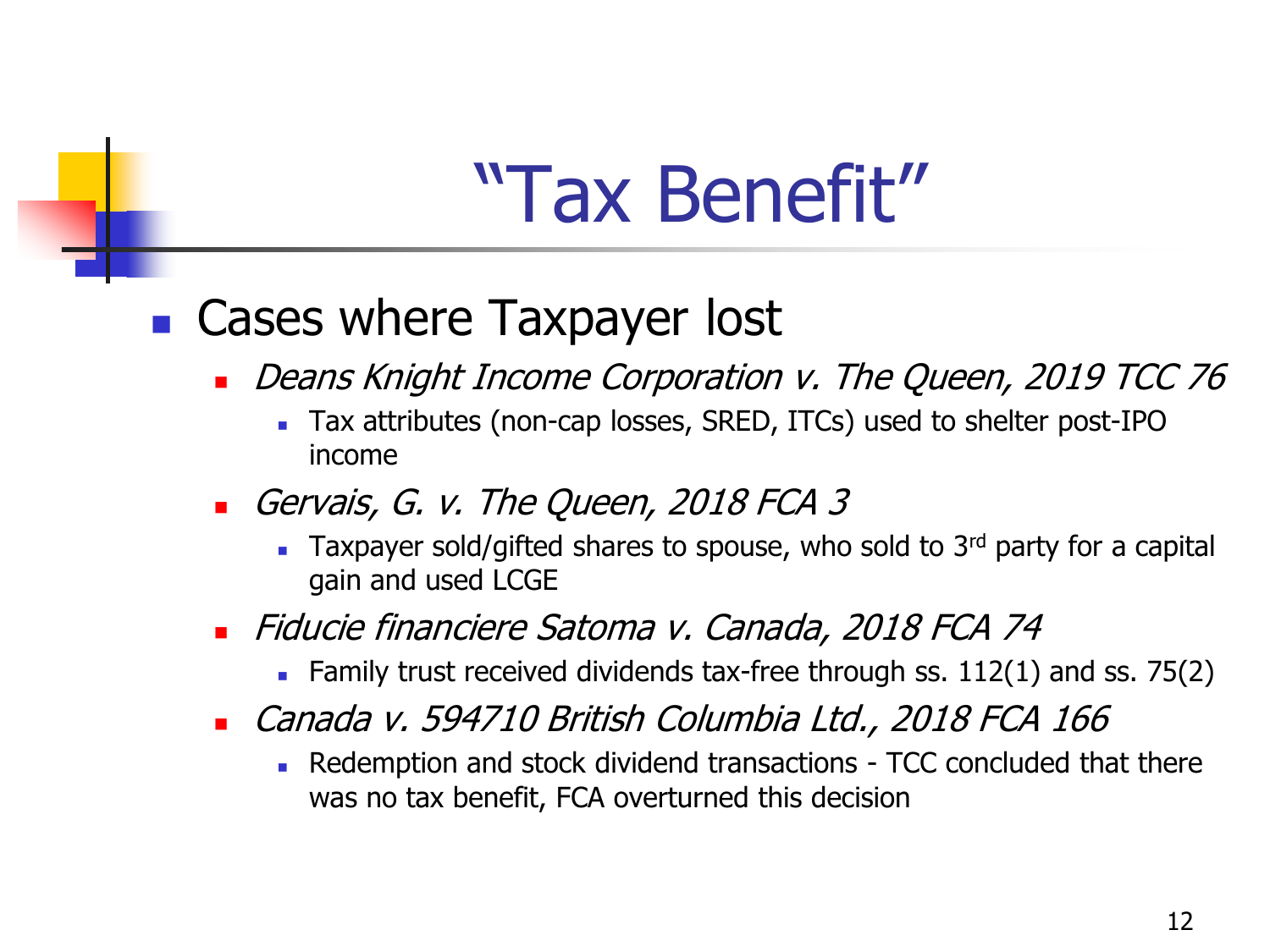# "Tax Benefit" – Key Lessons

- **Comparison with an alternative arrangement** choosing an option which results in less tax proves the existence of a tax benefit
	- Canada Trustco, Copthorne, McNichol, Univar Canada
- A transaction cannot be portrayed as something which it is not, and cannot be recharacterized to make it an avoidance transaction
	- Canada Trustco, Univar Canada, Canadian Pacific Ltd.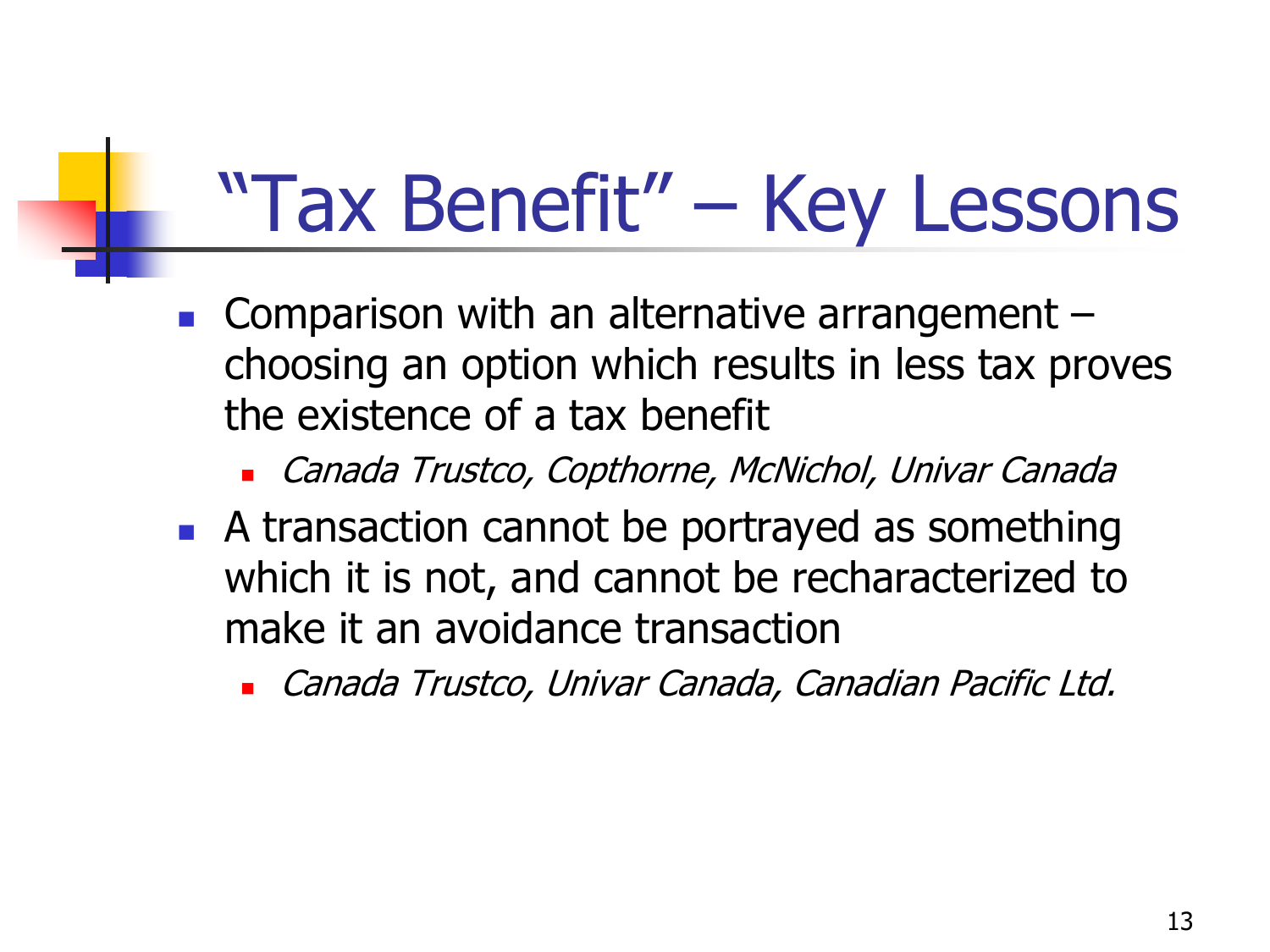### "Tax Benefit" – Key Lessons (cont'd)

- Importance of **who** is getting the tax benefit
	- Fiducie Financiere Satoma looking at Trust as the taxpayer, not the beneficiaries
- **Tax benefit needs to be actually realized as a result** of the transactions – cannot just be a future benefit (i.e. an increase in tax attributes)

OSFC Holdings, 1245989 Alberta, Copthorne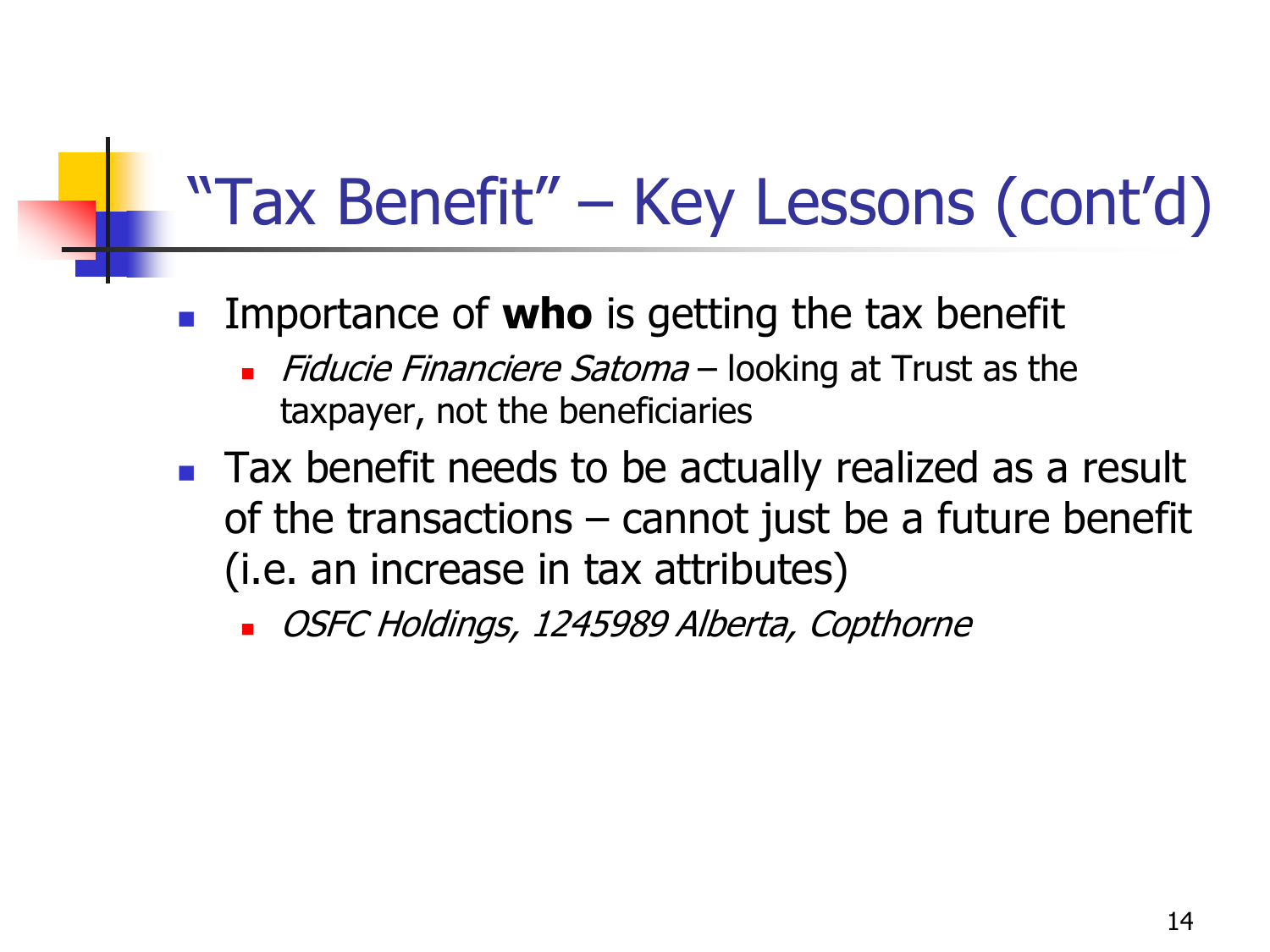## "Avoidance Transaction"

### $\blacksquare$  Defined in ss. 245(3):

''

any transaction

(a) that, but for this section, would result, directly or indirectly, in a tax benefit, unless the transaction may reasonably be considered to have been undertaken or arranged primarily for bona fide purposes other than to obtain the tax benefit; **or**

(b) that is part of a series of transactions, which series, but for this section, would result, directly or indirectly, in a tax benefit, unless the transaction may reasonably be considered to have been undertaken or arranged primarily for bona fide purposes other than to obtain the tax benefit."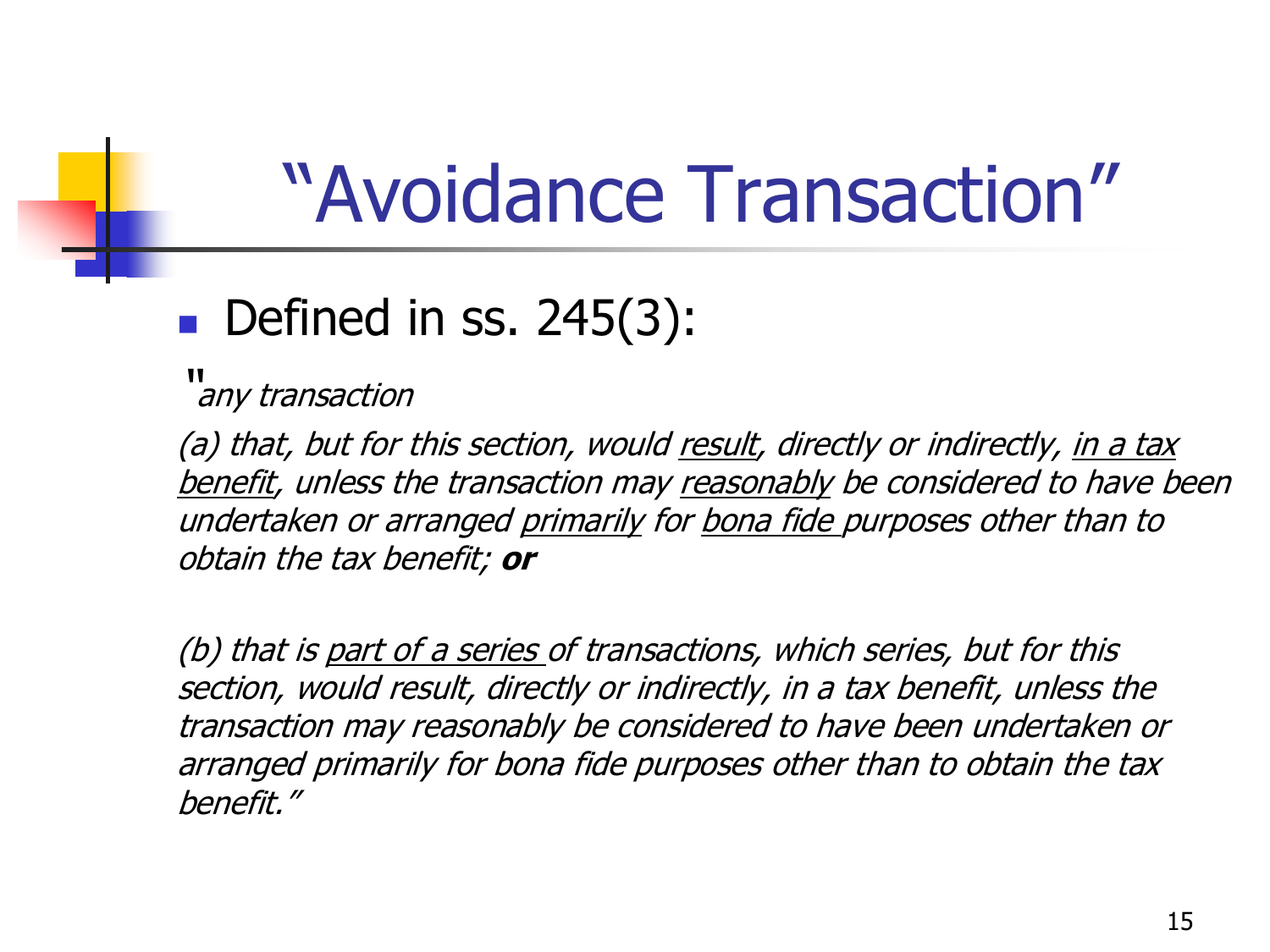# "Avoidance Transaction"

### ■ Cases where Taxpayer won

- Loblaw Financial Holdings Inc. v. The Queen 2018 TCC 182
	- Avoiding FAPI was a factor, but there were other non-tax purposes which held more weight
- **Spruce Credit Union v. R, 2014 FCA 143** 
	- **Purpose of dividends paid from a deposit insurance corporation to** member credit unions was to fund certain required payments (not tax)
- **Swirsky v. R, 2013 TCC 73** 
	- Tax benefits were found to be incidental primary purpose was creditor protection
- **NCClarty Family Trust v. R, 2012 TCC 80** 
	- **Creditor protection was the primary purpose**

\*Swirsky and Loblaw – GAAR analysis is obiter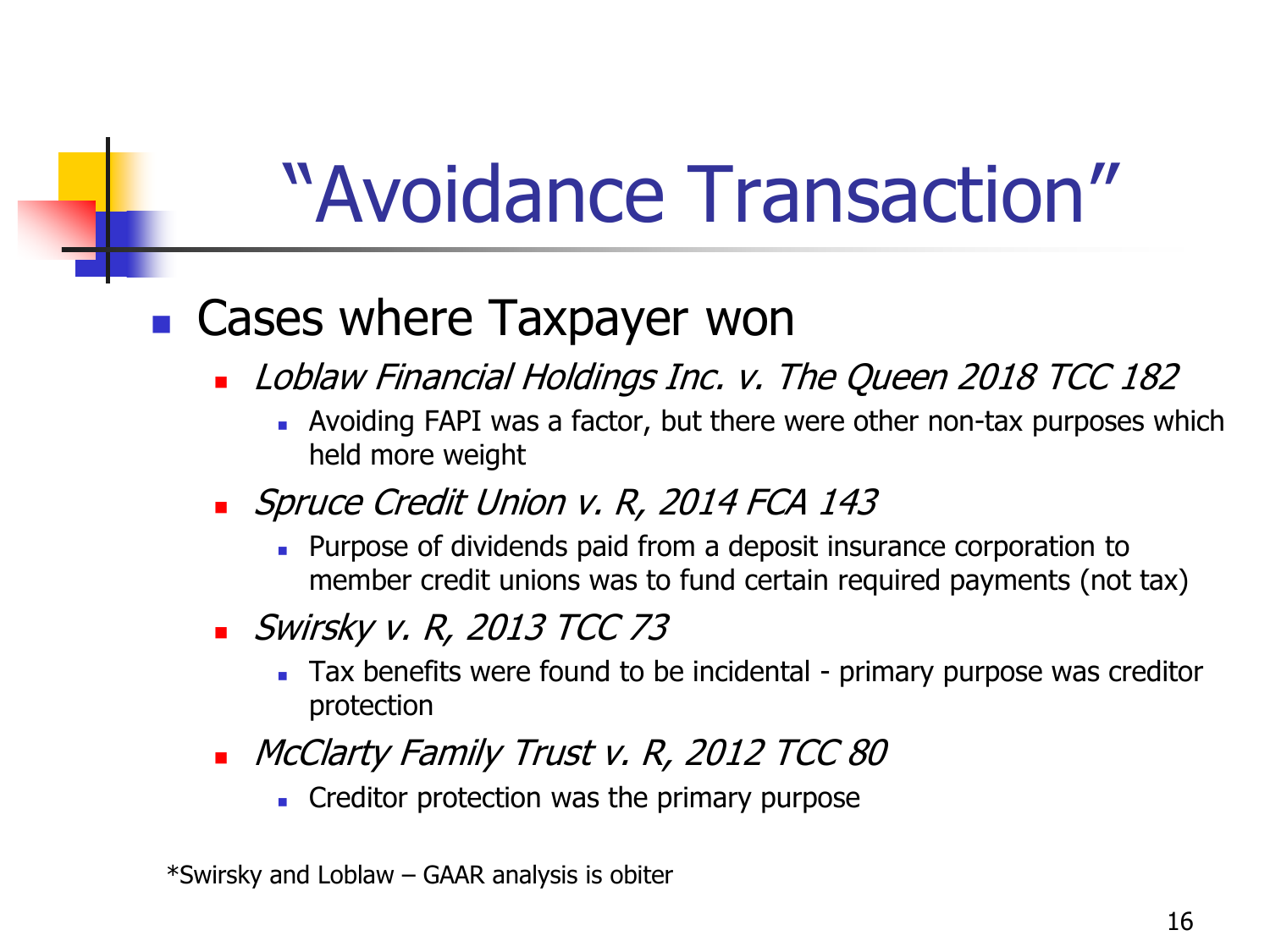# "Avoidance Transaction"

### ■ Cases where Taxpayer lost

- Gervais, G. v. The Queen, 2018 FCA 3
	- **Previously discussed**
- Canada v. Oxford Properties Group Inc., 2018 FCA 30
	- **Jonathan to discuss in detail main focus is on misuse or abuse**
- Global Equity Fund Ltd. v. R., 2012 FCA 272
	- $\blacksquare$  Loss on disposition of shares denied  $-$  tax was primary purpose, not creditor protection
- 1207192 Ontario Ltd. v. R, 2012 FCA 259
	- There was a bona fide non-tax purpose for the series (creditor protection), but some individual transactions NOT done for this purpose
- Triad Gestco Ltd. v. R., 2012 FCA 258
	- **Purpose of entire series was to obtain a tax benefit, not to implement a** reverse freeze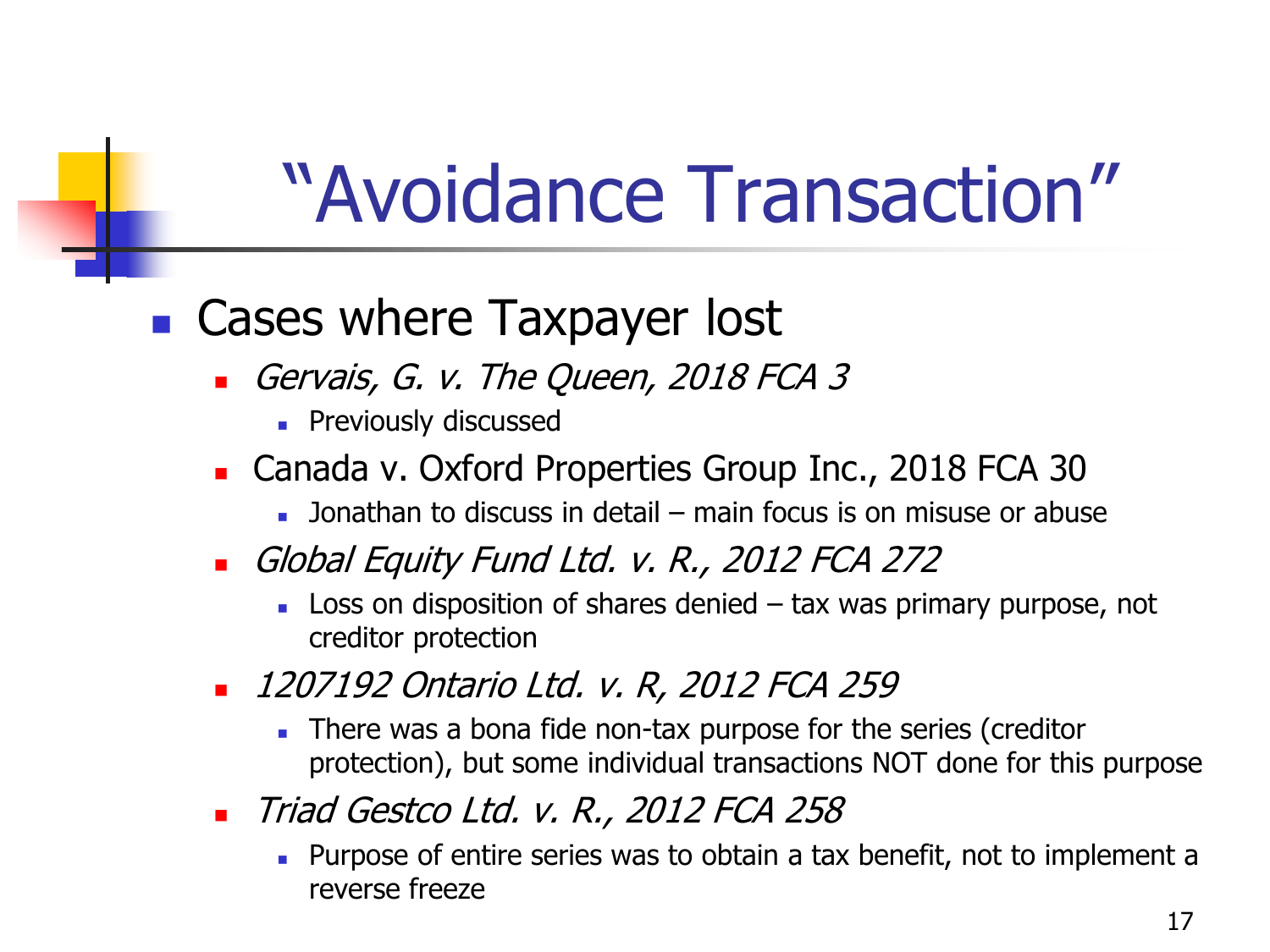### "Avoidance Transaction" – Key Lessons

- Not just testing a series even if one transaction in a series has tax as a primary purpose, entire series is caught
	- MacKay, Gervais, 1207192 Ontario, Oxford
- If the entire series has tax as a primary purpose, the individual transactions must also have the same purpose

### Global Equity Fund

- **The taxpayer cannot avoid GAAR by just stating that they** had a primary non-tax purpose – judge needs to weigh the evidence objectively
	- **Canada Trustco, Global Equity Fund**
- Quality of evidence written and oral is critical (consistency, plausibility, credibility, etc.)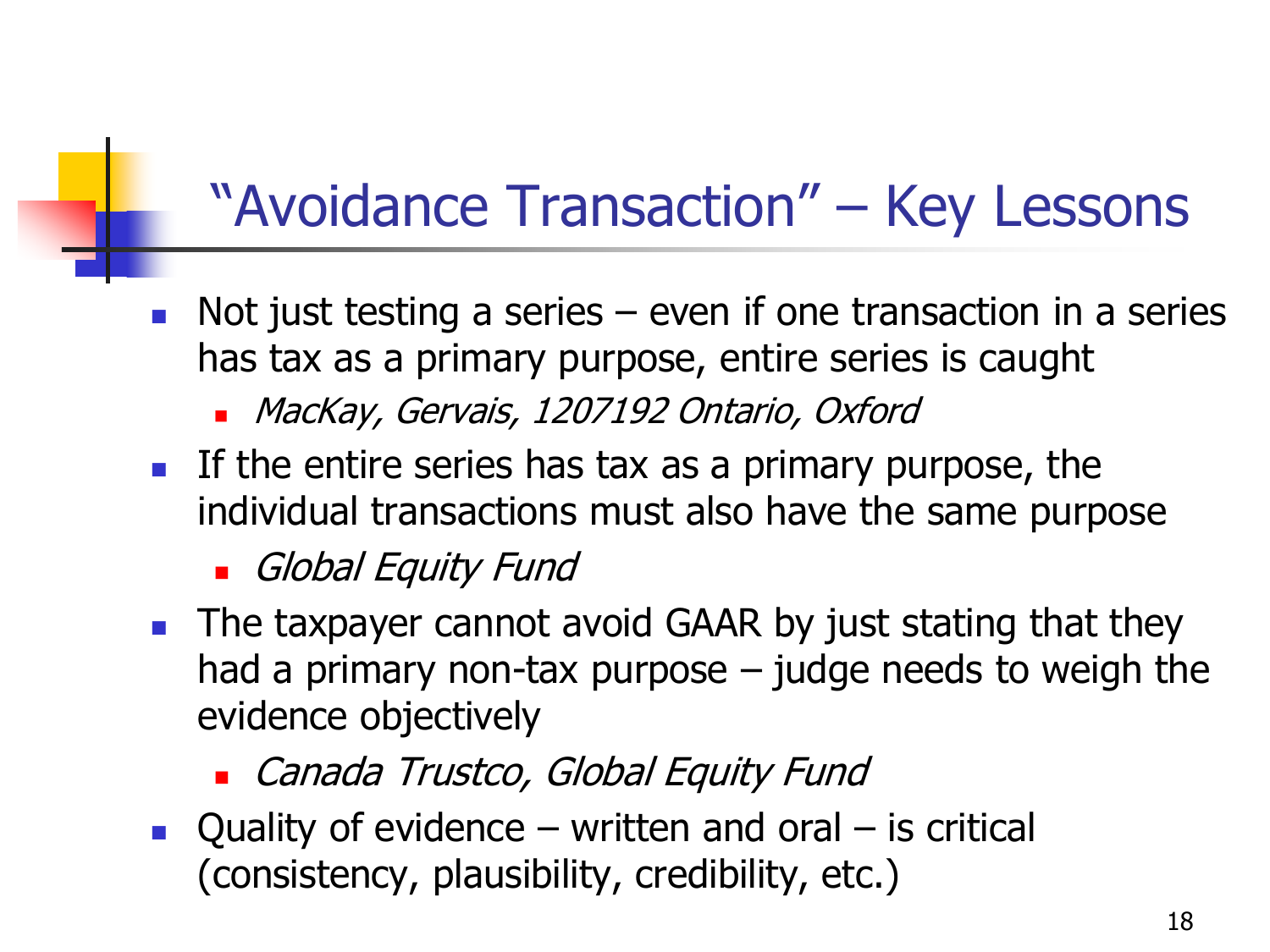### "Avoidance Transaction" – Key Lessons (cont'd)

- Non-tax purpose does not just mean business purpose can have others e.g. family or investment purposes
	- Canada Trustco
- Comparison with alternative arrangement does **not** = avoidance transaction (but can be **a** factor)
	- **Spruce Credit Union, Canada Trustco, Copthorne**
- If there are tax and non-tax purposes, need to determine if nontax purpose was primary
	- Canada Trustco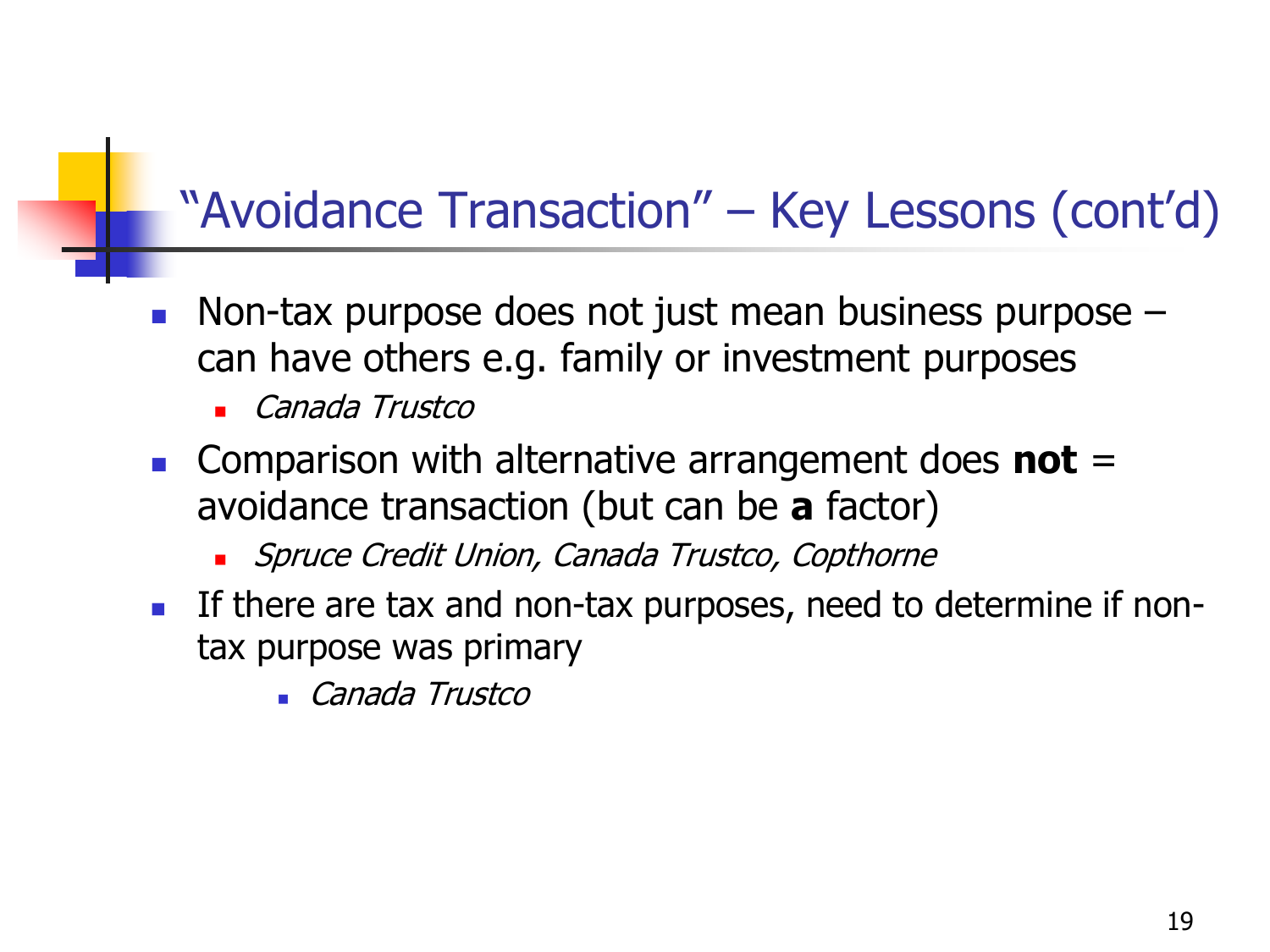### "Misuse" and "Abuse" MIL Investments - 2007 FCA

- In 1996, a non-resident TP sold shares of a Canco (DFR) to another Canco (Inco)
- Gain was exempt from Cdn tax under Article XIII of *Canada-*Luxembourg Treaty (and Luxembourg does not tax capital gains)
- **Although at time of sale MIL was resident of Luxembourg and** owned < 10% of shares of DFR, it had started out as a Caymans Island corp and initially owned 29.4% of DFR
- **MIL had continued into Luxembourg and reduced its** shareholdings to below the 10% threshold through a sale of a portion of the DFR shares to Inco in exchange for shares of Inco on a tax-deferred basis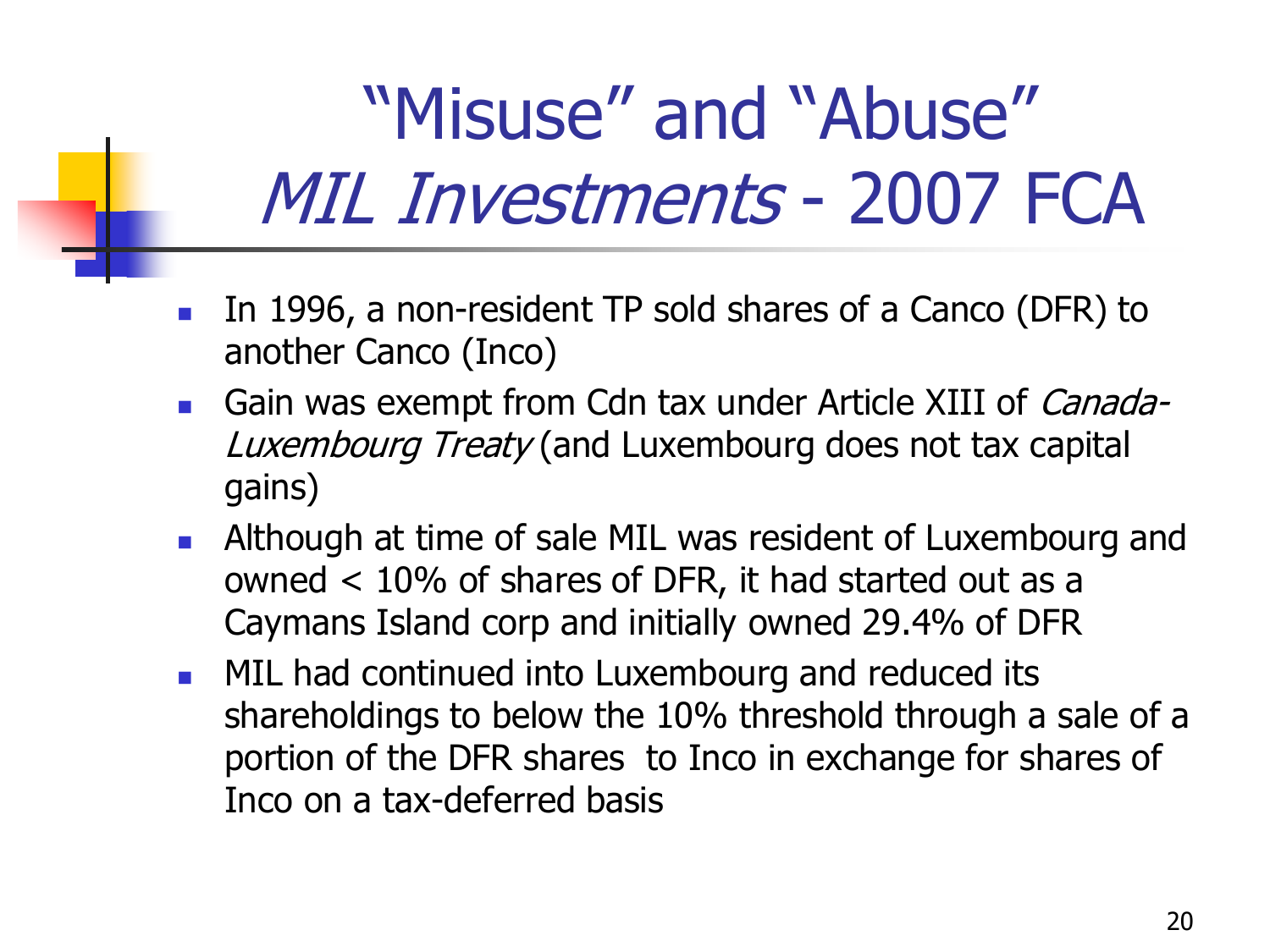### "Misuse" and "Abuse" MIL Investments - 2007 FCA

- **EXAMPLE CRA attempted to apply GAAR**
- HELD (by TCC and FCA). GAAR does *not* apply. No misuse or abuse of Act or Treaty.
- **Treaty clearly intends to exempt non-residents from Canadian** CG tax on disposition of treaty exempt property (i.e. shares)
- TCC held it was not even an "avoidance transaction" but this is questionable since the continuation into Luxembourg was clearly a tax-motivated decision (and TP conceded in FCA that it was an "avoidance transaction")
- **EXA** CRA argued that Treaty should not be permitted to permit double non-taxation. Court gave short shrift to that argument.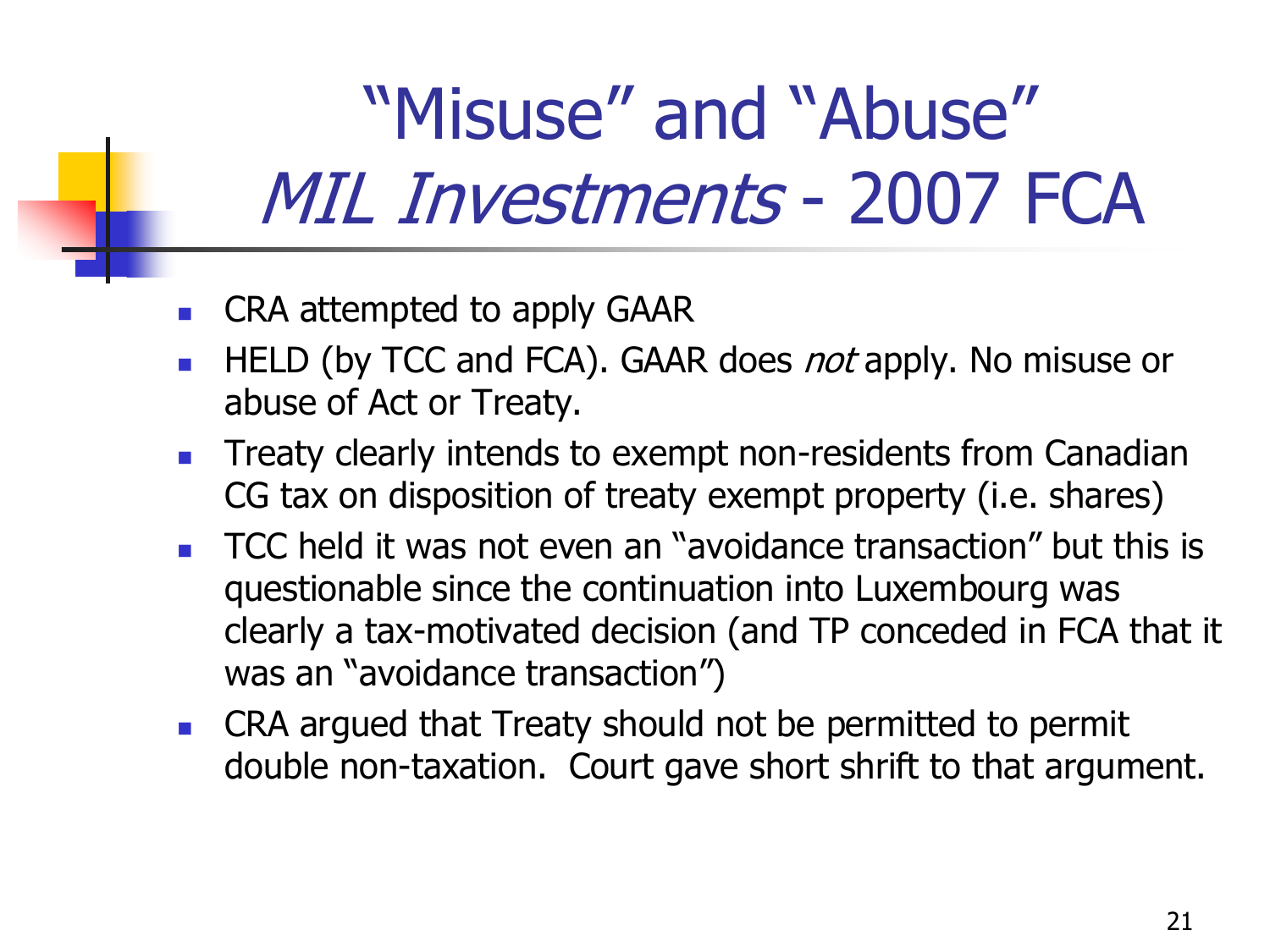"Misuse" and "Abuse" Lipson - 2009 SCC

GOAL: To make mortgage interest deductible to H PLAN:

- W borrows \$562K from Bank to purchase shares in family investment co. Share loan is repayable the next day
- $\blacksquare$  H transfers shares to W on rollover basis
- 1 day later H & W purchase home and take out mortgage for \$562K
- **W's share purchase loan repaid with mortgage proceeds**
- Over next 3 yrs H reports \$54K of dividends on shares but deducts \$105K of mortgage loan interest to create an overall loss – relying on attribution provisions

HELD (4-3) aff'g FCA and TCC: GAAR applies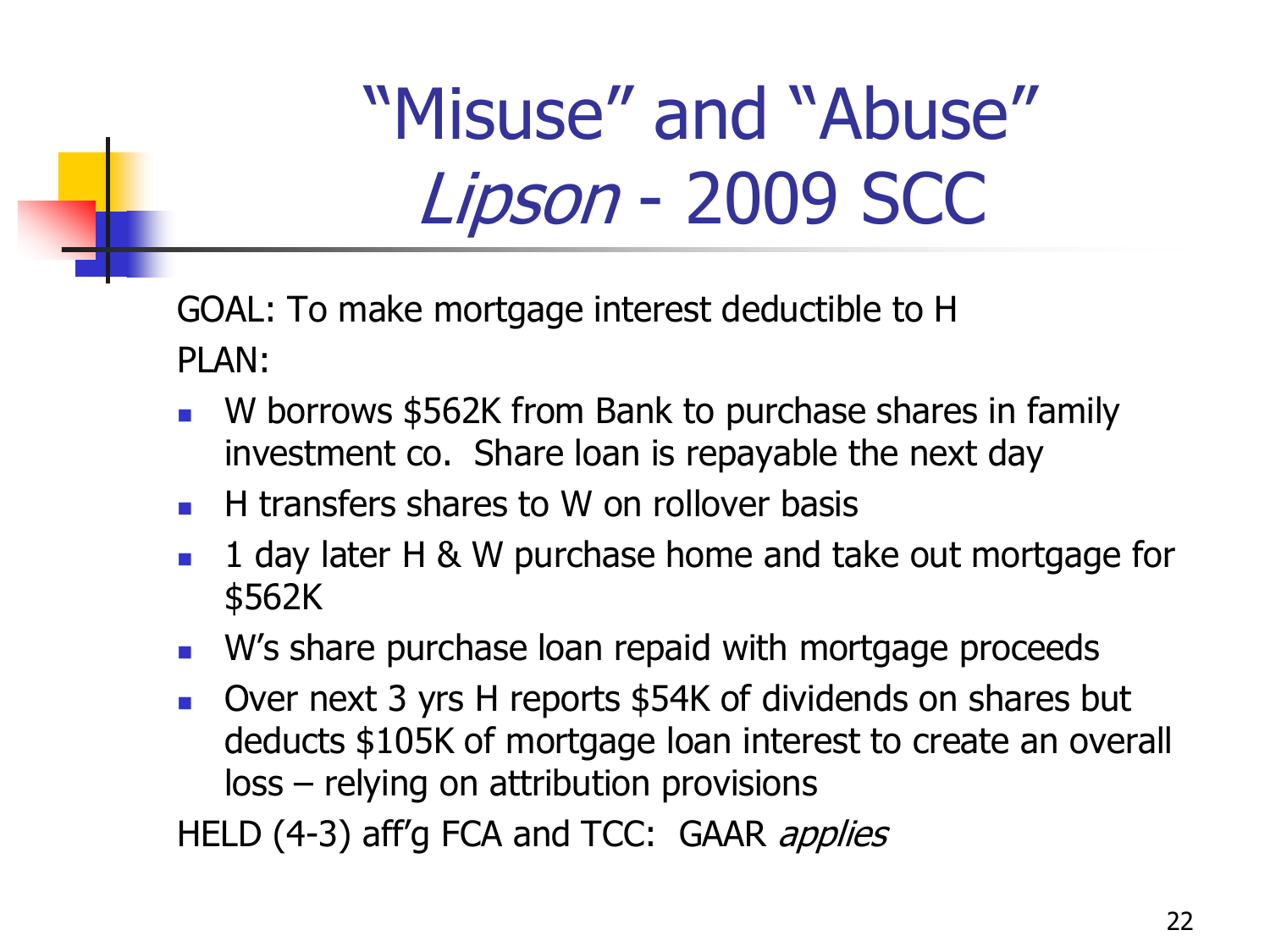"Misuse" and "Abuse" Lipson - 2009 SCC

- Cycling home mortgage interest to make it deductible is ok, but H's use of the spousal rollover and the spousal attribution provisions of ITA to attribute loss from W to H is a misuse that violates GAAR.
- 2 dissenting judgments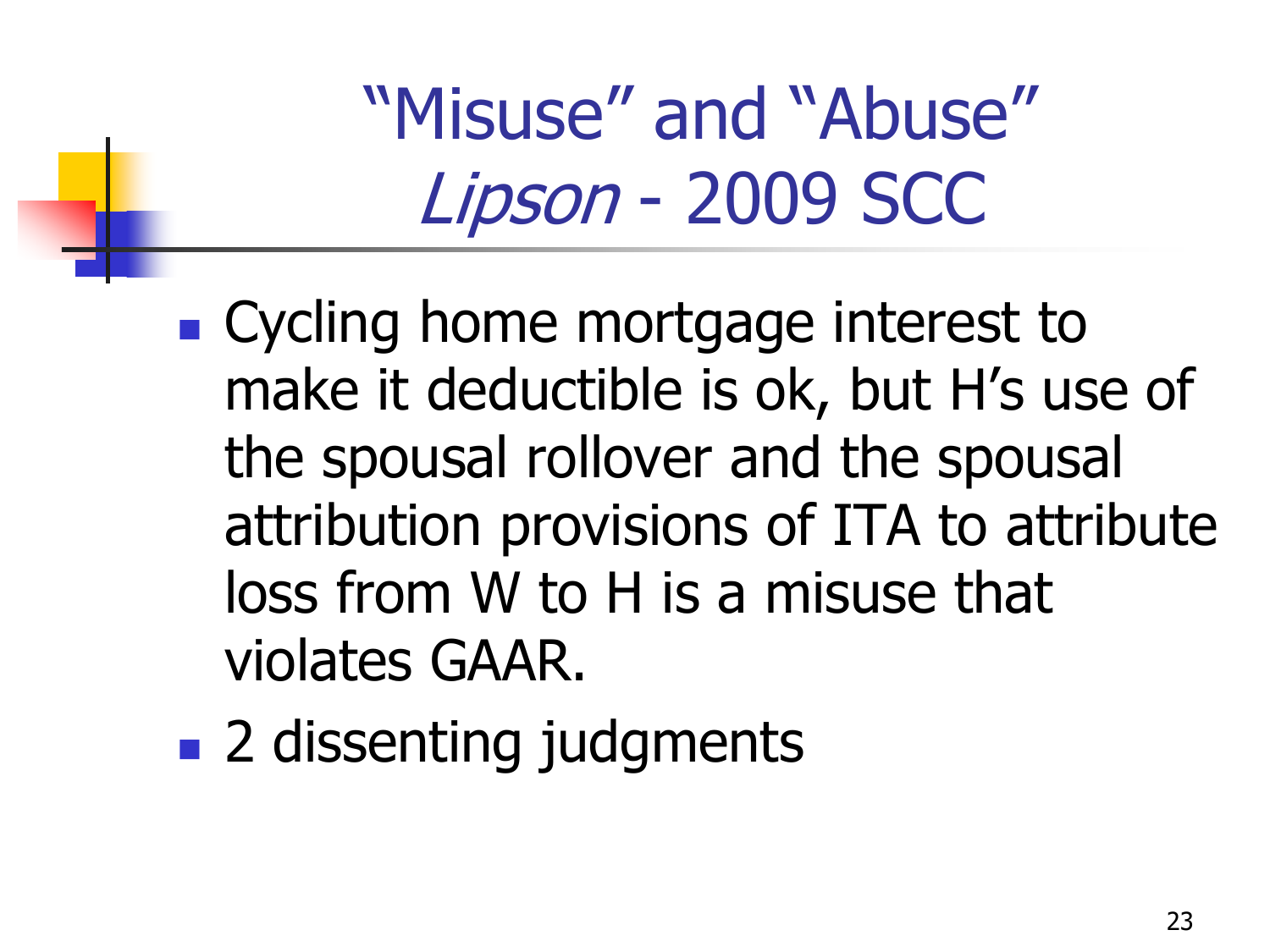### "Misuse" and "Abuse" Copthorne - 2011 SCC

- $\blacksquare$  Very complex facts but basically involved an artificial increase to the paid-up capital of a Canco by \$67M through a series of amalgamations and the return of PUC to a non-resident shareholder (by a redemption of shares for an amount that did not exceed PUC) without Cdn withholding tax
- **Instead of amalgamating 2 Cdn cos in a vertical** amalgamation, shares of Canco were transferred to a non-resident corp and then the 2 Cancos amalgamated. This allowed PUC of Canco sub to be retained.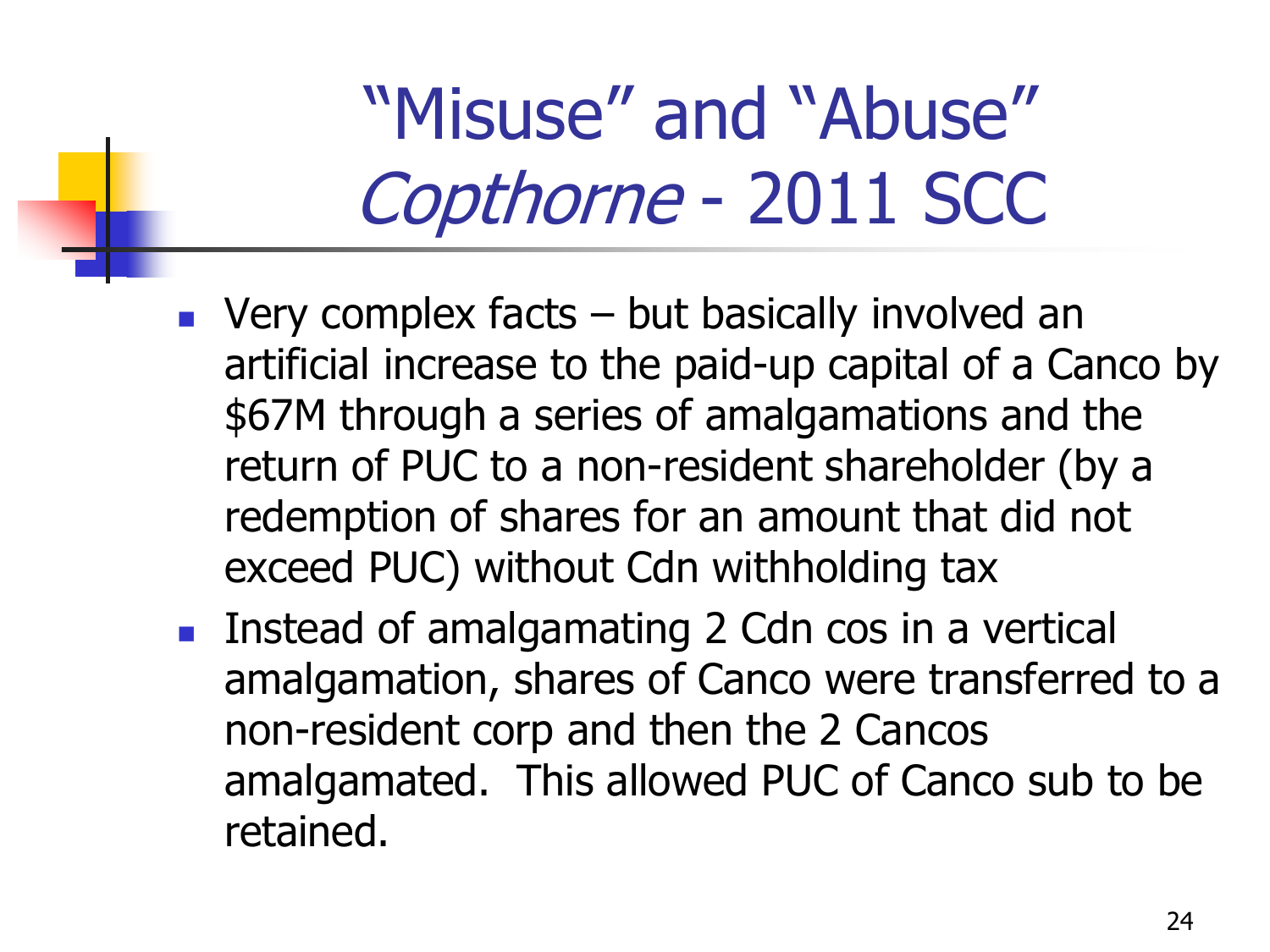"Misuse" and "Abuse" Copthorne - 2011 SCC

- **The increase to PUC did not offend any** technical provision of ITA
- SCC held (unanimously) that the amalgamations and redemption were all part of the same series. GAAR applied.
- To allow the same cross-border PUC to be used twice frustrated the purpose of the rules that would have cancelled PUC of one of Cancos in a vertical amalgamation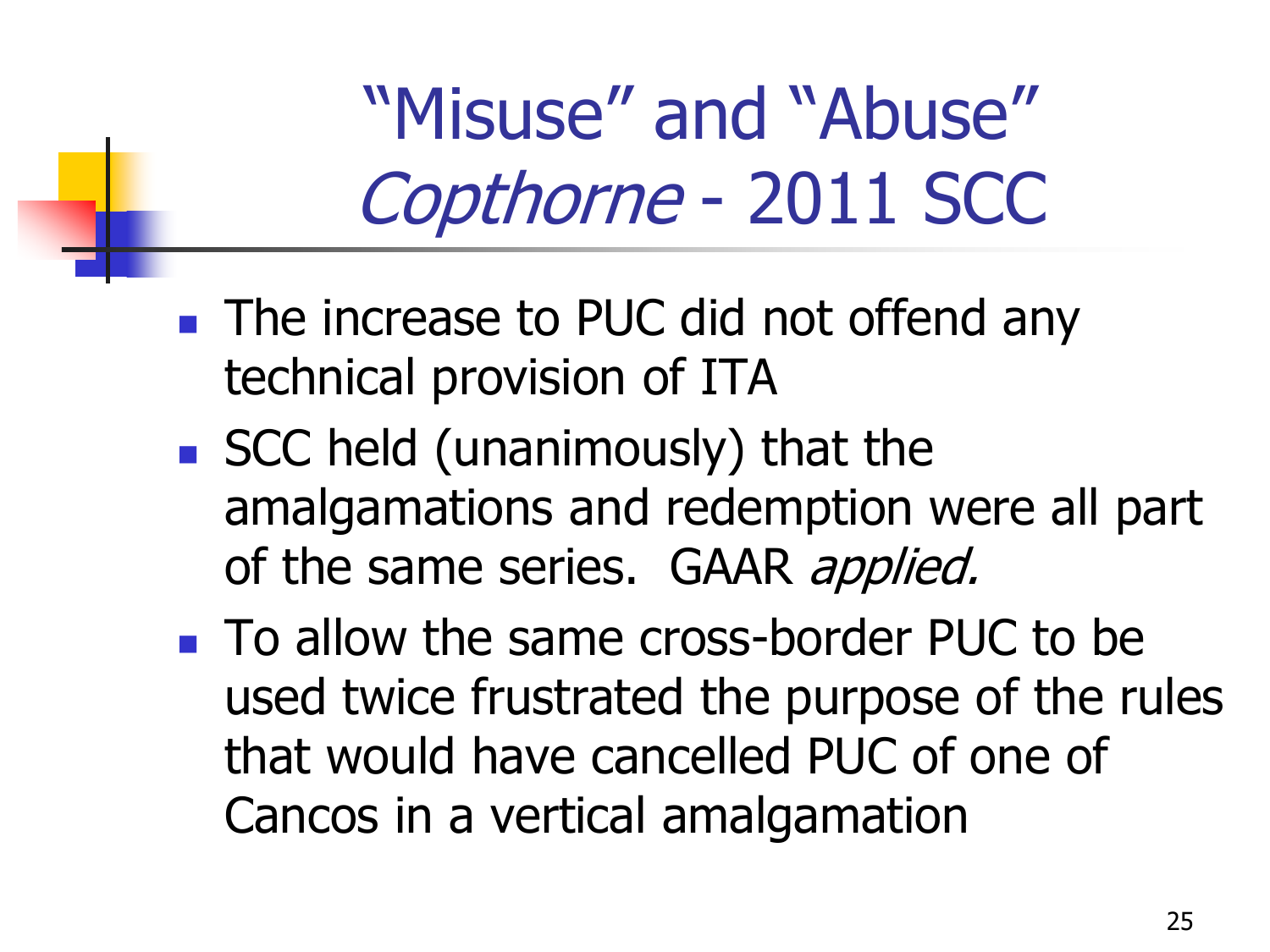"Misuse" and "Abuse" Global Equity Fund - 2012 FCA

- TP, Global, was a trader in securities.
- Global is sole SH of Newco, held common shares that it subscribed for \$5.6 million
- Newco declared high-low stock dividend (pref shares with a redemption value of \$5.6 million and PUC of \$56)
- **Global sells common shares to a children's trust** (children of principal of Global) and claimed a \$5.6 million loss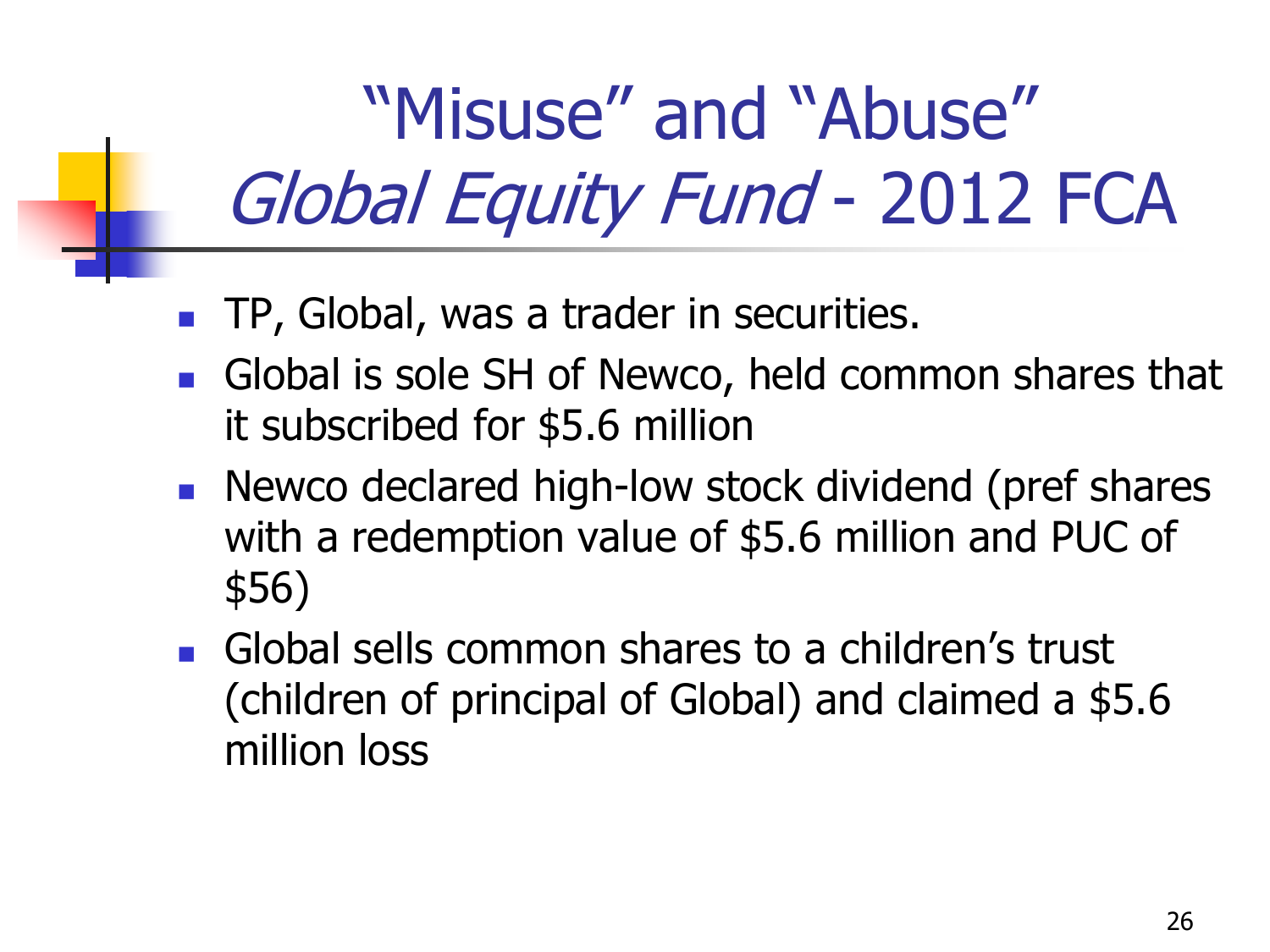"Misuse" and "Abuse" Global Equity Fund - 2012 FCA

- **HELD:** GAAR applied
- **E** "Loss was a paper loss only"
- **The automations were vacuous and artificial**"
- **No air of business or economic reality was** associated with the loss"
- **Transactions which created the loss defeated the** underlying rationale of the sections of the ITA that allow for use of business losses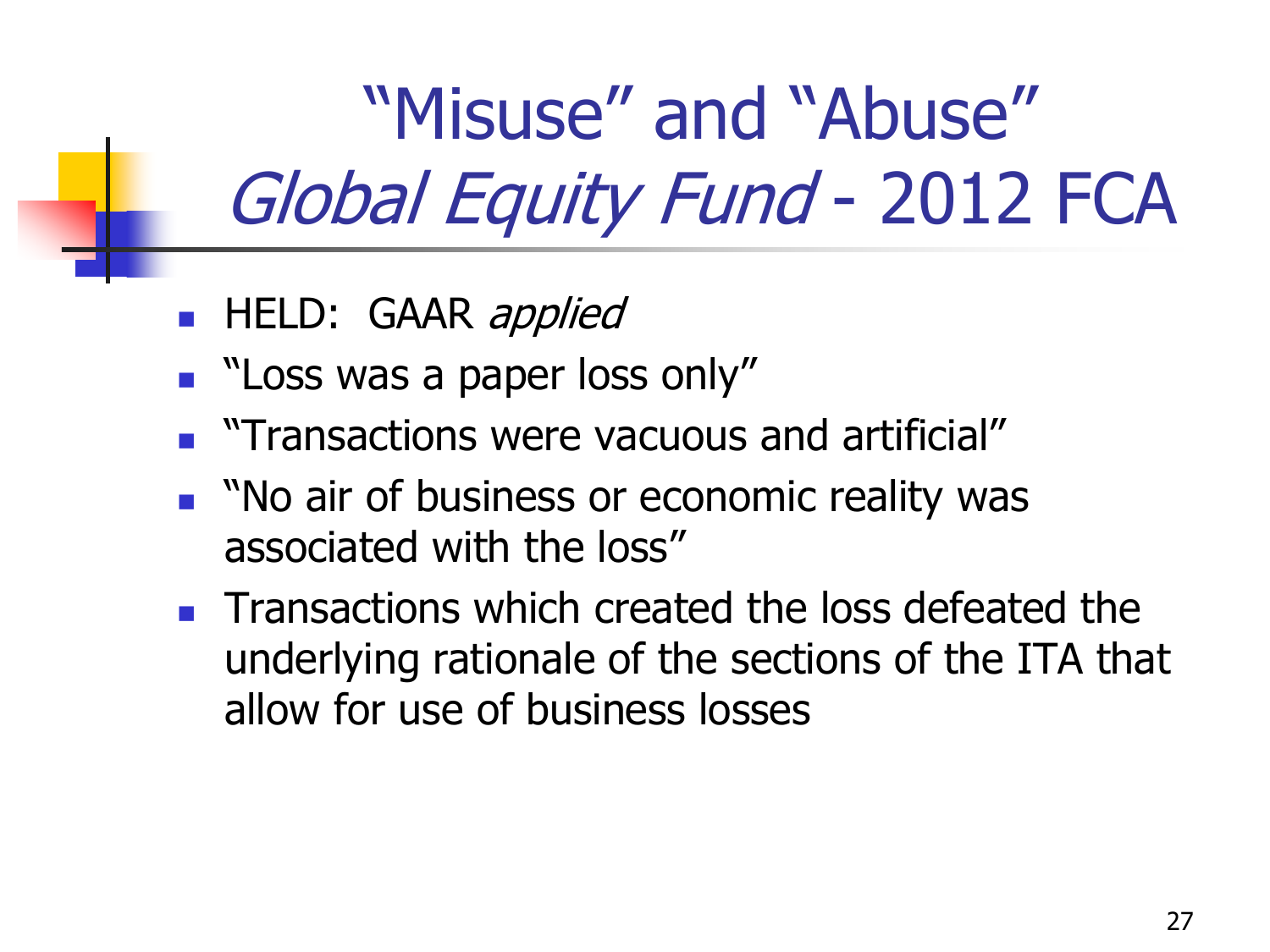# GAAR Statistics (to 2012)

### **GAAR Statistics – up to October 30, 2012**

| Issue                              | <b>GAAR Applied</b> |  |
|------------------------------------|---------------------|--|
| Surplus strips                     | 26                  |  |
| Losses creation via stock dividend | 26                  |  |
| Kiddie Tax                         | 12                  |  |
| <b>Miscellaneous</b>               |                     |  |
| <b>Income Splitting</b>            | 6                   |  |
| Losses, capital and non-capital    | 4                   |  |
| <b>Tower structure</b>             |                     |  |
| Offshore trusts                    |                     |  |
| Charitable donations               |                     |  |
| Interest deductibility             |                     |  |
| Total                              | 88                  |  |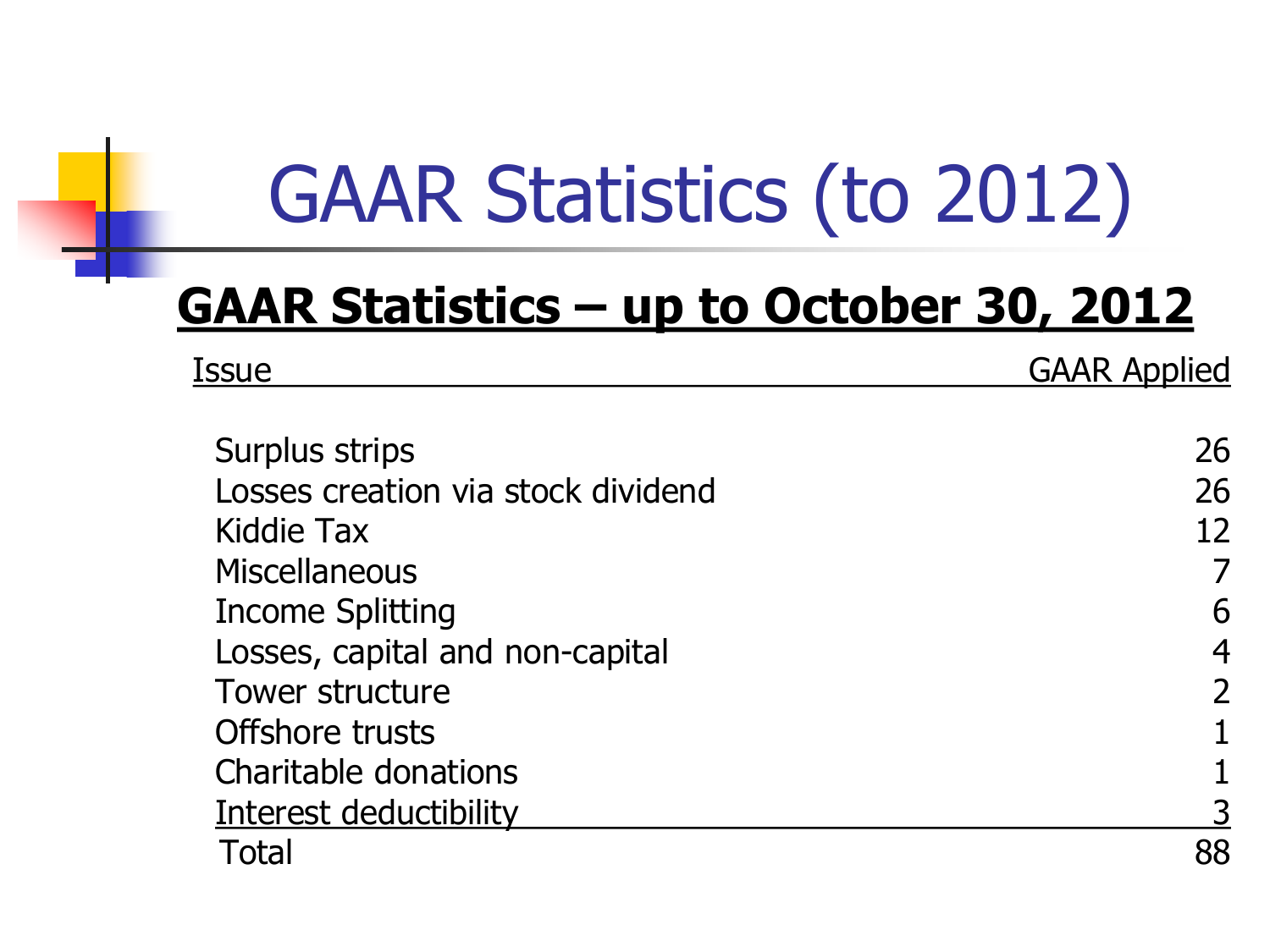# GAAR Statistics (to 2012)

### **Statistics published by GAAR Committee - March 2012**

| <b>Issue</b>                    | <b>No. of GAAR</b><br>cases referred<br>to Committee | <b>Committee</b><br>held GAAR<br><b>Applied</b> | $\frac{0}{2}$ |
|---------------------------------|------------------------------------------------------|-------------------------------------------------|---------------|
| <b>Surplus strips</b>           | 180                                                  | 148                                             | 82            |
| Losses                          | 162                                                  | 138                                             | 85            |
| Income splitting (w Kiddie Tax) | 109                                                  | 100                                             | 92            |
| International                   | 101                                                  | 81                                              | 80            |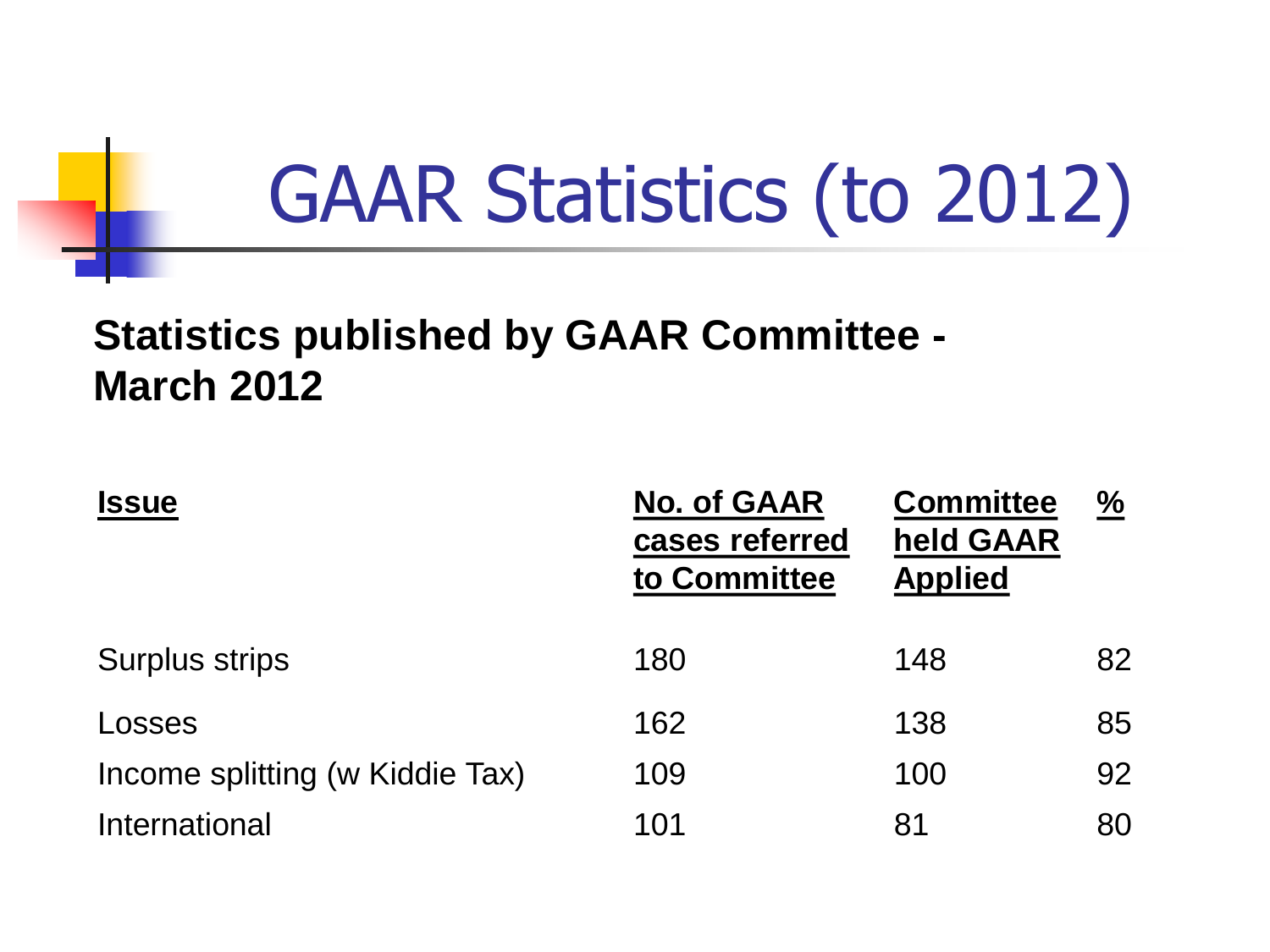"Misuse" and "Abuse" Gwartz - 2013 TCC

- **TPs (Brianne and Steven) were children** of a dentist (Dr. Mark)
- Dr. Mark's dental mgmt co issues pref shares to a family trust as a stock dividend
- **Trust sells shares to Dr. Mark**
- **Allocates CGs to beneficiaries who are** minor children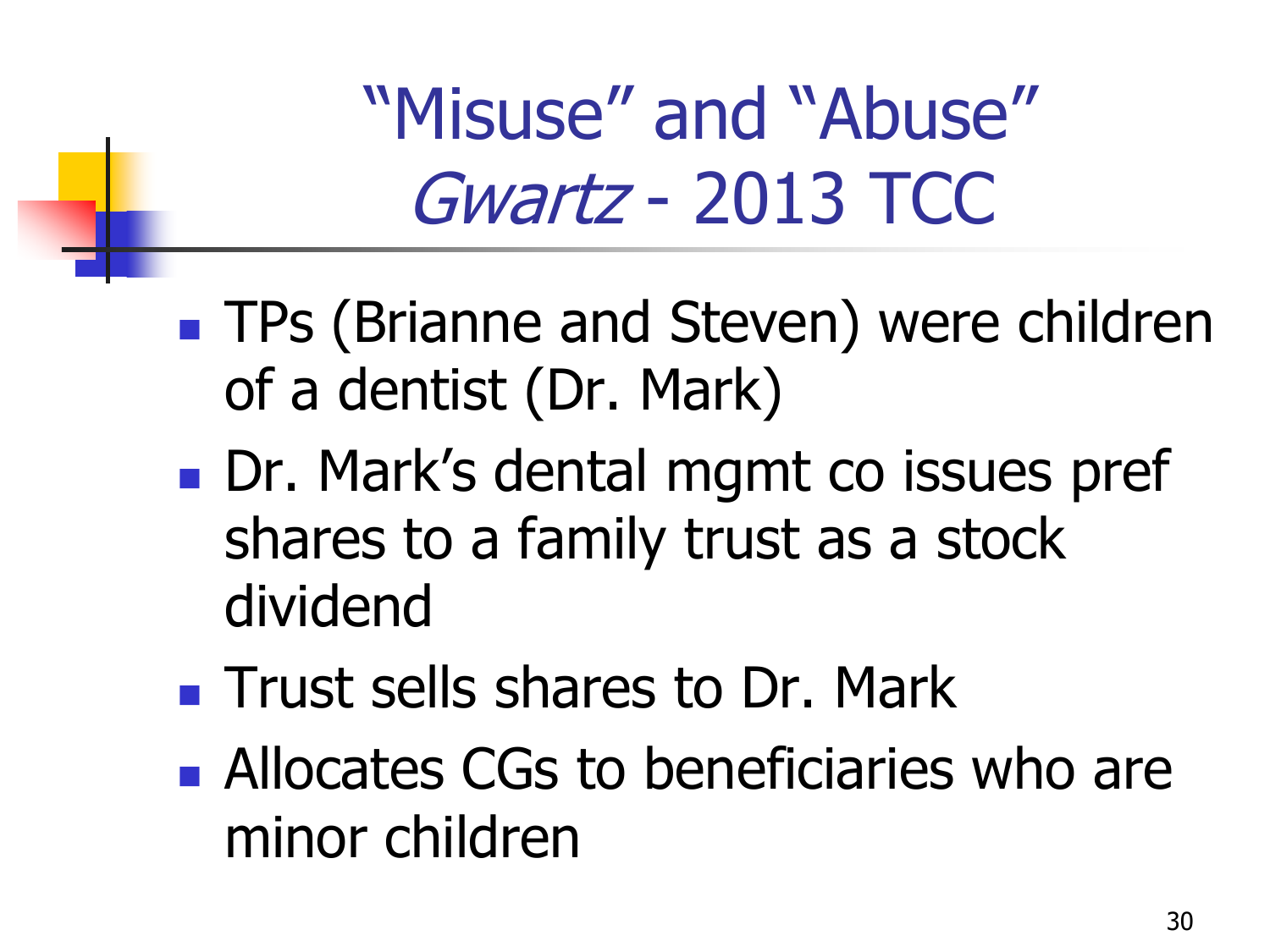### "Misuse" and "Abuse" Gwartz - 2013 TCC

- **Even though technical compliance with "kiddie tax"** (before amendments), CRA alleged that GAAR applies
- $\blacksquare$  HELD GAAR does *not* apply
- No general policy in Act against surplus stripping or income splitting
- **Act contains many specific anti-avoidance rules. If** those rules successfully navigated – no "misuse" or "abuse"
- GAAR cannot be used to "fill gaps"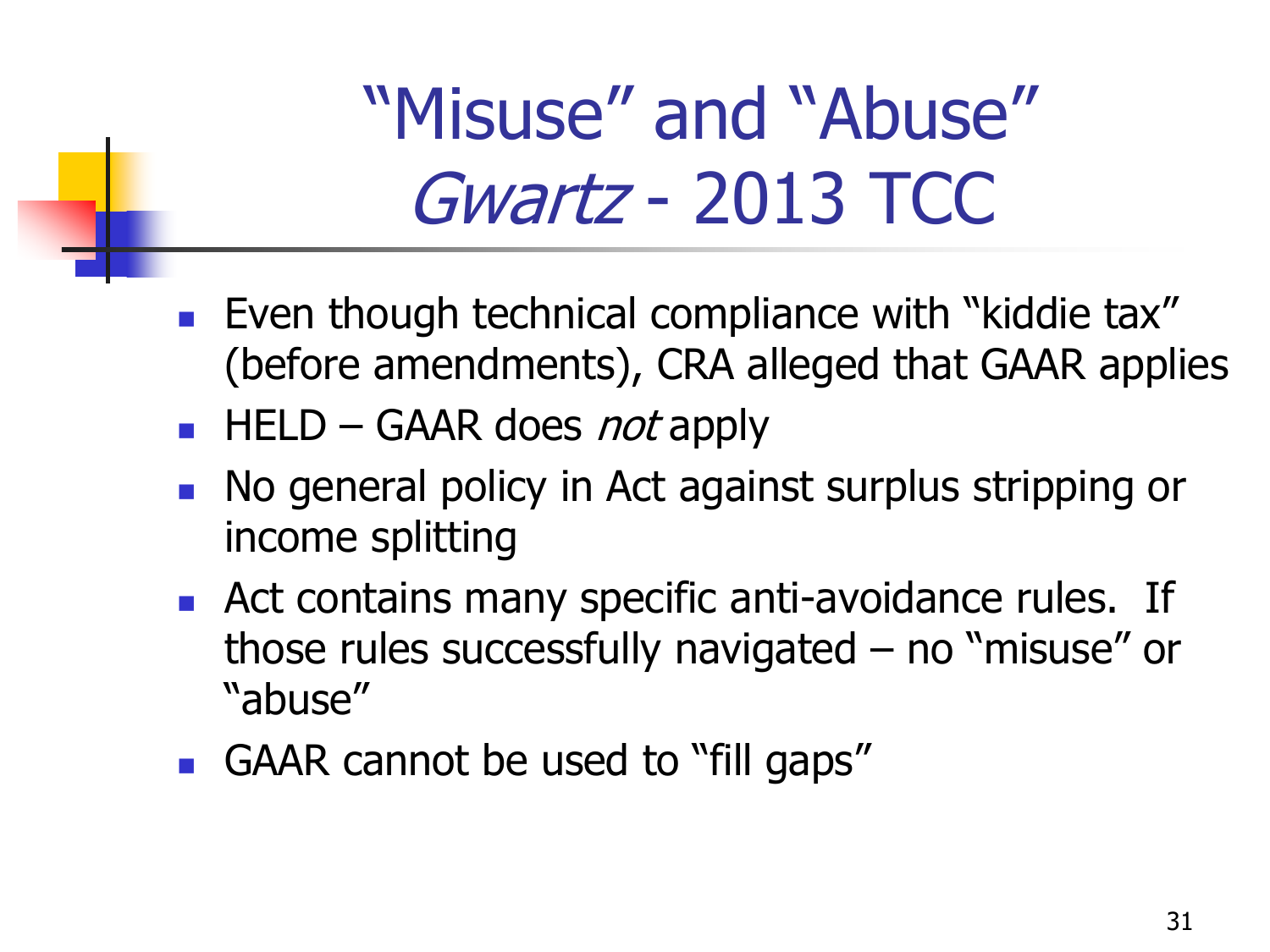#### FACTS

- **Univar NV ("DutchCo") was a Dutch public company.**
- **DED** Univar Canada Ltd. ("Univar Canada") was part of the Univar Group. Its shares were held by a Washington corp, Univar North American Corporation (UNAC US), all the shares of which were held by a Delaware corp , Univar Inc. ("Univar US"). All the shares of Univar US were held by DutchCo.
- Univar Canada shares had an ACB of \$10,000, PUC of \$911,729 and FMV of \$889M.
- CVC Capital Properties, a UK private equity firm ("CVC") wished to acquire all the shares of Univar NV (and thereby acquire Univar Canada) and then to extract the corp surplus of the Cdn corp without Cdn tax.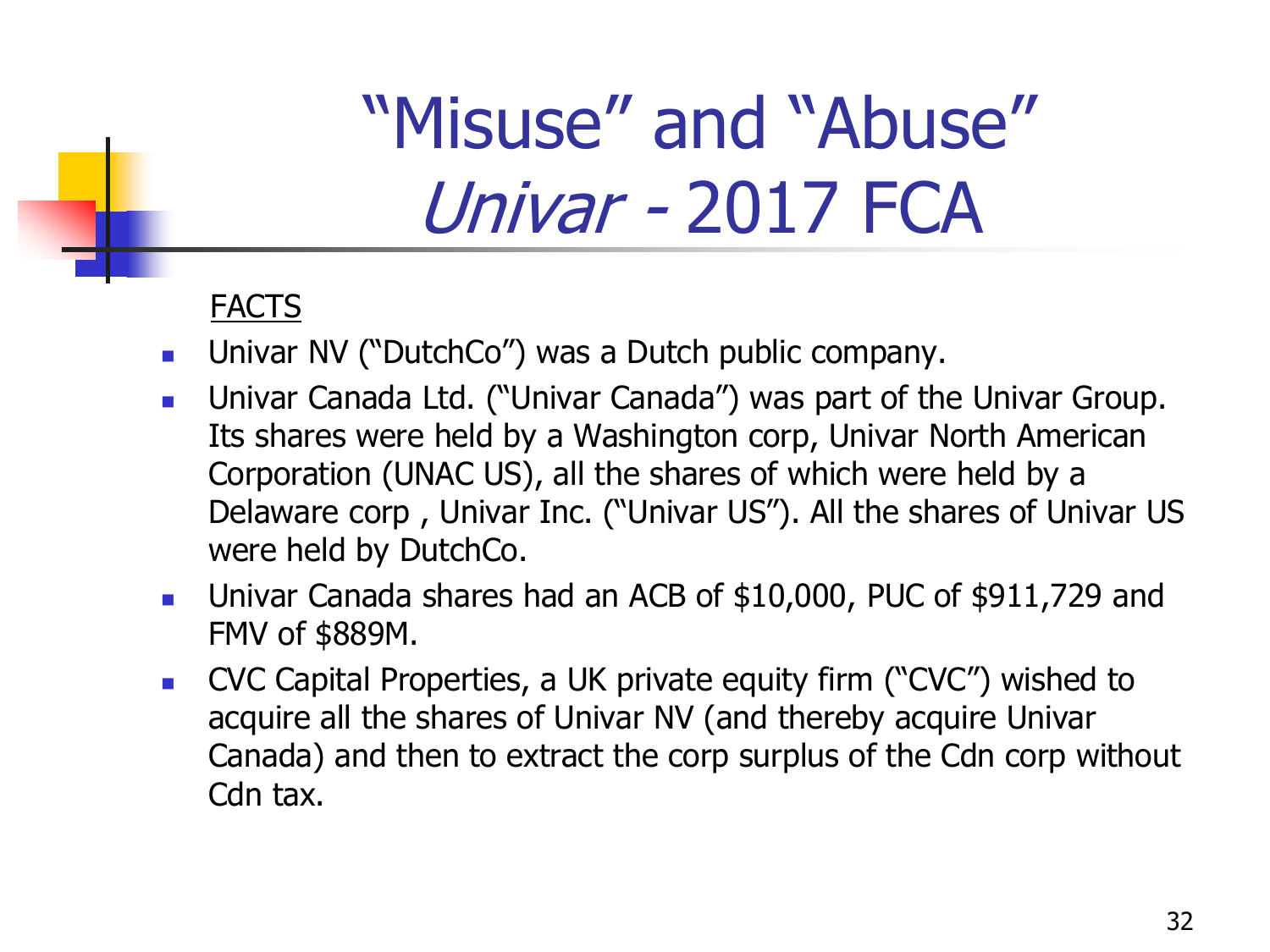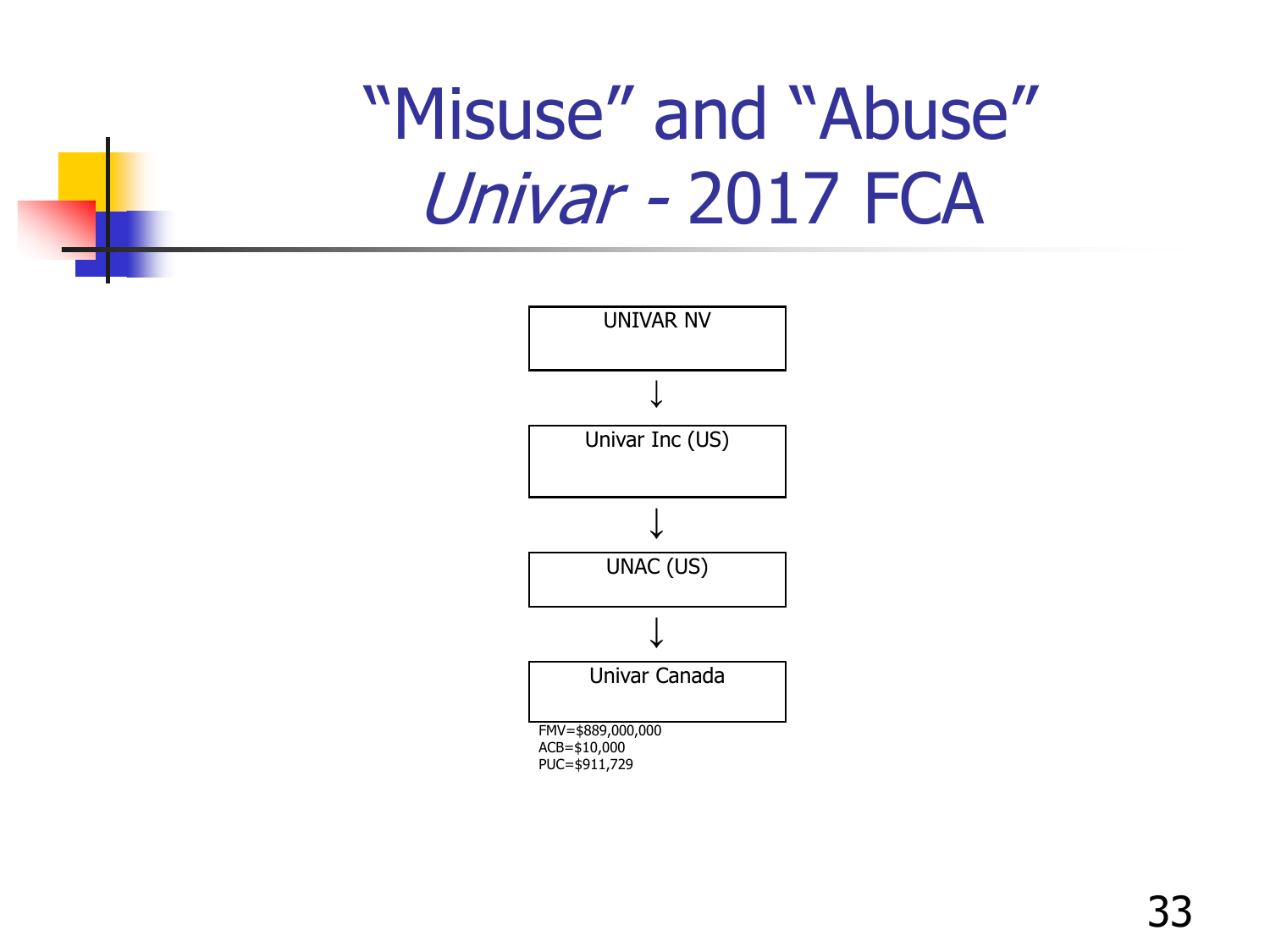- **Prior to acquisition of Univar NV shares by CVC, Univar Holdco Canada ULC ("ULC") was** incorporated.
- **Through a series of sales and amalgamations, including a sale by Univar US (which had** amalgamated with UNAC US) of its shares in Univar Canada to ULC, Univar US ended up with a Note payable in ULC for \$589,262,400 and with 100% of the shares of ULC having a PUC of \$302,436,000 (Total: \$891,698,400).
- **Shareholdings were reorganized so that immediately prior to the sale by Univar US of its** Univar Canada shares to ULC, ULC controlled Univar US.
- **Univar US then stripped the surplus of Univar ULC.**
- **Univar US relied on Article XIII of Canada-US Treaty to exempt it from the resulting capital** gain on the sale of shares of Univar Canada to ULC.
- It also relied on the exception in ss.  $212.1(4)$  to avoid deemed dividend that would otherwise have arisen under ss. 212.1(1) on the sale.
- At time of hearing (although not at time of transactions), 2016 amendments to 212.1(4) were proposed which would have caught these transactions (and which now do).
- CRA assessed under GAAR. TCC held for the Minister. TP appealed.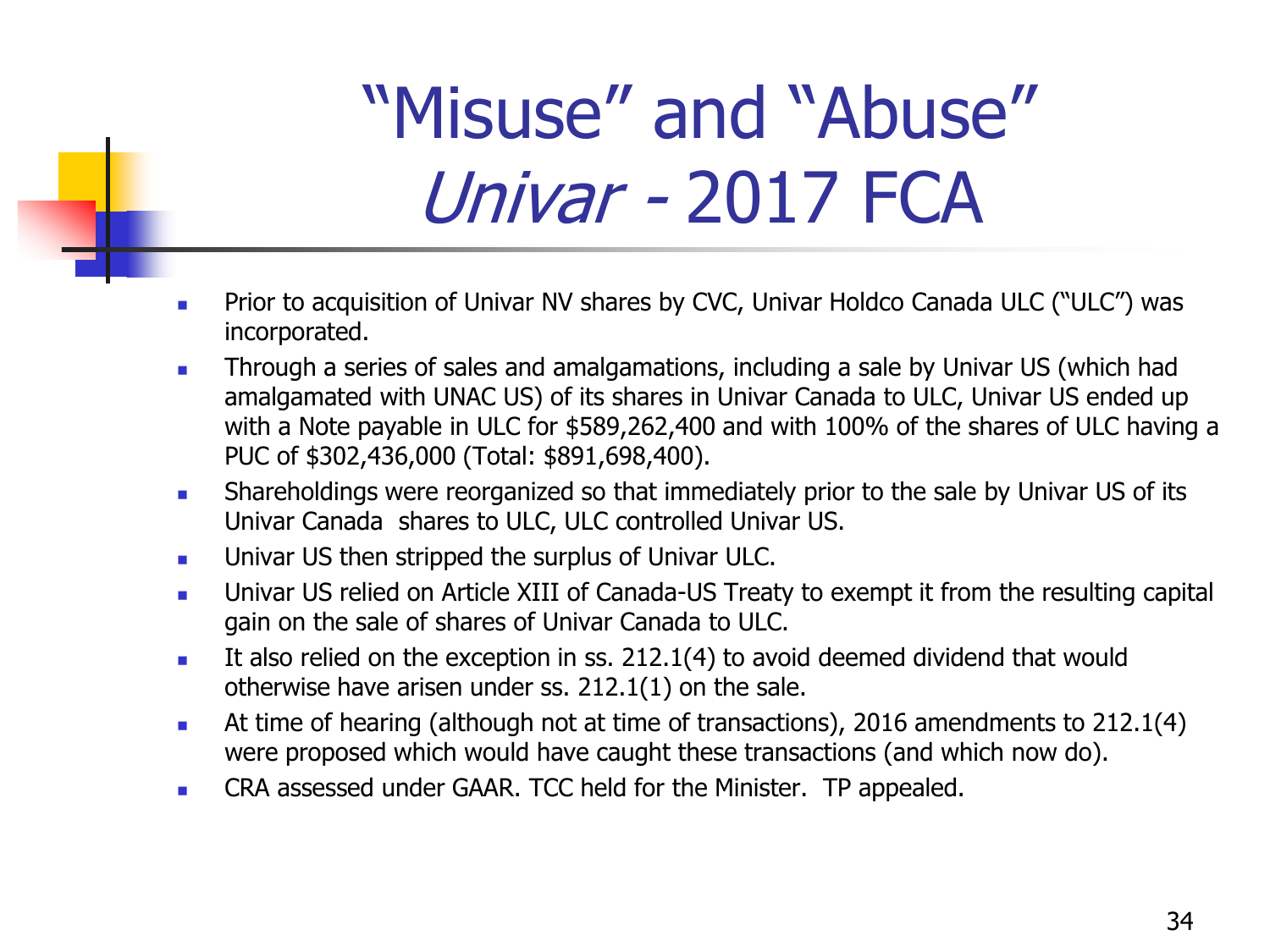#### CRA's position

- **Clearly, there is a "tax benefit".** Also, the sale of Univar Canada shares is an "avoidance transaction".
- There is misuse of ss.  $212.1(1)$  &  $(4)$ .
- Policy of 212.1 is to prevent extraction of corporate surplus by non-residents (same as 84.1 for residents). TP has triggered a CG and then relied on Treaty.
- 2016 amendments (then proposed, now passed) show this.

#### TP's position

- **Acknowledged there was a "tax benefit".**
- **Acknowledged that sale by Univar US of Univar Canada shares to ULC was an** "avoidance transaction".
- However, this was not a misuse of ss.  $212.1(1)$  of the Act, since ss.  $212.1(4)$  (as it then read) provides an exception into which the TP fell.
- **Could have achieved same result without GAAR by using a Cdn AcquisitionCo.**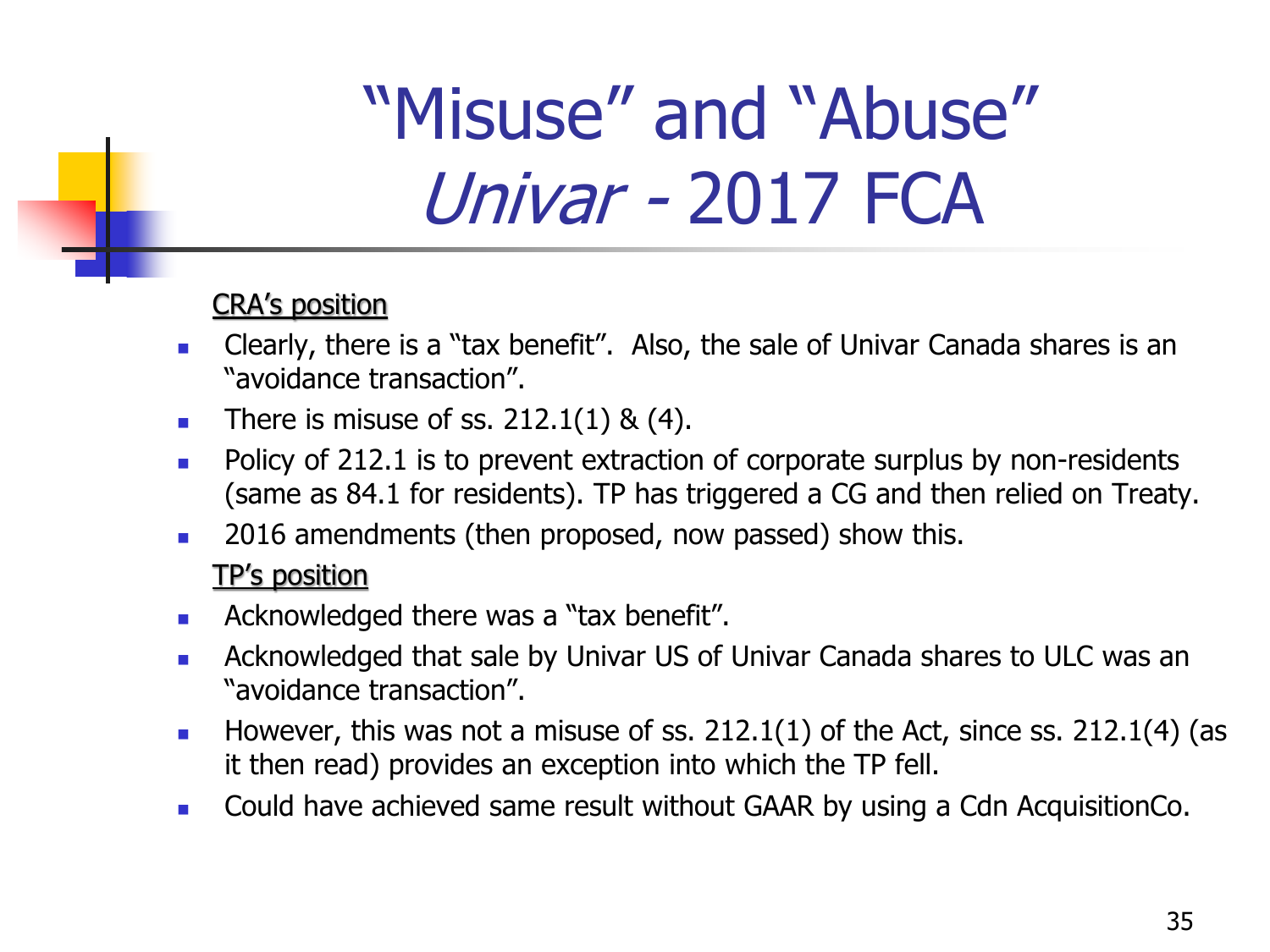**HELD**: Appeal allowed. *GAAR does not apply*.

- In GAAR, onus is on Minister to show that "misuse" or "abuse" has occurred (per Copthorne). Minister has not discharged this onus.
- s. 212.1 does not cover all transactions. There is exception in  $212.1(4)$ . If TP falls into exception, can't say there is a "misuse" or "abuse".
- **TCC** erred in not taking into account that transactions could have been structured in a way that would have achieved same result and not triggered GAAR (through use of a Canadian AcquisitionCo).
- **Proposed amendments to 212.1(4) do not necessarily support the argument** that GAAR applies without them. On the contrary, they could demonstrate that GAAR does not apply, for otherwise, they would not have been necessary. Amendments that were proposed in 2016, 9 years after the transactions were completed, cannot be used to find that the transactions were abusive.
- **Comparison of ss. 84.1 and 212.1 is misplaced. Both sections deal with sales of** shares to NAL purchasers. In this case, the sale by Univar US of the Univar Canada shares was to an arm's length purchaser (ULC) (controlled by investors).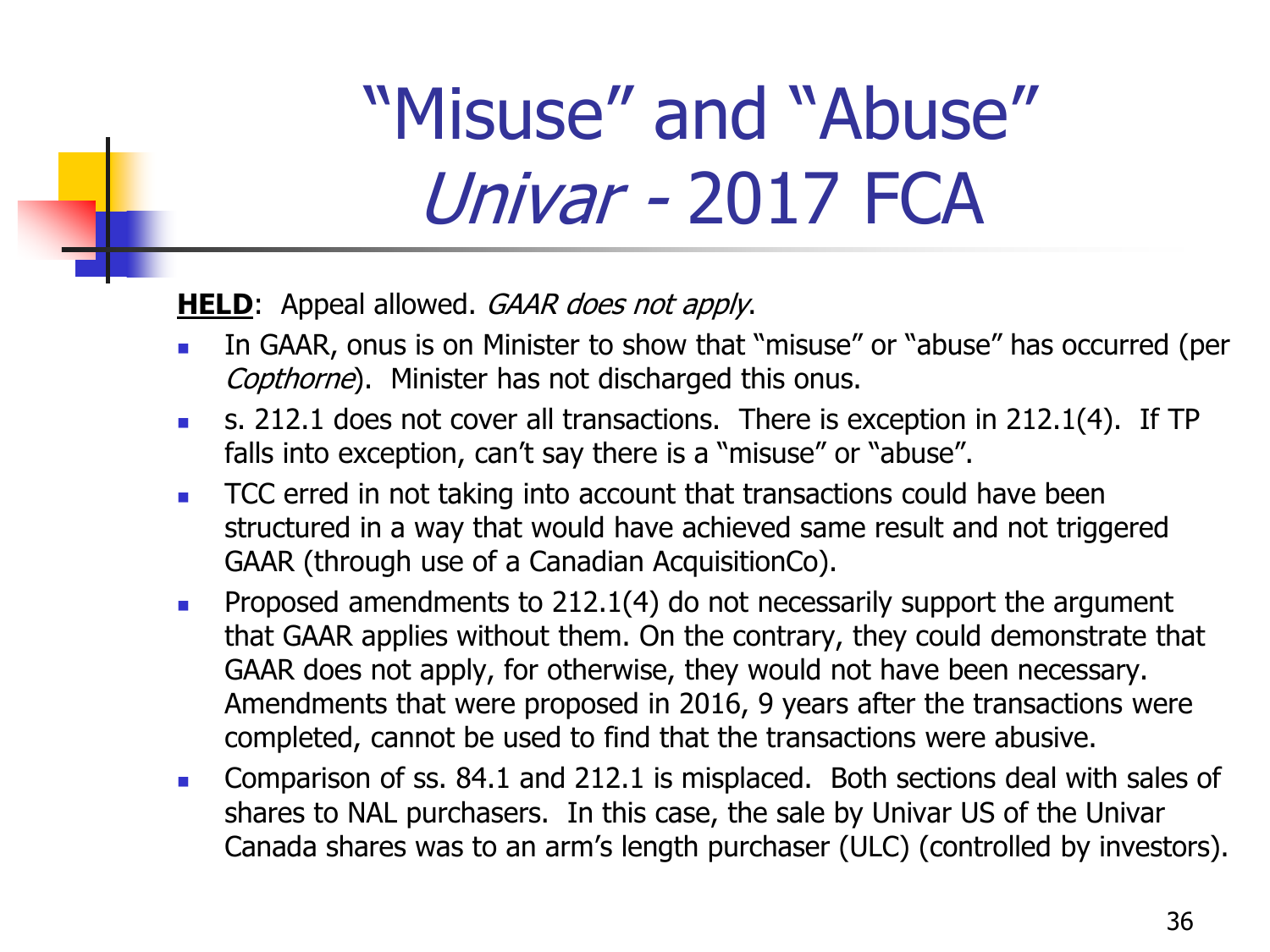# "Misuse" and "Abuse" Alta Energy - 2018 TCC

- Alta LP was Canadian partnership that owned Alta Lux, a Luxembourg corporation. Alta Lux was Respondent.
- Alta Lux owned Alta Canada, a Canadian corporation, which had rights to explore and drill in Alberta, in addition to government licenses.
- **Di** oil and gas is owned by Alberta government but they grant leases and licences. Alberta maintains ownership of land.
- **Alta Lux sold the shares of Alta Canada.**
- **EXA** assessed the shares as TCP and taxpayer conceded because more than 50% of FMV was derived, directly or indirectly, from Canadian resource property.
- **Pursuant to Article 13(4) of Treaty Canada has right to tax gains from disposition of shares** where they derive their value from real property in Canada, EXCEPT where the business of the corporation is carried on in the property ("Excluded Property")
- Article 13(5) says that if not caught under  $13(1)$  to (4) then gain only taxable in resident country.
- **Taxpayer argued that rights were Excluded Property and due to 13(5) shares were "treaty** protected property" so not TCP.
- **CRA argued no Excluded Property.**
- TCC held property was treaty protected property and therefore Excluded Property.
- **CRA argued GAAR should apply.**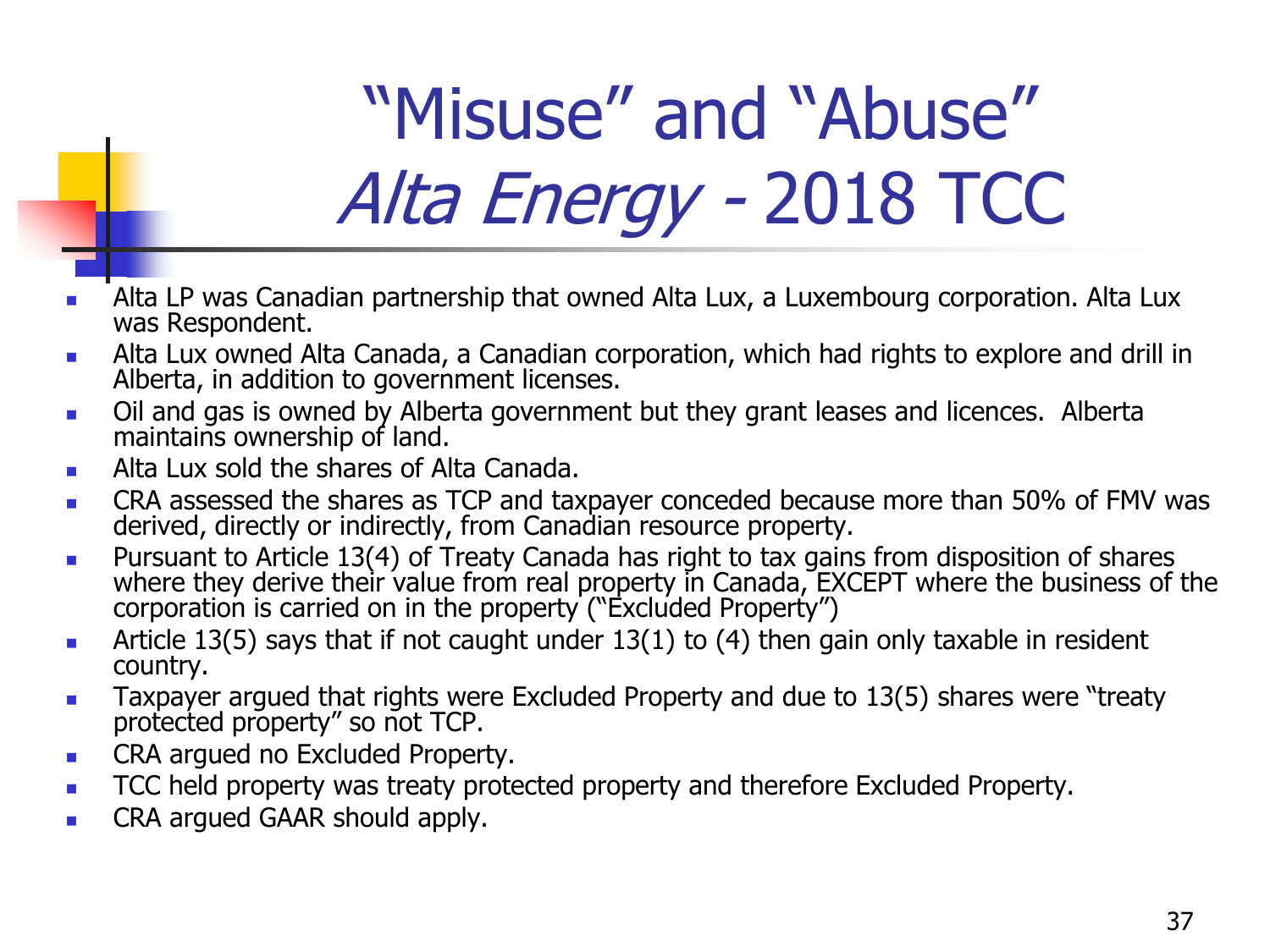# "Misuse" and "Abuse" Alta Energy - 2018 TCC

- Tax benefit and avoidance conceded.
- Question was whether there was misuse or abuse of Treaty.
- CRA asserted that Luxco shouldn't benefit from Treaty b/c no tax paid in Lux, that Luxco was conduit despite being beneficial owner, and treaty shopping.
- Treaty contained treaty shopping provision that didn't apply.
- TCC provided "[CRA] is seeking to apply the GAAR in order to deal with what Finance now believes is an unintended gap in the Treaty"
- Referred to *Garron* case and quoted:

The problem that I have with this argument is that, if accepted, it would result in a selective application of the Treaty to residents of [a country] depending on criteria other than residence. It seems to me that this is contrary to the object and spirit of the Treaty,

 TCC concluded that this was inappropriate and held GAAR did not apply to Treaty.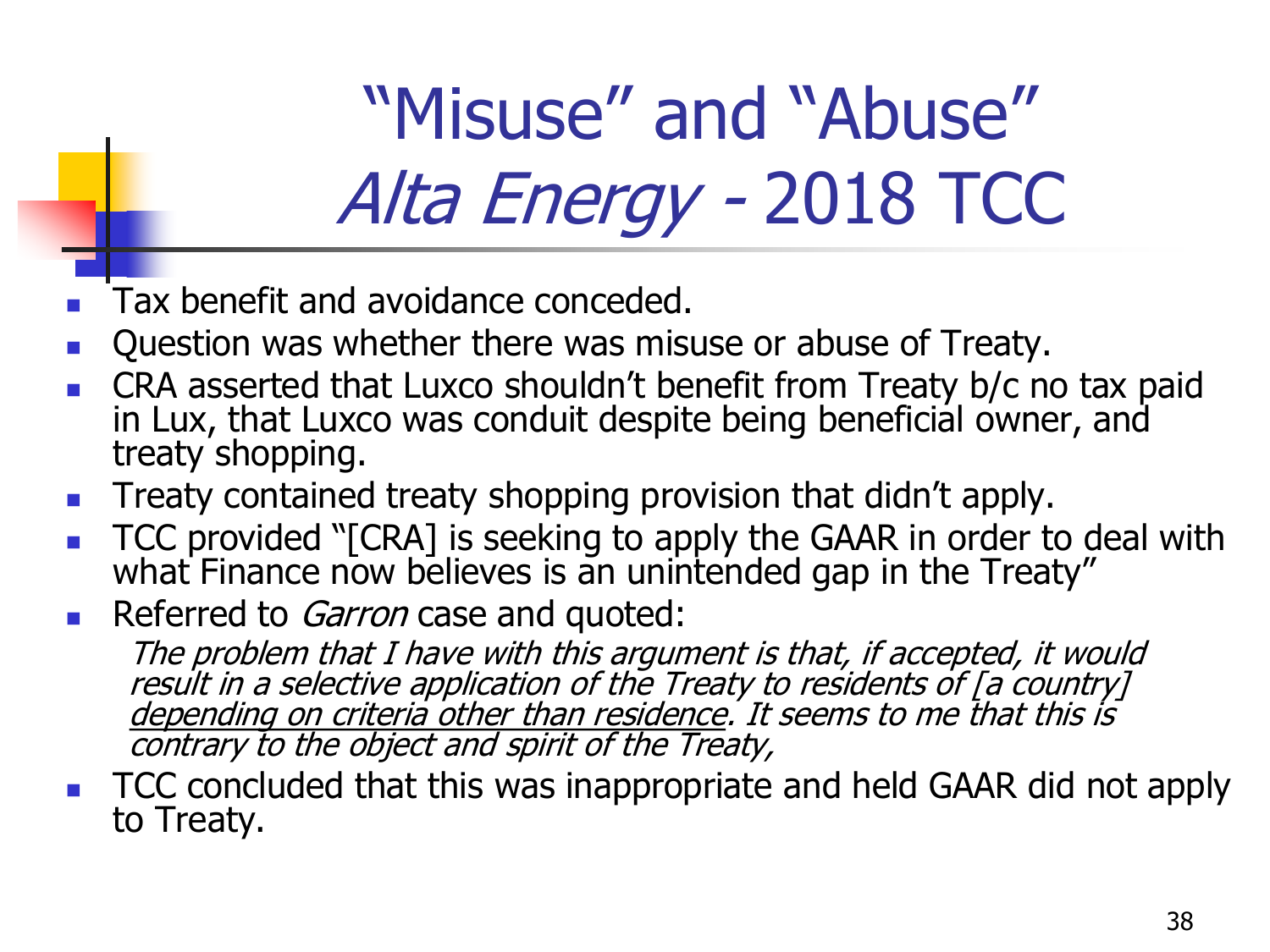### "Misuse" and "Abuse" Gervais – 2018 FCA

- **TP's appeal dismissed. GAAR applies.**
- Case involved a planning technique known as the "half loaf".
- $\blacksquare$  TP (G) sold \$1 million of shares to his spouse for FMV and elected out of 73(1).
- **TP also gifted other half of his shares to his spouse** which was subject to 73(1).
- Spouse owned shares worth \$2M which she then sold to an arm's length purchaser. Because of cost base averaging, her ACB was \$1M.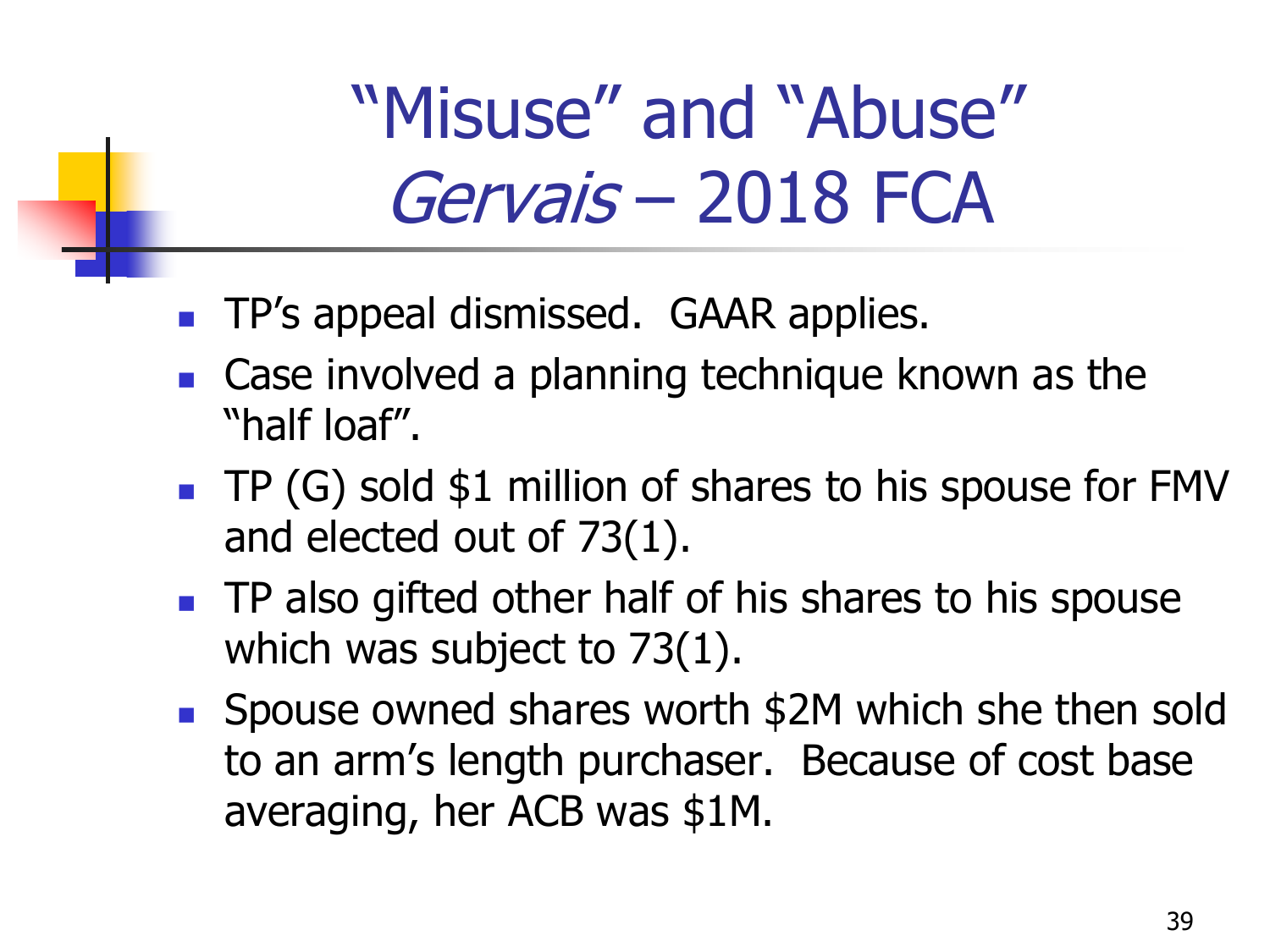### "Misuse" and "Abuse" Gervais – 2018 FCA

- Spouse realizes a CG of \$1M, 1/2 of which (\$500K) was taxable. G reports 1/2 of this taxable gain (i.e. the gifted portion), or \$250K, taking the position that this portion is attributed to him.
- The other half of the taxable gain was reported by the spouse, but was sheltered by her lifetime CG deduction.
- **TCC held that GAAR applied. FCA affirmed. The entire gain** should have been attributed to G. Court went through the analysis of the 3 GAAR conditions ("benefit", "avoidance transaction" and "misuse or abuse") and concluded that this series of transactions frustrated the purpose of 73(1) and 74.2(1) of the Act, which was to ensure that the gain or loss deferred by reason of a transfer between spouses be attributed back to the transferor.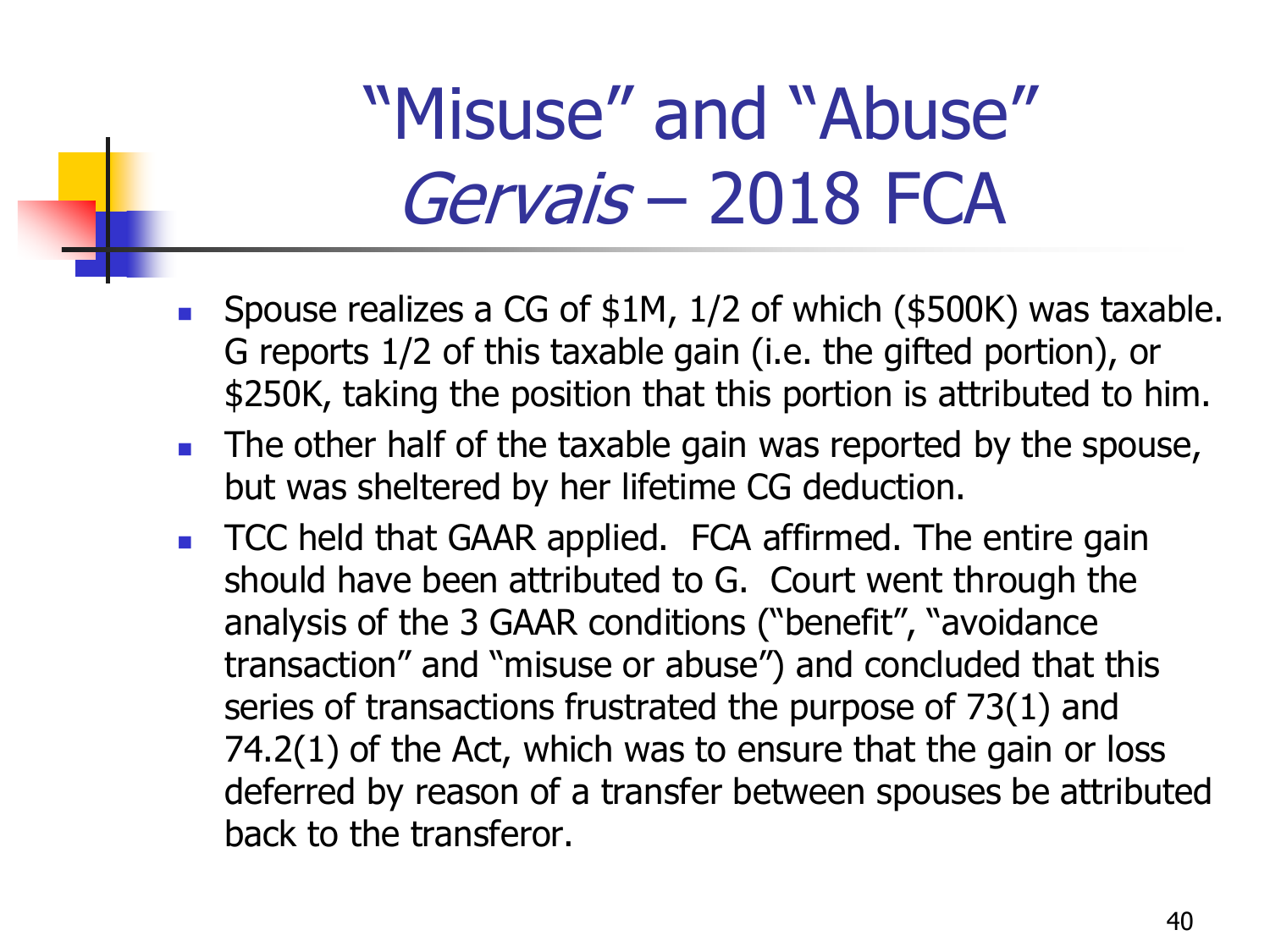### "Misuse" and "Abuse" Oxford Properties - 2018 FCA

- Oxford is a publicly traded Canadian real estate firm
- **D** Oxford rolled 3 real estate properties through a tiered partnership structure under 97(2)
- Increased ACB of partnership interests through  $88(1)(d)$  bumps
- Then sold partnership interests to tax-exempt entities
- No tax paid on latent recapture or on accrued capital gains
- **Minister alleged that GAAR applied (ITA 100(1) abused) and assessed on a** recapture of \$116M and a taxable capital gain of \$32M (total \$148M)
- **Taxpayer won in Tax Court. Minister appealed**
- HELD: GAAR applied (ITA 100(1) abused), but Minister's reassessment under 245(5) was improper because reasonable GAAR consequences should apply only to recapture, not capital gain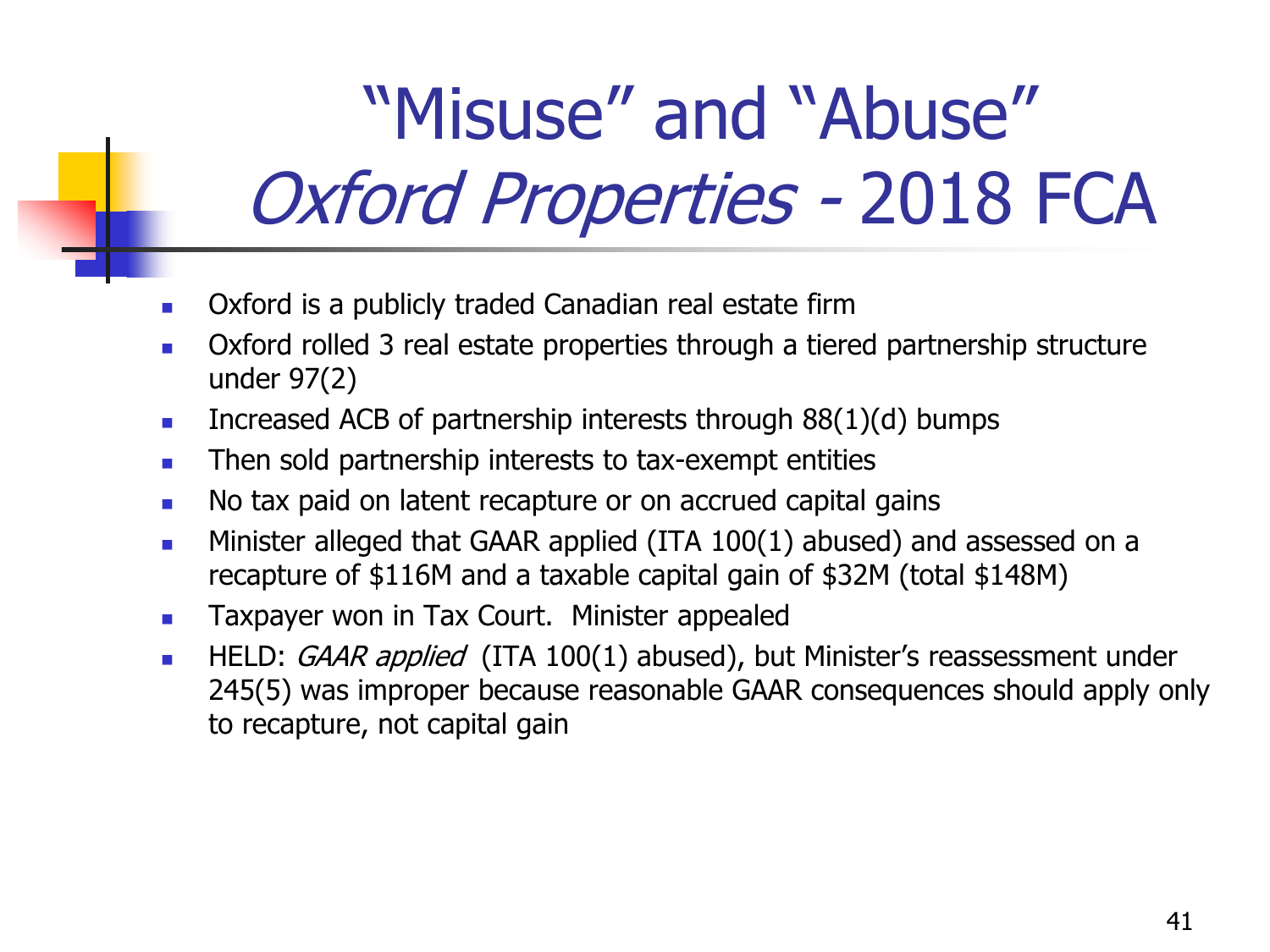## "Misuse" and "Abuse" Oxford Properties - 2018 FCA

- "Tax benefit" and "avoidance transaction" conceded
- **Diam** Only issue was "misuse or abuse"
- GAAR requires an "object, spirit and purpose" analysis
- **This can lead to different result than a traditional word-based textual,** contextual and purposive interpretation of the meaning of enactment
- **TP's transactions may be in strict compliance with relevant provisions,** but still frustrate object, spirit or purpose of relevant provisions. If so, GAAR applies
- Here, rollovers under  $97(2)$  and bump under  $88(1)(d)$  were strictly complied with, but 100(1), which is designed to ensure that tax is paid on a sale of a partnership interest, was frustrated because purchaser was tax-exempt. HELD: GAAR applies, but TCG is \$116M, not \$148M
- **ITA** was amended  $100(1.1)$  to deal with sales of a partnership interest to an exempt entity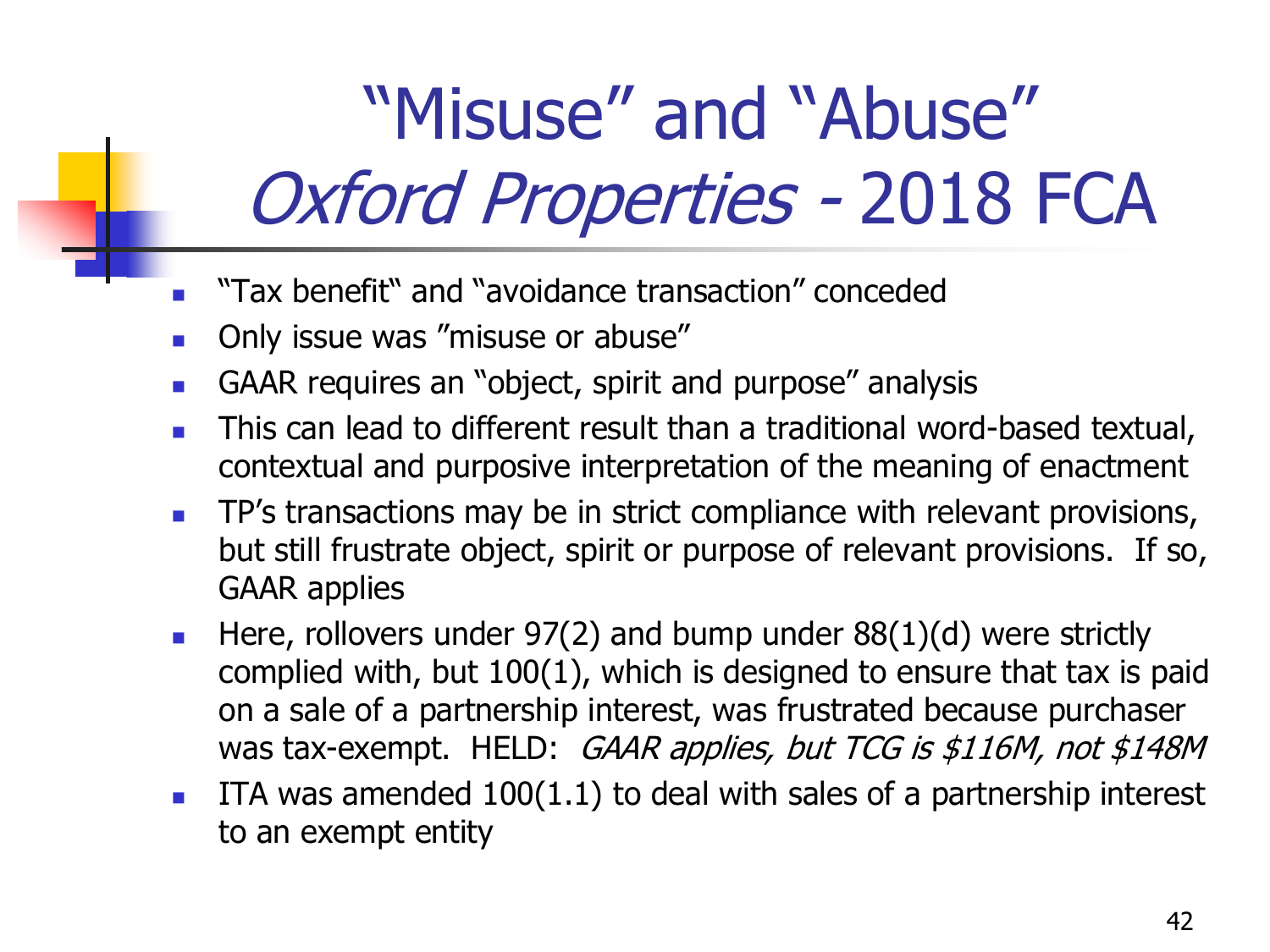### "Misuse" and "Abuse" Fiducie Financiere Satoma - 2018 FCA

- Taxpayer was involved in distribution of pharmaceuticals, but wanted to expand into manufacturing as well.
- **Number 1** Wanted to use corporate funds to invest in manufacturing, but litigation risk was high.
- **Entered into reorganization to assist with creditor proofing.**
- **Company 9134 was beneficiary of Trust**
- 9134 made gift to Trust and Trust then used funds to subscribe for shares of 9163.
- 75(2) applied because shares of 9136 were substituted property contributed by beneficiary.
- Dividends were paid by 9163 to Trust. Trust allocated/paid dividends to 9134 which deducted under 112.
- **9134 then contributed funds directly to 9163 as contributed surplus. Another** round of dividends were paid to Trust.
- Dividend income was then attributed to 9134. Due to 112 no tax payable in 9134.
- Funds remained in Trust and were not taxable to Trust. \$6.25 million received by Trust. \$4.575 million used to finance manufacturing business.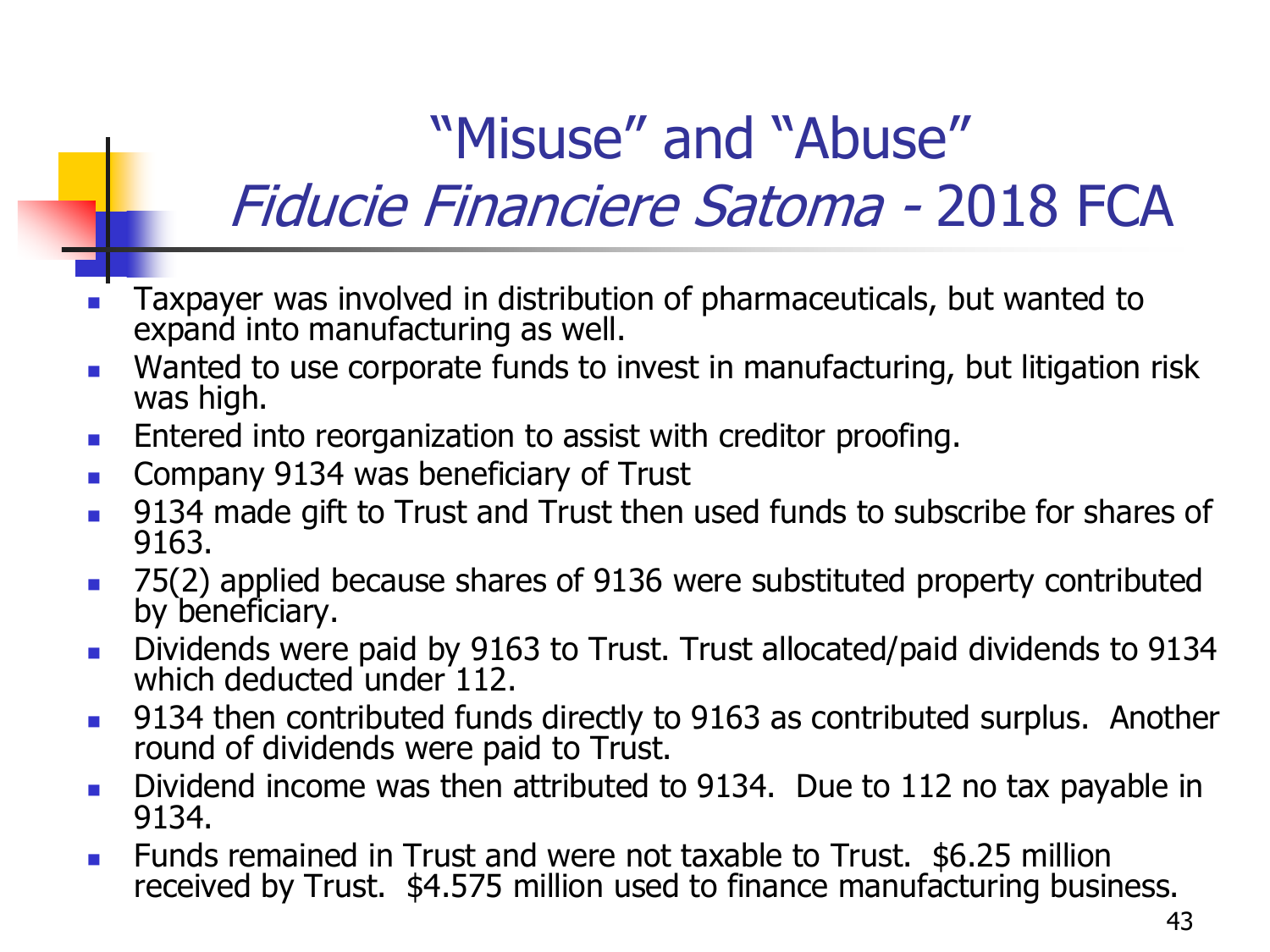### "Misuse" and "Abuse"

### Fiducie Financiere Satoma - 2018 FCA

- Trust made no distributions to individual beneficiaries.
- CRA reassessed to include taxable dividends in income of Trust pursuant to  $12(1)(i)$ .
- **TCC upheld reassessment.**
- **Taxpayer argued that no tax benefit had been realized to date** because funds had not been distributed to beneficiaries (consistent with OSFC Holdings). As a result no abuse...yet.
- TCC disagreed. FCA found no palpable error because tax benefit was realized because no amount included in Trust income(?). Does this mean all trusts enjoy a tax benefit when a deduction is made under 104(6)?
- Seems like reasoning/understanding may be flawed would benefit not be that amounts were added to capital without tax being paid (or exception being relied on)?
- Concluded abuse because taxable dividends had been transformed into "tax-paid dividends" by operation of 112.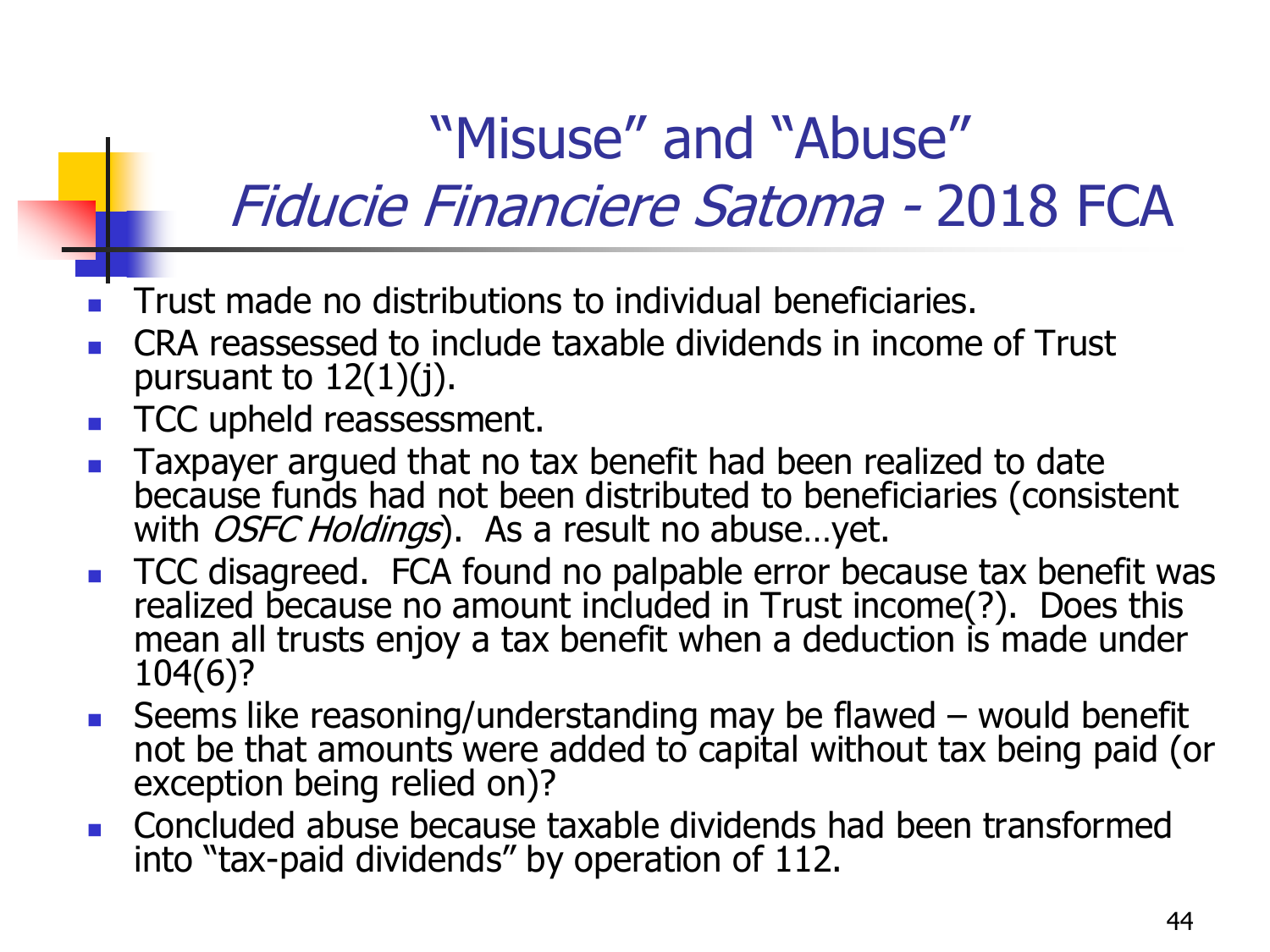### "Misuse" and "Abuse" 1245989 Alberta (Wild) - 2018 FCA

Surplus Strip – Abuse or misuse

- Taxpayer implemented reorg to creditor proof assets of Opco. As part of series, PUC of shares was increased from \$110 to \$595,264 through various steps:
	- Taxpayer owned 100% of Opco common shares w FMV=\$2,337,500; ACB/PUC=\$110
	- Taxpayer also owned 100% of Holdco 1
	- Spouse owned 100% of Holdco 2
	- Taxpayer rolled (s.85) 15% of common shares of Opco to Holdco 2 w FMV=\$348,500 and ACB/PUC=\$16.40 for Freeze Shares and elected at \$129,000
	- Taxpayer claimed CGE to shelter gain ACB = \$129,000 and PUC= \$16.40 (due to 84.1)
	- Opco then rolled (s.85) equipment to Holdco 2 w FMV=\$348,500 and UCC of ~\$256,000. Elected at UCC. ACB/PUC of Freeze Shares=\$256,000
	- Same class of Freeze Shares issued to Taxpayer and Opco the PUC was averaged and Taxpayer had PUC of  $\sim$ \$128,000 on his Freeze Shares
	- Holdco 2 and Opco both redeemed intercorporate shares w equal FMV. Issued P-Notes. Notes then offset.
	- Taxpayer rolled (s.85) remaining Opco common shares to Holdco 1 for Freeze Shares. Elected at \$621,000 and claimed CGE.
	- Opco rolled (s.85) land and depreciable property to Holdco 1. Elected at UCC/ACB of ~\$1,509,000. ACB/PUC of Freeze Shares reduced to  $\sim$  \$896,000 via 85(2.1).
	- Same class of Freeze Shares issued to Taxpayer and Opco, PUC averaging increased Taxpayer's PUC in Holdco 1 Freeze Shares to  $\sim$  \$467,000
	- Holdco 1 and Opco both redeemed intercorporate shares w equal FMV. Issued P-Notes. Notes then offset.
	- Taxpayer rolled (s.85) remaining shares of Holdco 2 to Holdco 1 with PUC of \$129,000. Share were redeemed and P-Note issued in satisfaction.
	- Taxpayer held shares of Holdco 1 with PUC of \$595,264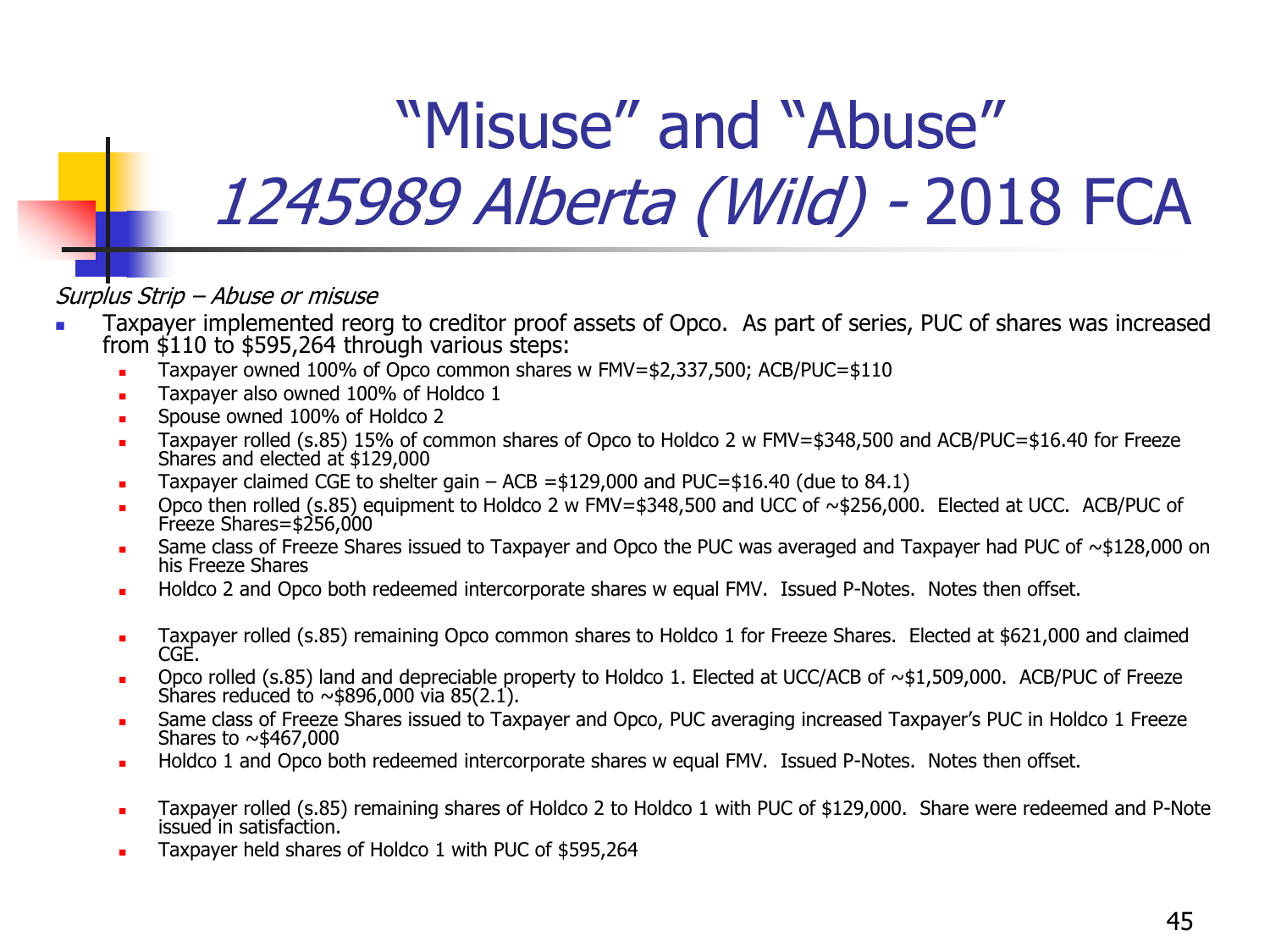### "Misuse" and "Abuse" 1245989 Alberta (Wild) - 2018 FCA

- TCC held that "no capital contribution was made"; "lifetime capital gains exemption was used" and "existing assets were merely shuffled from one entity to another" with no tax payable.
- TCC held that utilization of s.85 and 84.1 to average the PUC were avoidance transactions that defeated object of 84.1 and 89. Constituted abuse.
- FCA found that TCC erred and that 84.1 was not abused:
	- 84.1 is intended to prevent a tax-free distribution of R/E
	- No evidence of any distribution of R/E
	- $\blacksquare$  Therefore no misuse or abuse of 84.1
- Court did not preclude Minister from reassessing if/when surplus eventual extracted.
- Same court found that NO abuse can be realized until distribution in *Satoma*. How do we reconcile these?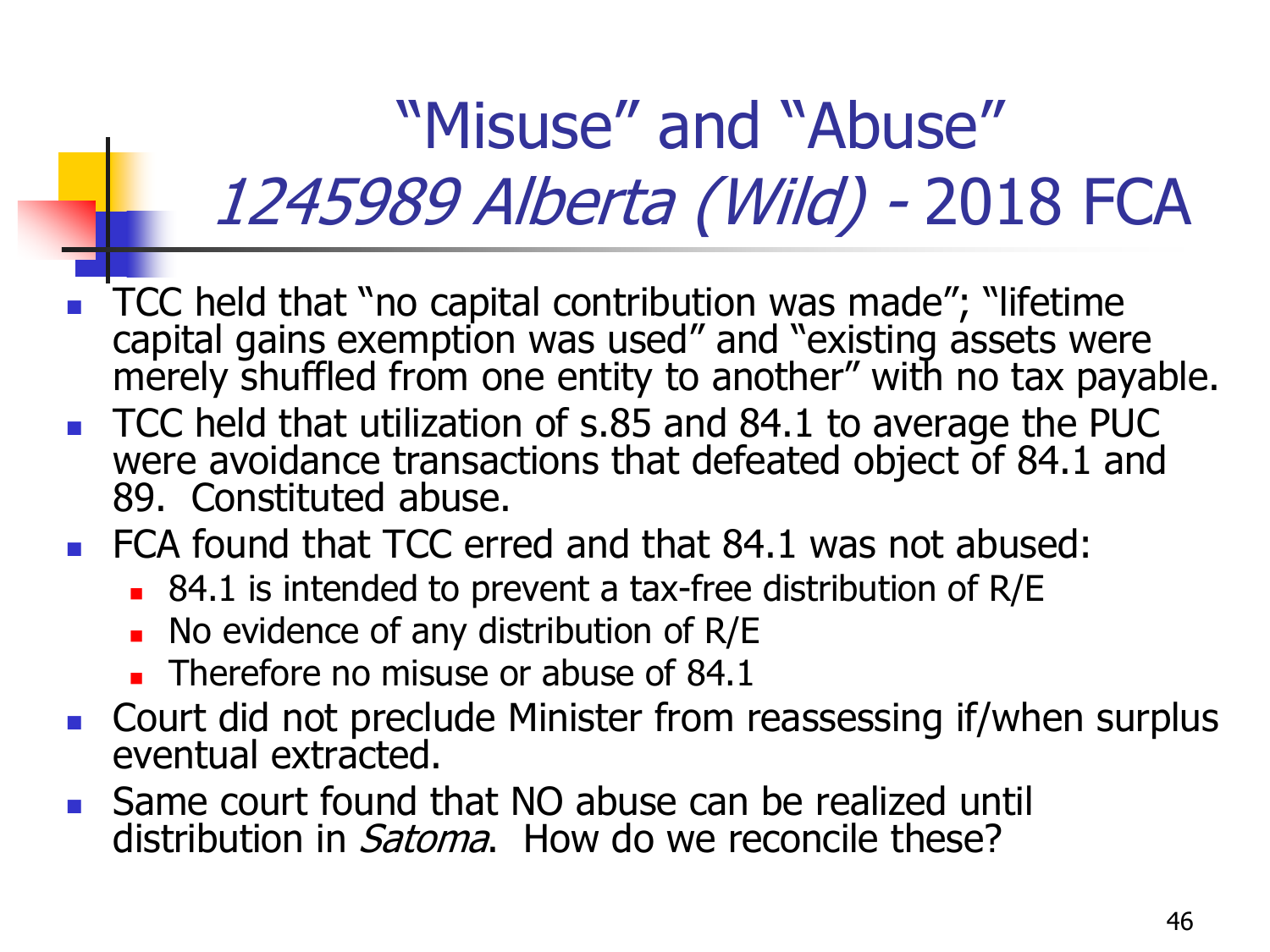### "Misuse" and "Abuse" Pomerleau - 2018 FCA

### Surplus Strip

- Taxpayer is president of construction company (Opco) and wanted to build chalet w corporate funds.
- **Holdco owned Opco and taxpayers family owned Holdco.**
- Taxpayer and certain family members crystallized CGE as part of freeze several years prior (1989).
- **Family rolled (s.85) Freeze Shares to new holdco (Newco) for 2 classes of** shares of Newco (common and pref.) and elected at ACB. ACB was attributed to only 1 class (pref.)
- **Family gifted their high ACB shares to Taxpayer and no tax resulted.**
- **High ACB was attributable to CGE claimed.**
- Pref. shares redeemed and deemed dividend resulted for Taxpayer. Capital loss also resulted, but was added to the ACB of common shares  $(40(3.6)$  and 53(1)).
- **Taxpayer then rolled common shares to personal holdco (Finco) in exchange for** 2 classes of shares (common and pref.). ACB and PUC was allocated to pref.
- Pref. then redeemed for PUC of \$1,993,812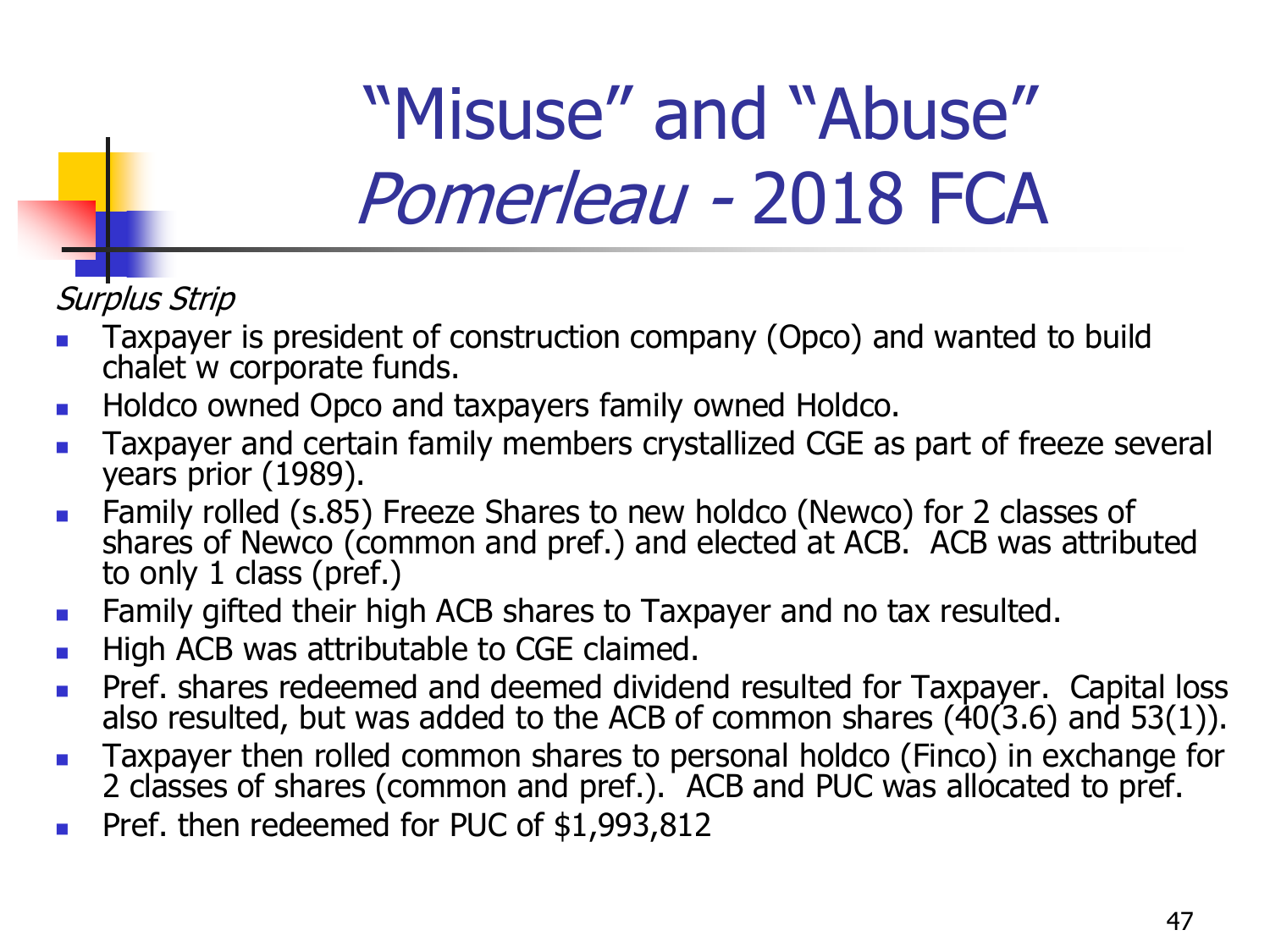### "Misuse" and "Abuse" Pomerleau - 2018 FCA

- $\blacksquare$  TCC found that \$994,628 of \$1,993,812 could be attributed to CGE of non-arm's length people.
- Benefit and avoidance transactions conceded.
- Object of 84.1 "…is to prevent amounts that have not been taxed from being used to remove corporate surplus on a tax-free basis."
- Cannot be held that link between CGE and surplus was broken by addition to ACB via loss.
- **Judge did acknowledge that 84.1 can be punitive in** the context of intergenerational transfers of family businesses…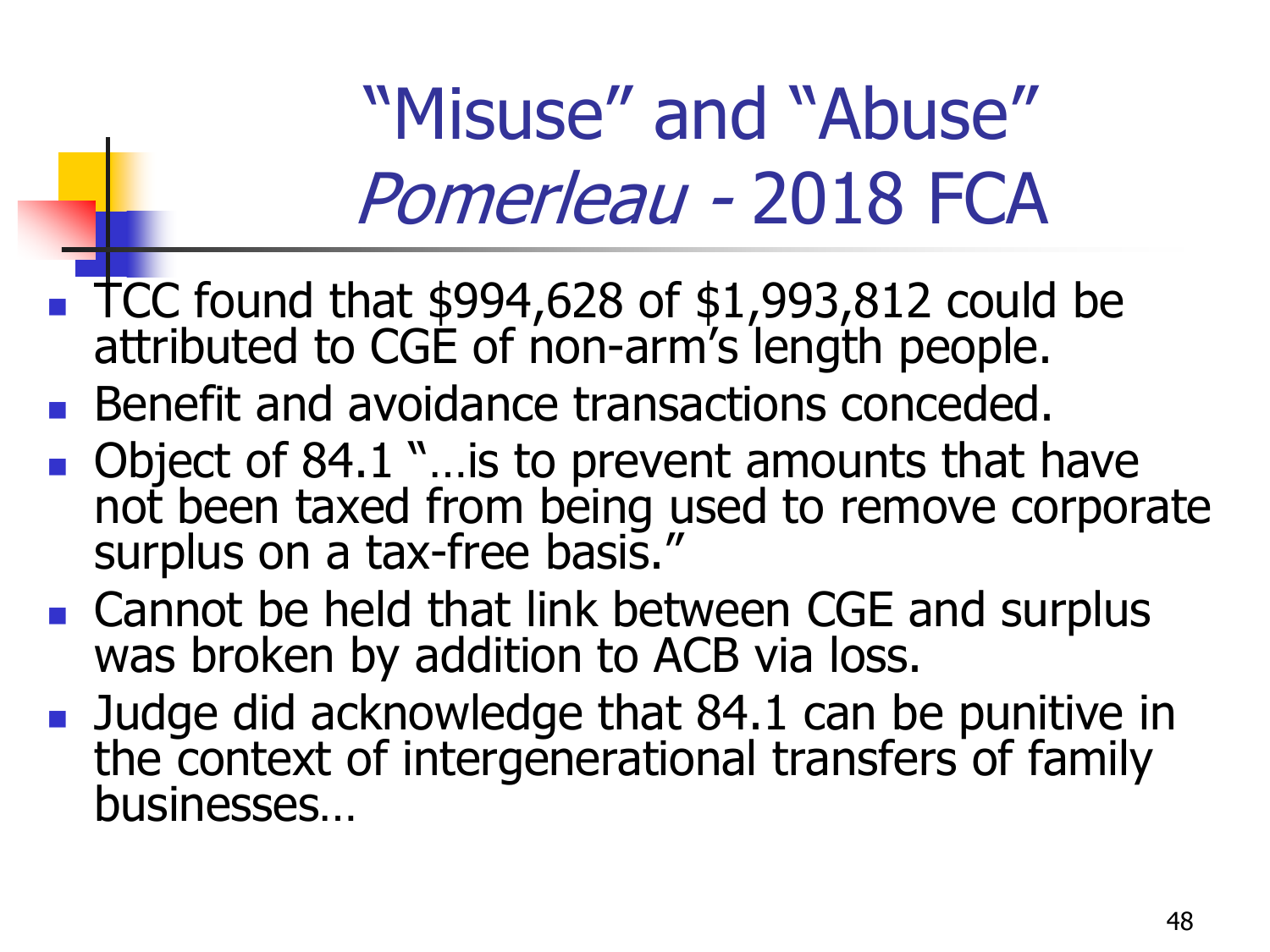## "Misuse" and "Abuse" Gladwin – 2019 TCC

- Taxpayer corporation operated commercial real estate business.
- Taxpayer was owned by Holdco parent.
- Taxpayer intended to sell real estate property and plan was devised to pay funds out to shareholders tax-free via CDA.
- **Plan involved transferring property to LP on tax-deferred basis** and then selling property in LP. Half of gain was added to CDA.
- Second gain was realized via negative ACB created in LP interest and half of gain was also added to CDA.  $CDA = full$  gain on sale of property.
- Taxpayer elected to realize capital loss via 40(3.12) to offset against gain amount.
- This would no longer work as 89(1) was amended in 2013 to disallow additions to CDA for gains triggered by 40(3.1) and (3.12).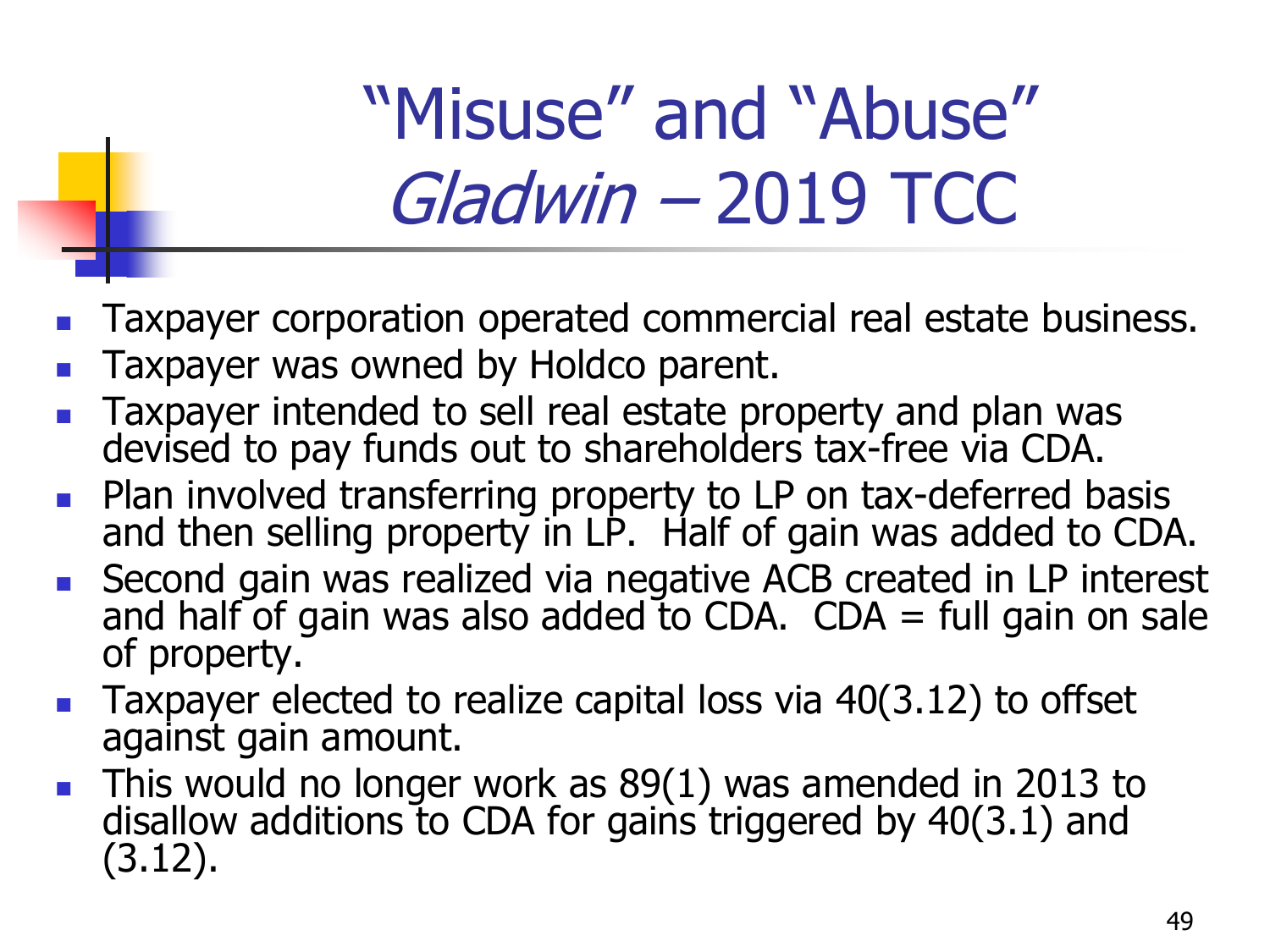"Misuse" and "Abuse" Gladwin – 2019 TCC

**Transactions were designed to achieve result** that was inconsistent with underlying rationale of  $40(3.1)$  and  $(3.12)$ . They were not intended to allow for the tax benefit achieved.

- **Therefore there is abuse/misuse.**
- **GAAR** applies.
- **Under appeal to FCA**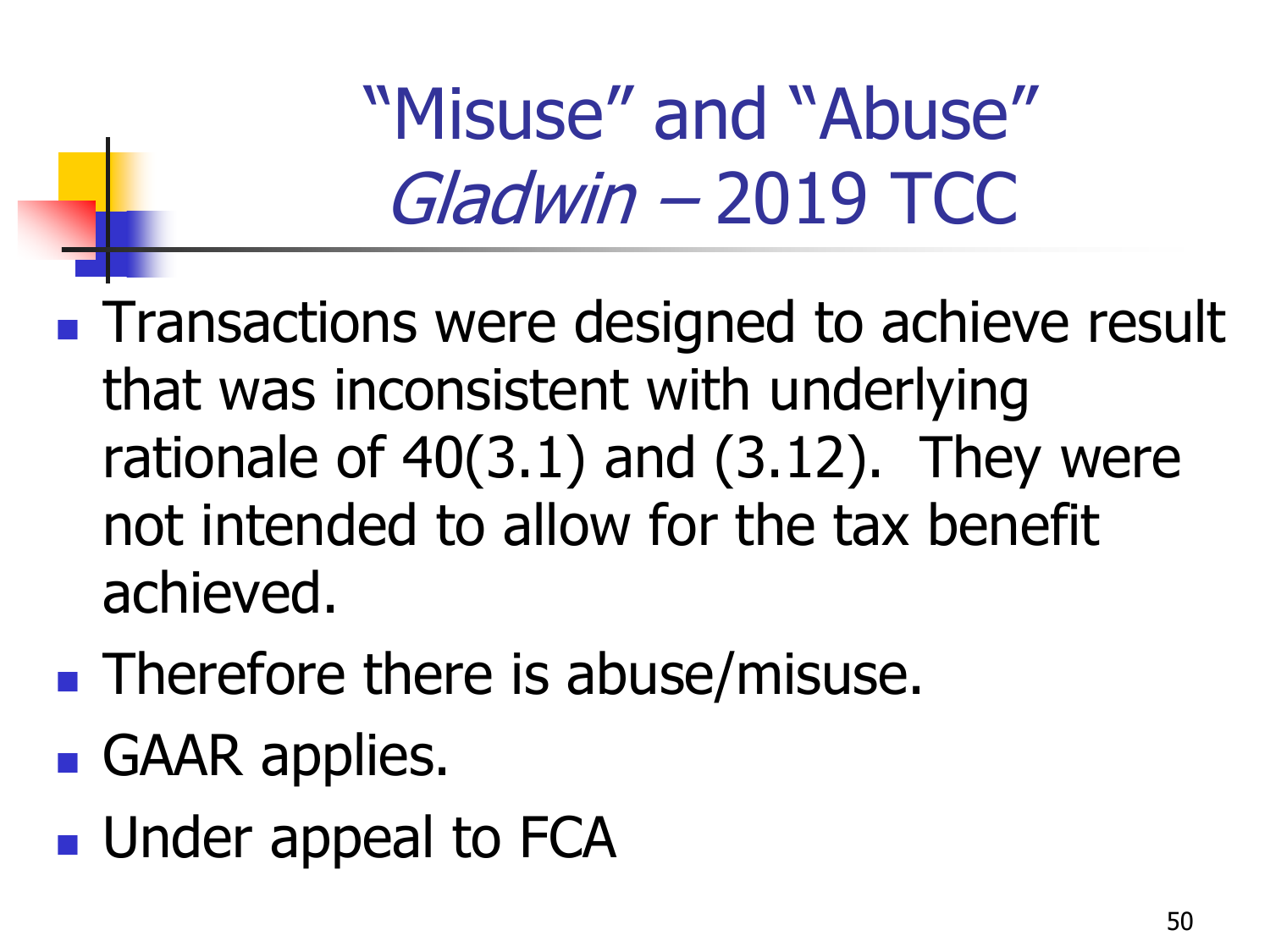## "Misuse" and "Abuse" Birchcliff Energy - 2019 FCA

- Through a complicated series of transactions, a newly-launched public oil & gas co., Birchcliff, which was acquiring oil & gas properties, amalgamated with Veracel, an unrelated medical diagnostics co., that had accumulated \$35M in tax losses (including \$16M of business losses, R&D carryovers & ITCs).
- **Rather than financing the oil & gas properties directly, private** placement investors were told that they could subscribe for subscription receipts of Veracel instead.
- The subscription receipts would shortly thereafter be converted into Veracel Class B common shares as a transitory step under a Plan of Arrangement in which Veracel was then amalgamated with Birchcliff. No risk to investors since they would either convert into shares of Amalco or get their money back.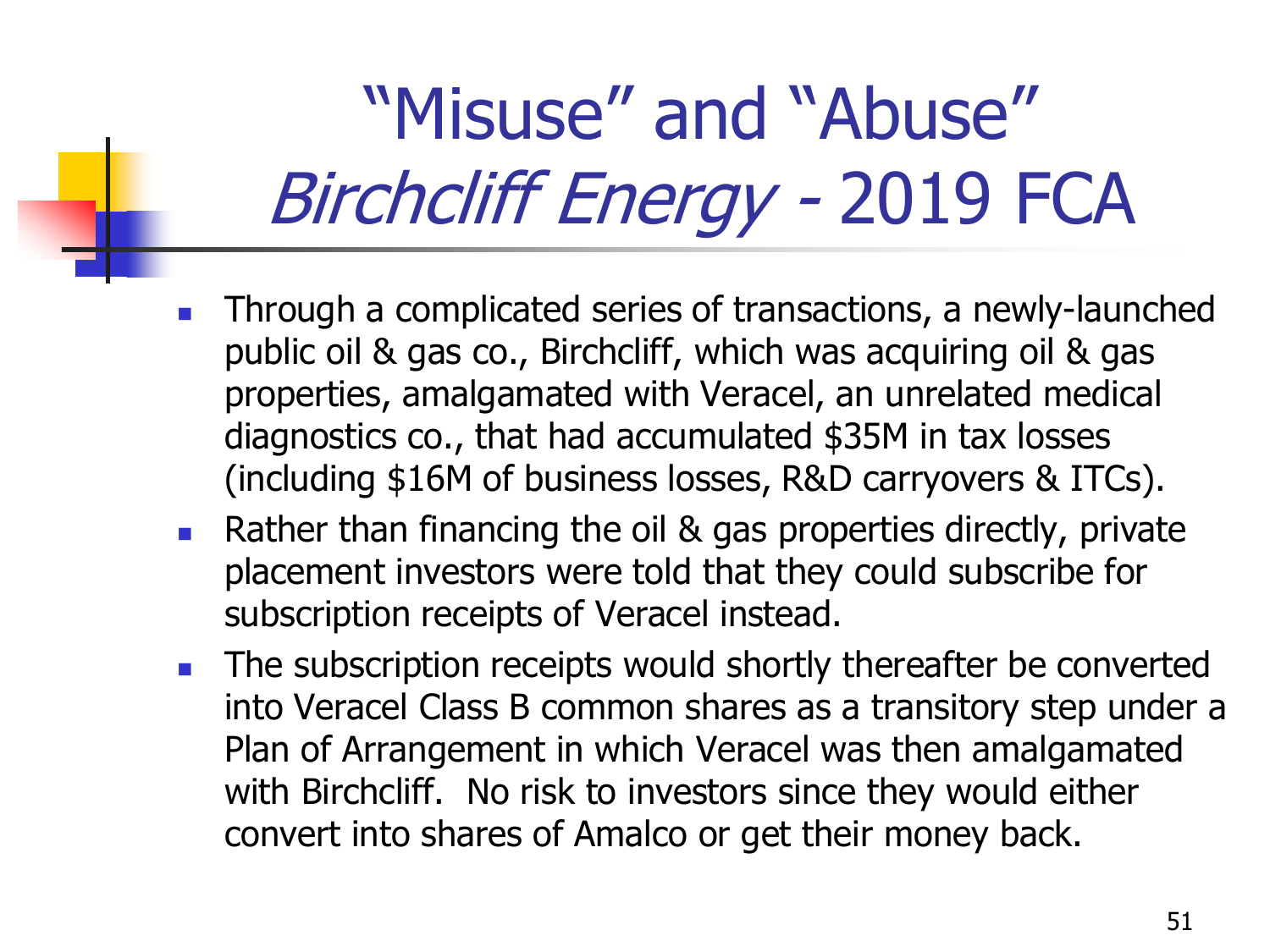"Misuse" and "Abuse" Birchcliff Energy - 2019 FCA

- **As the investors received a majority voting equity** interest in Amalco, the loss streaming rules otherwise engaged by ss.  $256(7)(b)(iii)(B)$  and  $111(5)(a)$  were avoided
- The original Veracel shareholders got a modest preferred share interest in Amalco, which was redeemed for cash.
- TCC found that this was a "manipulation of the shareholdings" of Veracel to avoid 256(7) and applied GAAR. FCA dismissed TP's appeal.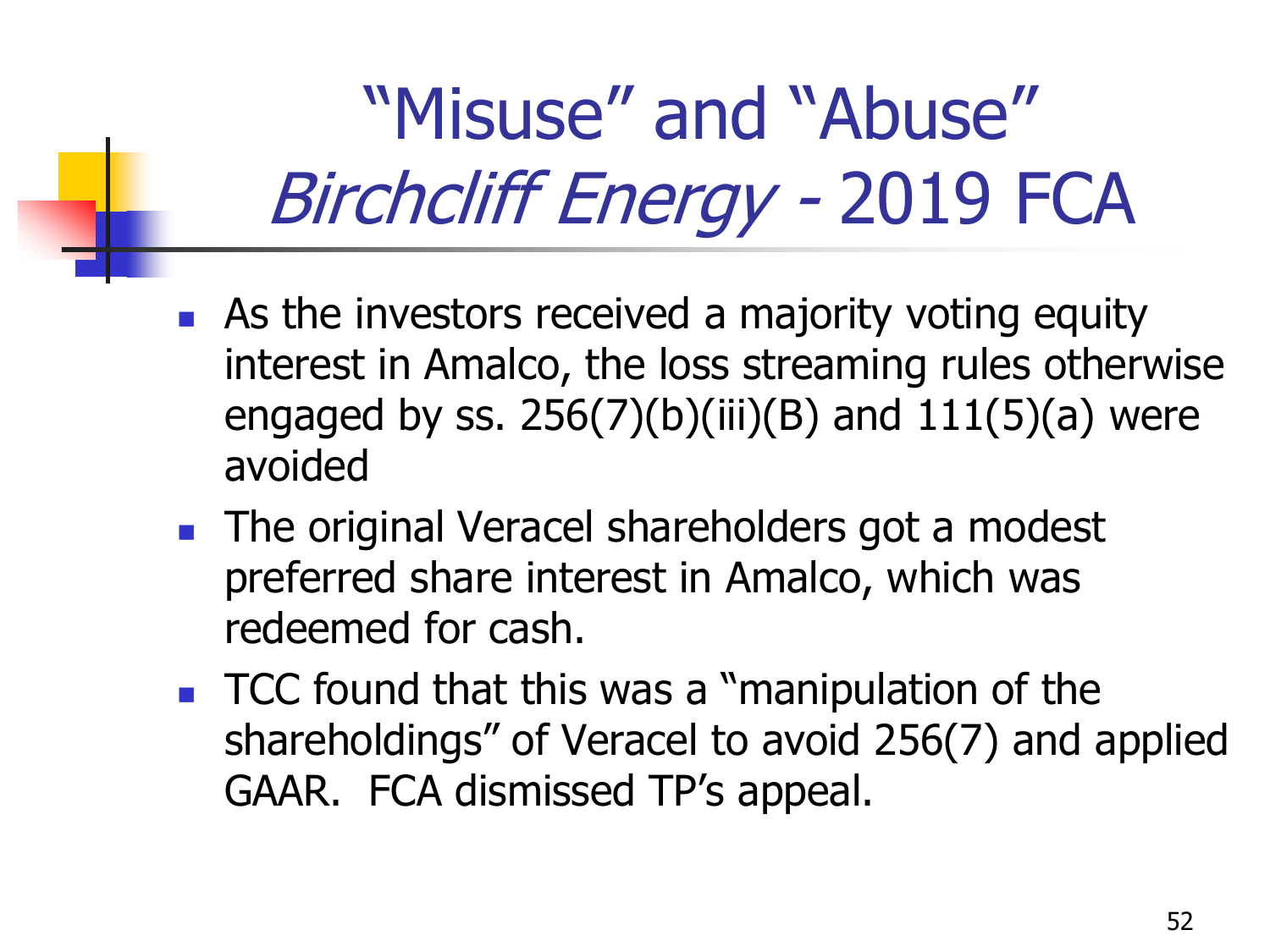### Recent GAAR Statistics

- As of Sep, 2018 1,472 files referred to GAAR Committee (No stats after Sep 2018)
- **Approx 80-100 new cases a year**
- Committee has recommended that GAAR be applied in 79% of the cases (in 21% GAAR not applied)
- **About 60 cases have been litigated. Overall, CRA and** Taxpayer have each won about ½ the time, but CRA has won more cases recently
- **75% of cases turn on "misuse or abuse"**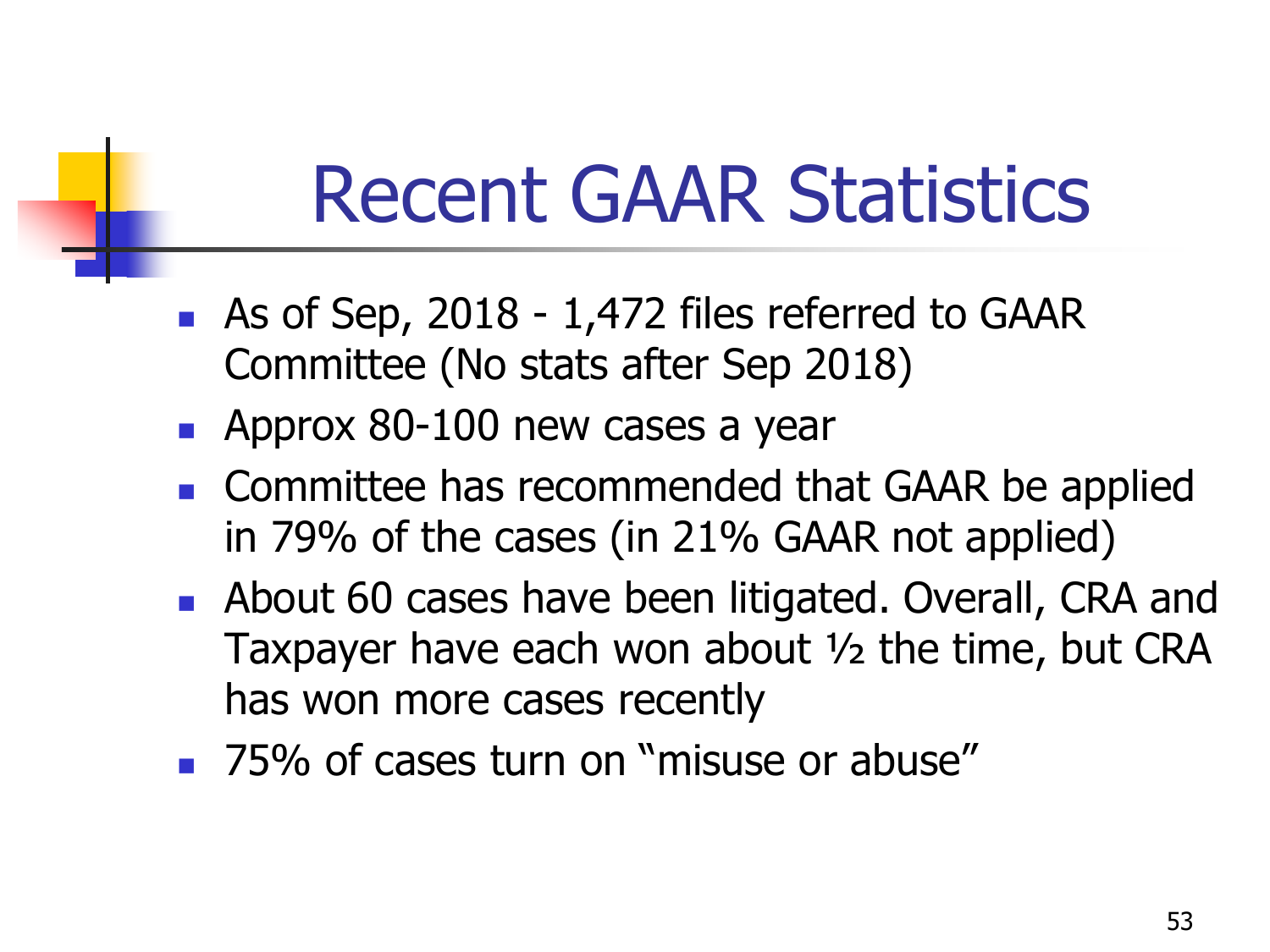### Where does GAAR usually apply?

- GAAR Committee has considered GAAR in following types of cases:
	- Surplus strips (GAAR usually applied)
	- **Kiddie tax (GAAR usually applied)**
	- **Loss creation via stock dividend (GAAR almost always applied)**
	- **I.** Income splitting (GAAR usually applied)
	- Cross-border lease (GAAR usually applied)
	- Part XIII tax (GAAR rarely applied)
	- Kiwi loan (GAAR usually applied)
	- Treaty exemption claim (GAAR usually applied)
	- **Tower structure (GAAR usually applied)**
	- Foreign tax credit (GAAR usually applied)
	- Offshore trusts (GAAR usually applied)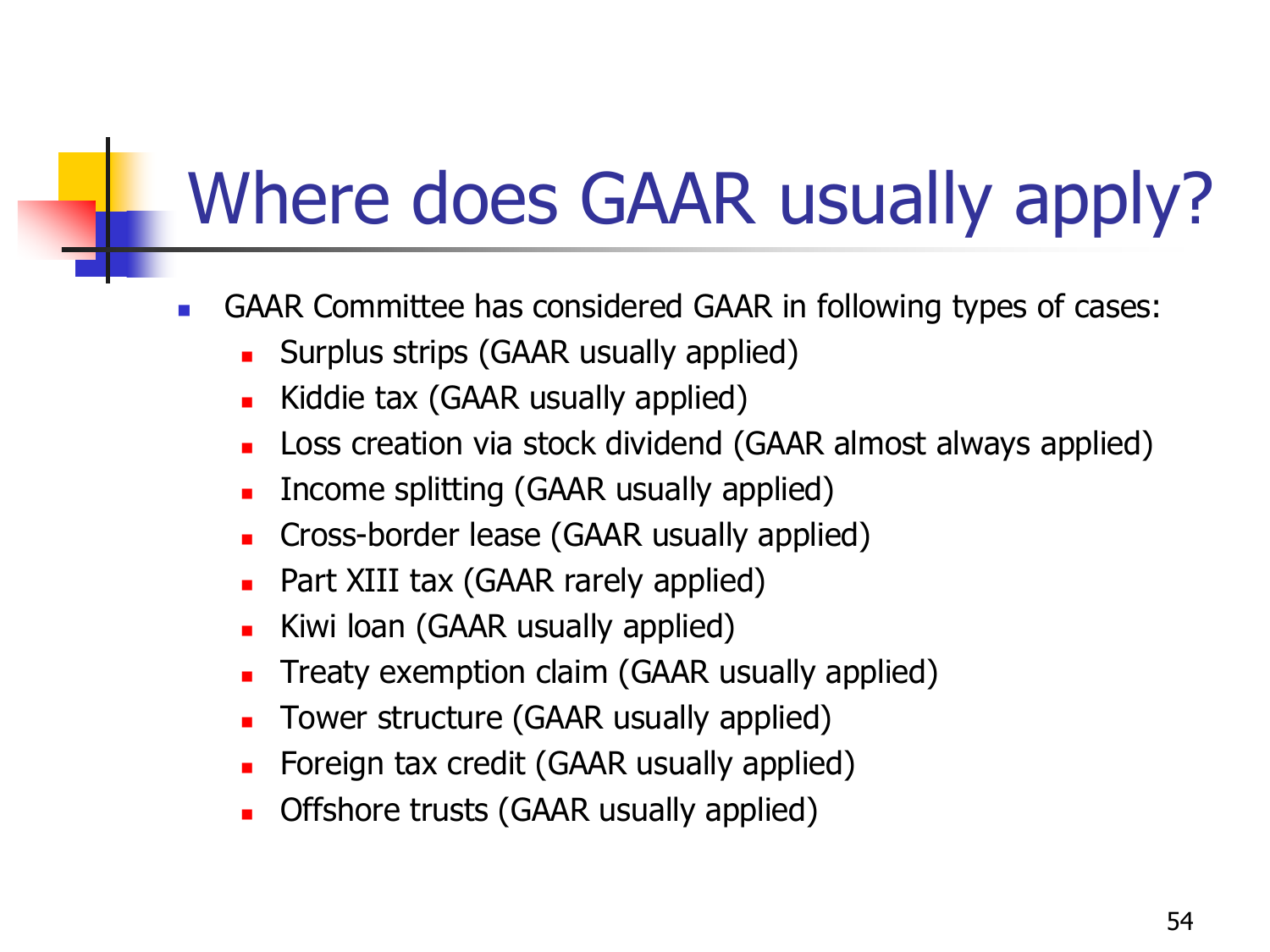# GAAR Study – 2013 CTJ

- **Study on "GAAR in Action" by Jinyan Li and Thaddeus** Hwong in 2013 Canadian Tax Journal
- **Studied all TCC cases from 1997 to 2009**
- Also studied personal & societal attributes of judges
- Consulted with Bowman CJTC
- Interested in process of judicial decision-making in GAAR cases and effects on tax practice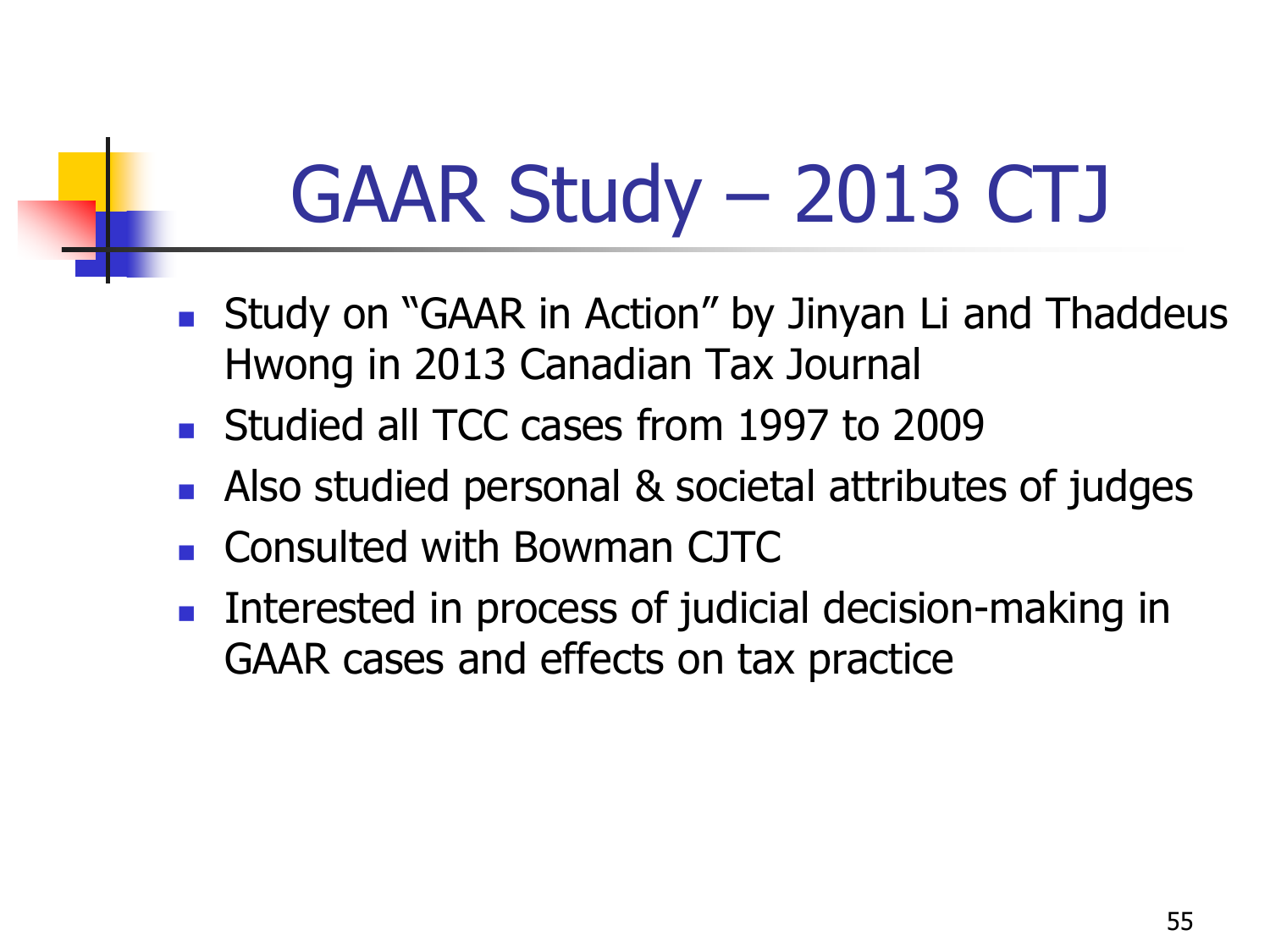# Lessons from GAAR Study

- GAAR has been a "game-changer", but a modest one re: court's approach to tax avoidance cases
- **Although uncertainty remains, some patterns** emerging
	- $(1)$  GAAR consistently applied to loss utilization cases, but not others
	- $(2)$  "tax benefit" conceded by most TPs
	- (3) "avoidance transaction" conceded since *Canada Trustco*
	- (4) "series of transaction" not controversial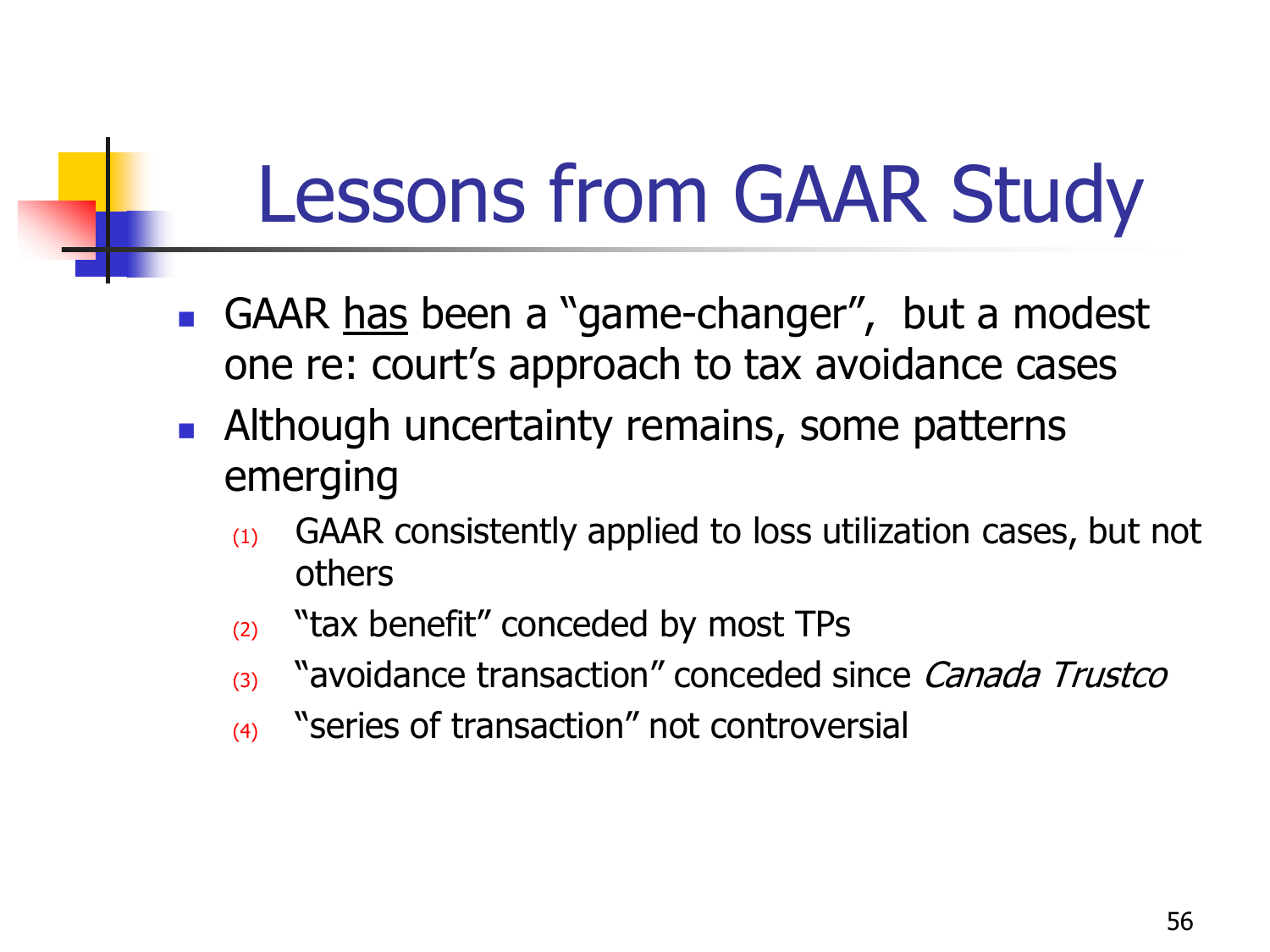### Red Flags for GAAR

- Loss transfers (Mathew, MacKay)
- Synthetic losses (Triad Gestco, 1207192 Ont)
- Naked surplus strip (*McNichol, Desmarais*)
- Some interprovincial tax arbitrage (OGT Holdings)
- Duplication of paid-up capital (Copthorne)
- Spousal rollover and mortgage (Lipson)
- Use of spousal attribution rules and LCGE to reduce capital gain (Gervais)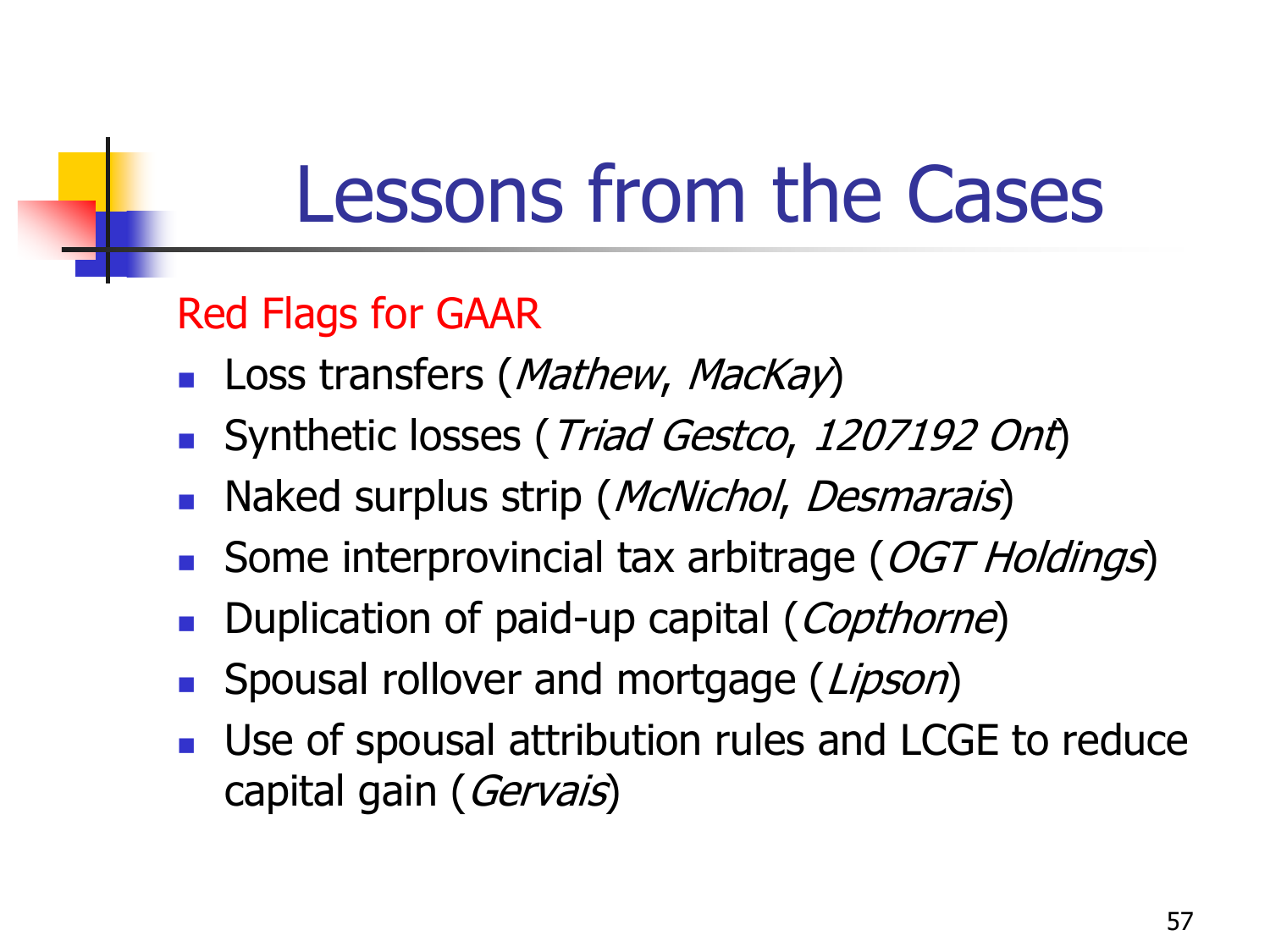### Red Flags for GAAR (cont'd)

- **Using share redemption and 84.1 to avoid deemed** dividend (Pomerleau)
- Using  $75(2)$  and  $112(1)$  to convert taxable dividends into non-taxable dividends (Fiducie Fjnanciere Satoma)
- **Using a partnership and interposing a corporation** between two companies to avoid s. 160 (594710) British Columbia)
- **Number 19 Artificial" CDA increases (Gladwin)**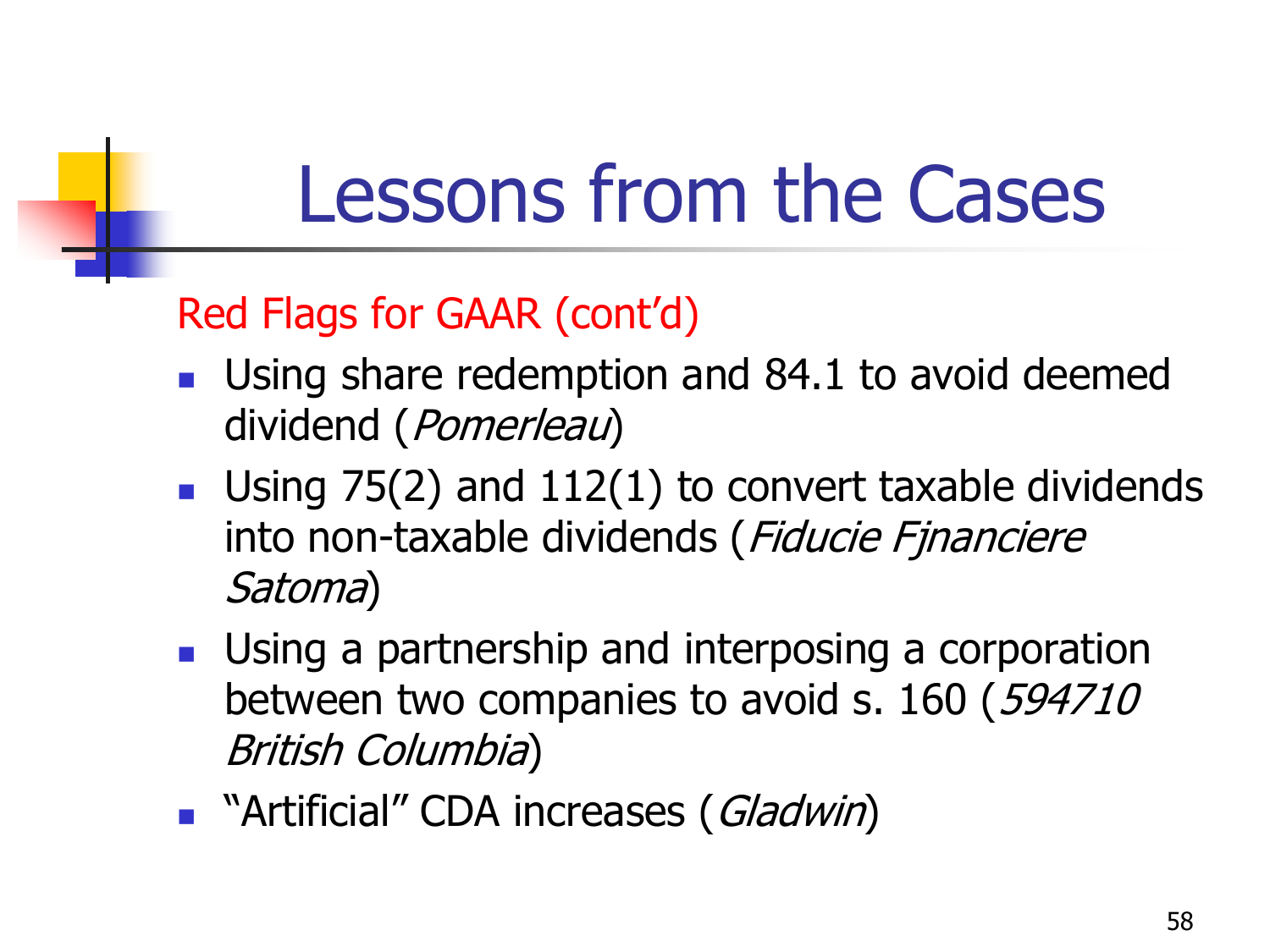### GAAR held *not* to apply:

- **Sale-leaseback (Canada Trustco)**
- Surplus strip plus income splitting (*Evans*)
- **Treaty shopping (MIL Investments)**
- **Tiered financing (Univar, Bank of Montreal)**
- Interest coupon stripping (Lehigh Cement)
- Capital gain strip or hybrid assets and share sales (Geransky, Donohue, McMullen)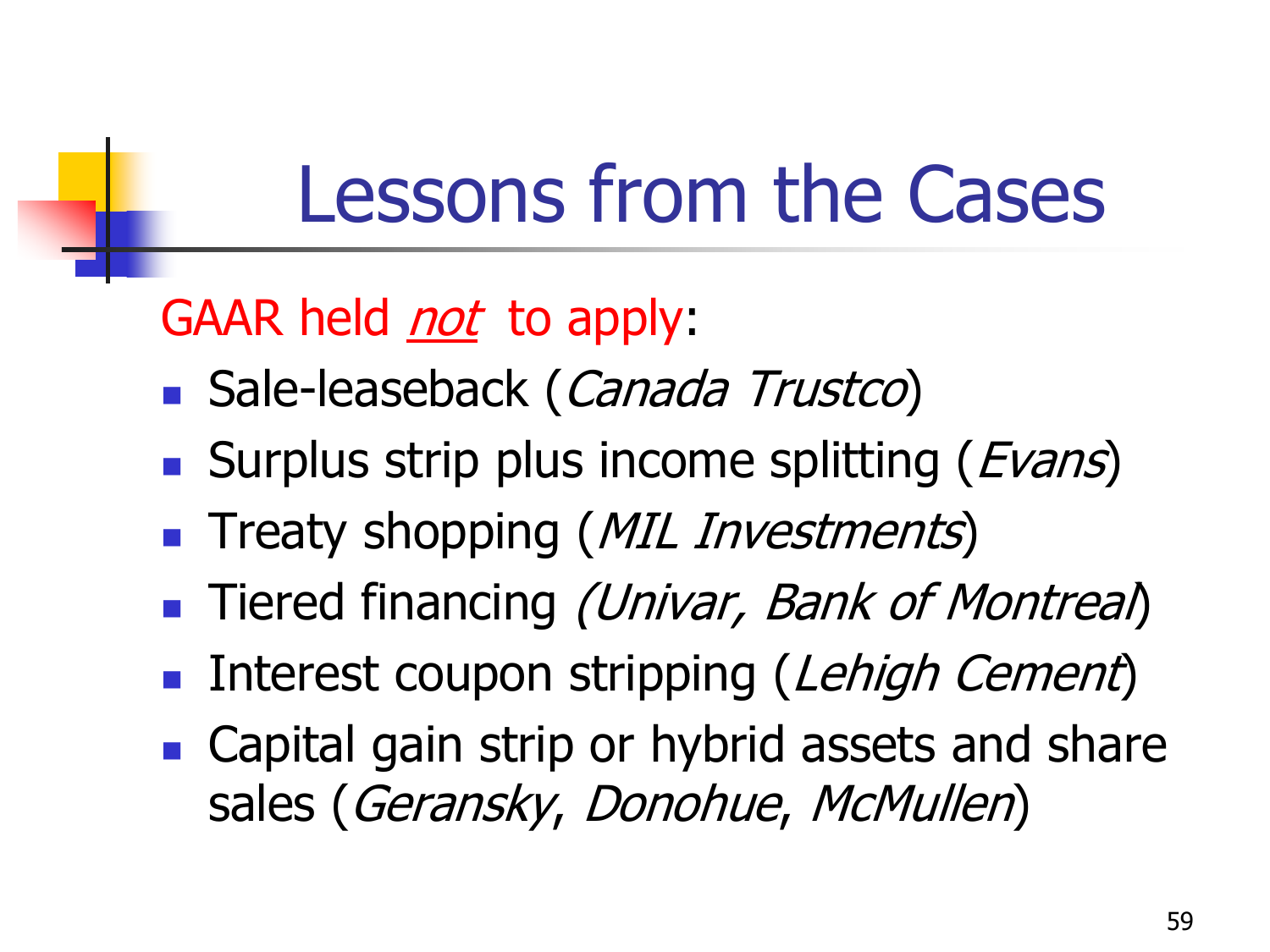GAAR held *not* to apply (cont'd):

- Recognition of terminal loss (Landrus)
- Increase in PUC (1235989 Alberta)
- Reliance on Treaty provision allowing source state to tax gains on sale of shares where value derived principally from real estate (Alta Energy)
- Where specific FAPI rule is avoided (Loblaw Financial)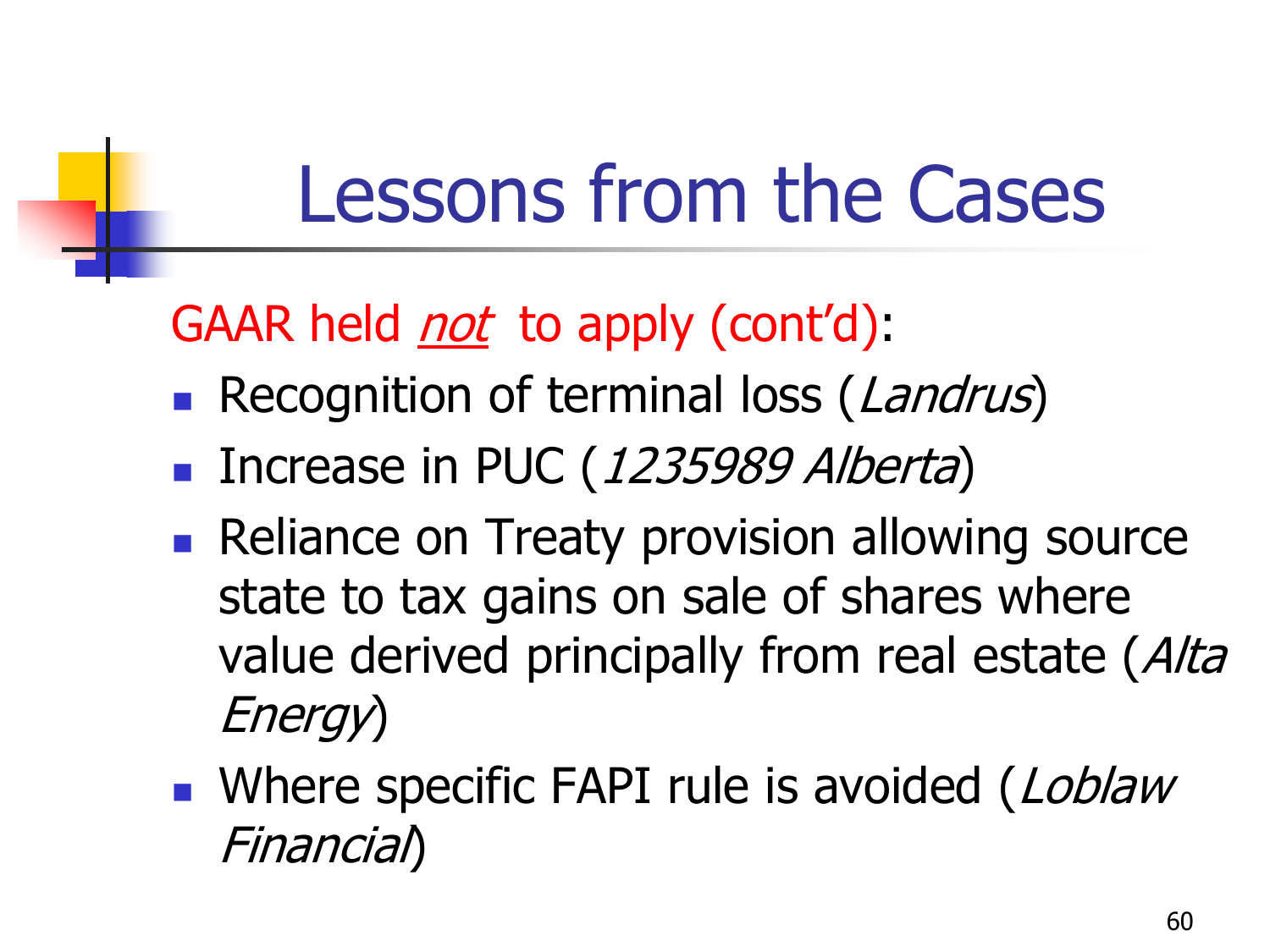- **Judicial decisions vary widely in GAAR cases, more** than in other types of cases
- **Hard to reconcile reasoning even from same court** (FCA in *Satoma* and *Wild*)
- **Factors that influence judicial decision-making in** GAAR cases
	- **gender**
	- **pre-appointment experience**
	- **regional ties**
- **Judicial "smell test" seems to be at play in some** GAAR decisions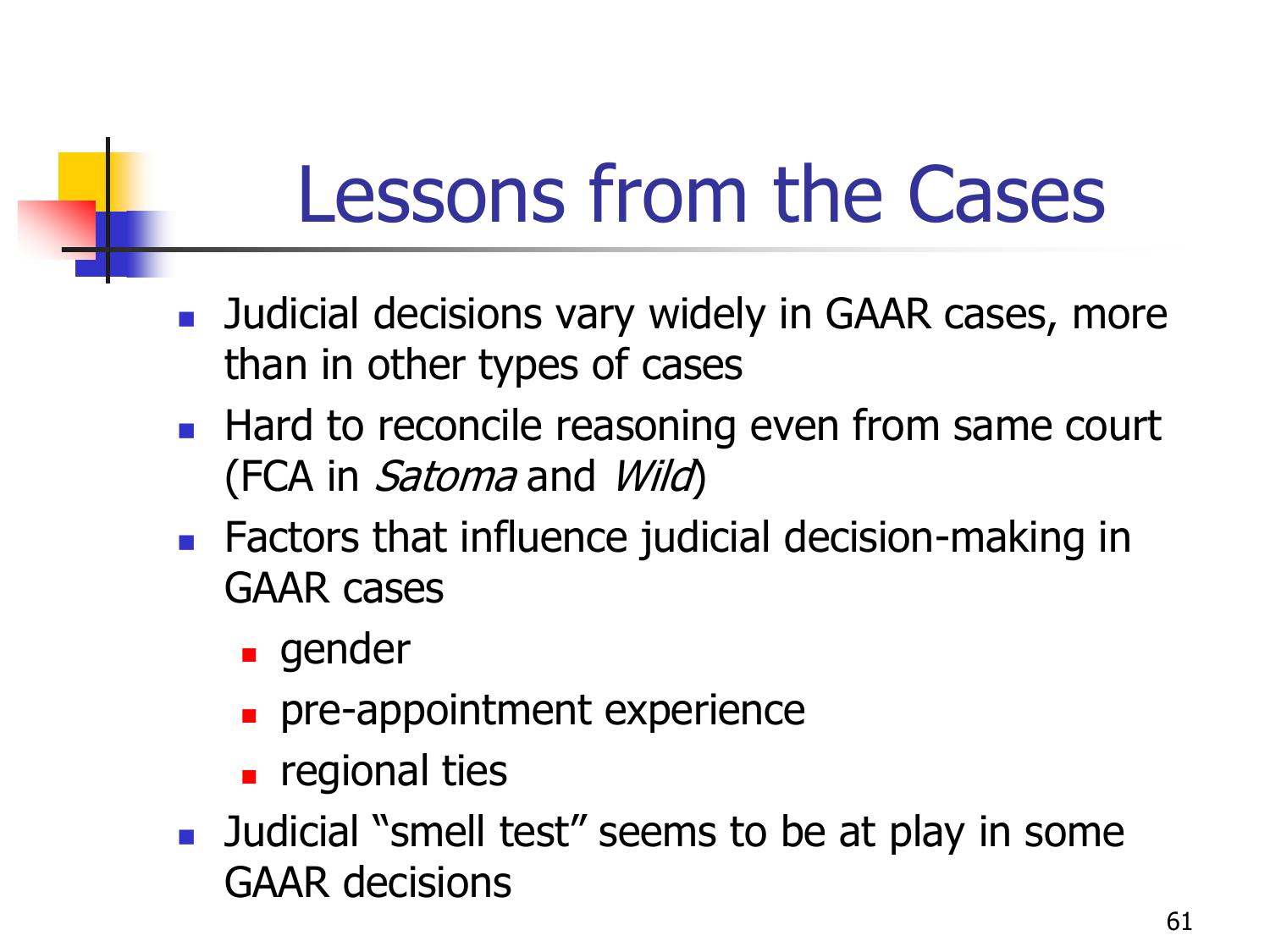# The "Smell Test" ??

"The first thing that is absolutely certain, in my view, is that whether you win or lose a GAAR case depends on the judge you get in the first instance .. I think there continues to be a certain visceral element – people inelegantly call it the smell test, the olfactory factor, the gut reaction".

### - Donald Bowman (former CJTC)